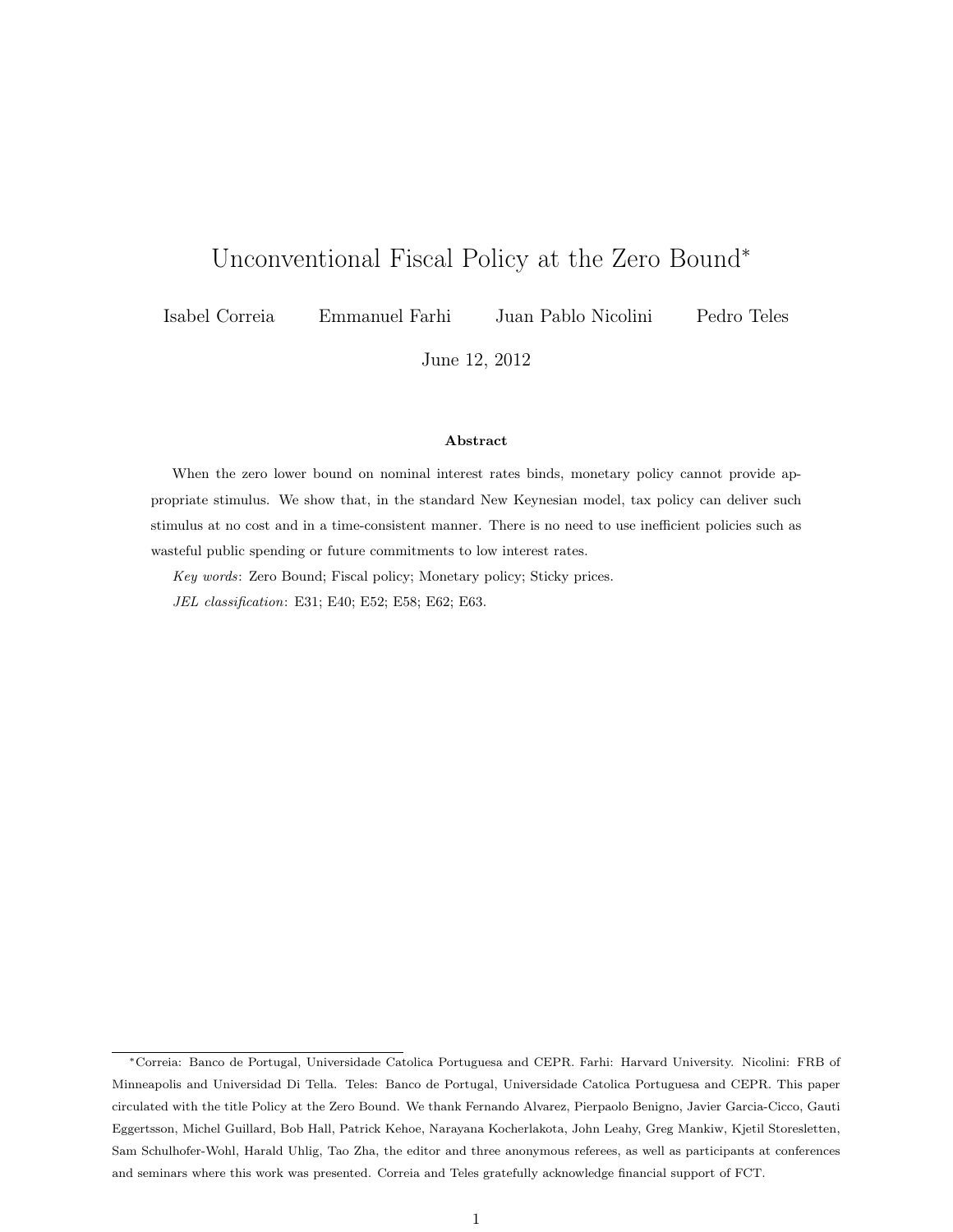# 1 Introduction

Arbitrage between money and bonds requires nominal interest to be positive. This "zero bound" constraint gives rise to a macroeconomic situation known as a liquidity trap. It presents a difficult challenge for stabilization policy.

There is a well developed Keynesian view on the subject. In a liquidity trap, monetary policy is ineffective—increasing the money supply is like "pushing on a string". The standard Keynesian prescription is to use fiscal policy in order to stimulate the economy, in the form of tax cuts or government spending increases. Expansionary fiscal policy is presumed to be especially effective in a liquidity trap due to the lack of eviction effects through higher interest rates. This recommendation has been very influential in shaping policy. Yet its validity can be questioned and refined. Indeed, the absence of microfoundations, lack of dynamics, and neglect of expectations formation, of the basic IS-LM model creates difficulties for normative analysis (how to think about welfare?), as well as for positive analysis (how to think about the adjustment of prices, about the effects of different taxes vs. government expenditures, or about the effects of future policy commitments?).

Recently, a literature has emerged that revisits the Keynesian analysis in the context of explicitly microfounded, dynamic, rational expectations models with nominal rigidities that do not suffer from these shortcomings. There is now an emerging New Keynesian view of liquidity traps. Krugman (1998), and Eggertsson and Woodford (2003), and more recently Werning (2011) have characterized optimal monetary policy at the zero bound. Their work emphasizes the role of policy commitments. They show that it is optimal to commit to keeping the interest rate at zero for longer that under the no-commitment solution. This increases output and inflation both in the present and in the future—optimally trading off the mitigation of a recession in the present and the creation of a boom in the future. This literature has also emphasized the beneficial effects of fiscal policy. For example, Christiano, Eichenbaum, Rebelo (2011), Eggertsson (2009), and Woodford (2010) have shown that government spending multipliers can be very large at the zero bound, and that increasing government spending can be welfare improving.

In this paper we study the liquidity trap in the context of a standard New Keynesian model. We characterize jointly optimal monetary and fiscal policy. Our main result is to demonstrate how distortionary taxes can be used to replicate the effects of negative nominal interest rates and completely circumvent the zero bound problem. We label this scheme *unconventional fiscal policy*. It involves engineering over time an increasing path for consumption taxes, a decreasing path for labor taxes, coupled with a temporary investment tax credit or a temporary cut in capital income taxes.

Whether or not the first-best allocation can be implemented depends on the set of available instruments, and in particular on the existence of lump sum taxes. In the simple New Keynesian model of Eggertsson (2009), where lump sum taxes are allowed, we show that the first-best allocation can be implemented at the zero bound with unconventional fiscal policy (Section 2). The first-best can also be attained in a model with capital (Section 3), and also in a model with sticky prices and sticky wages (Section 4). In more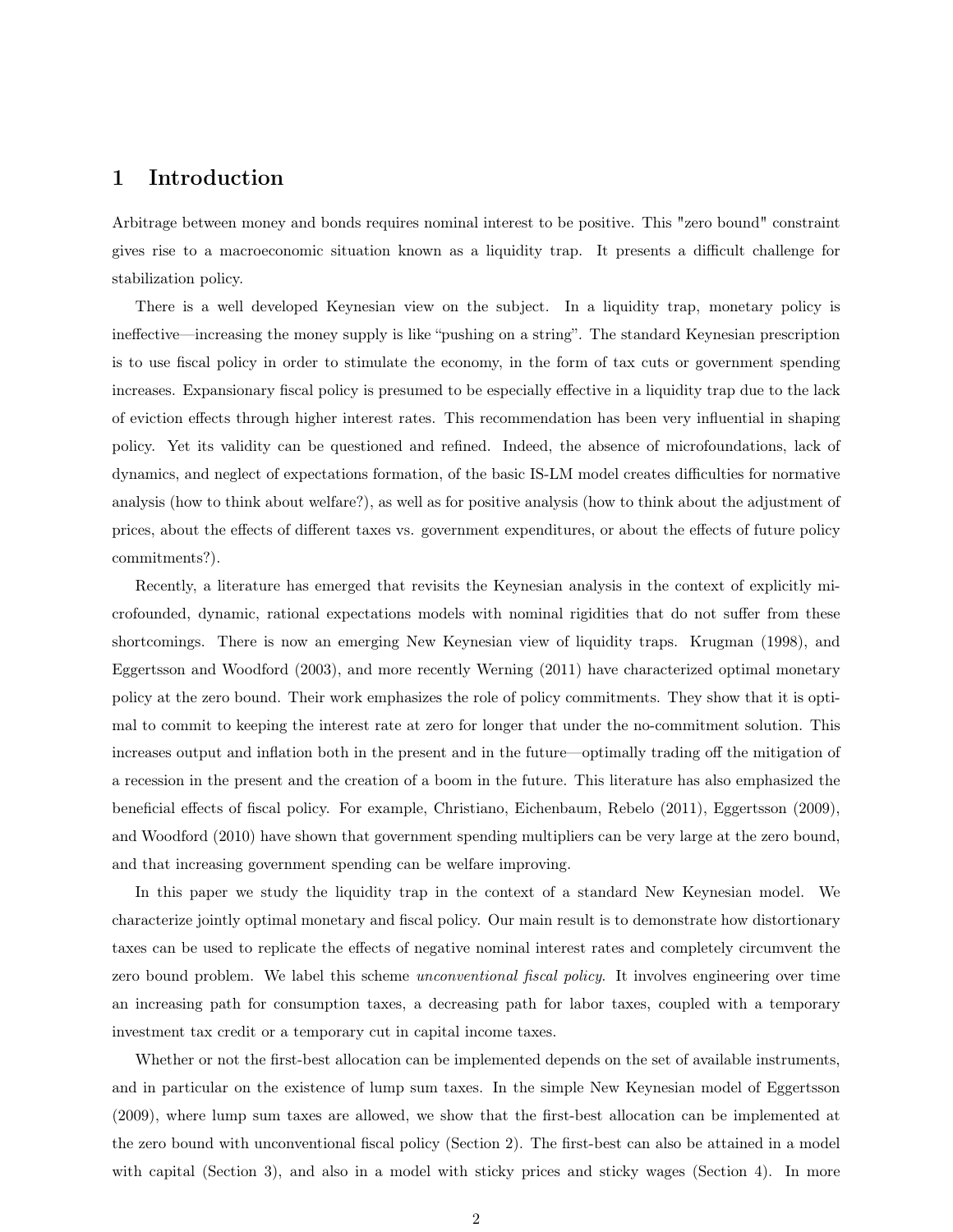general set ups, full efficiency cannot be attained. That is the case in a Ramsey model in which lump sum taxes cannot be raised. However, as it turns out, the zero bound is not a constraint to that second-best problem: Unconventional fiscal policy can perfectly replicate the effects of negative nominal interest rates at the second-best. This point is more general: The full set of implementable allocations is unrestricted by the zero bound constraint (Section 5). We also quantify the tax policy that would be necessary to avoid a major recession at the zero bound (Section 6).

The intuition why tax policy can neutralize the effects of the zero bound constraint is simple. Suppose real rates ought to be negative. Since the nominal interest rate cannot be negative, the only way to achieve negative real interest rates is to generate inflation. But producer price inflation is costly. Indeed, in the New Keynesian, sticky price, literature, price setting decisions are staggered. Producer price inflation then necessarily leads to dispersion in relative prices—a real economic distortion. Is it possible to achieve negative real interest rates without incurring this economic cost?

It turns out that the prices that matter for intertemporal decisions are consumer prices, which are gross of consumption taxes. The idea is to induce inflation in consumer prices, while keeping producer price inflation at zero. The result is negative real interest rates, and yet the distortions associated with producer price inflation are altogether avoided. This can be achieved by simultaneously adjusting consumption and labor taxes. Imagine first that producer price inflation is zero. Then an increasing path of consumption taxes over time generates inflation in consumer prices. The problem is that this change in consumption taxes introduces undesirable variations in the marginal cost of firms over time—creating incentives for producers to change their prices. This effect must therefore be counteracted with a decreasing path for labor taxes. Overall, this policy achieves a negative interest rate in the consumer price numeraire.

In a model with capital, this policy must be supplemented with a temporary capital subsidy—in the form of a temporary investment tax credit or a temporary cut in capital income taxes. This is because an increasing path of consumption taxes acts as a tax on capital. This tax on capital is undesirable and must be counteracted with a corresponding subsidy in order to adequately channel savings to investment.

As we have described it, unconventional fiscal policy requires permanent tax changes before and after a liquidity trap episode, raising the potential concern that such a scheme can only be applied so many times before running into negative labor income taxes. However we show that these changes can be gradually reversed in good times once the natural interest rate is back to positive territory. It suffices to apply our unconventional fiscal policy in reverse, using a decreasing path for consumption taxes, and increasing path for labor taxes, and an investment tax (a negative investment tax credit), together with a nominal interest rate below the natural interest rate. Such a scheme can also be applied preventively to build a buffer in good times.

Importantly, in our basic setup with lump sum taxes, the optimal policy that we characterize implements the first-best allocation. It is therefore time-consistent. This should be contrasted with the policy recommendations involving future commitments to low interest rates in Krugman (1998) and Eggertsson and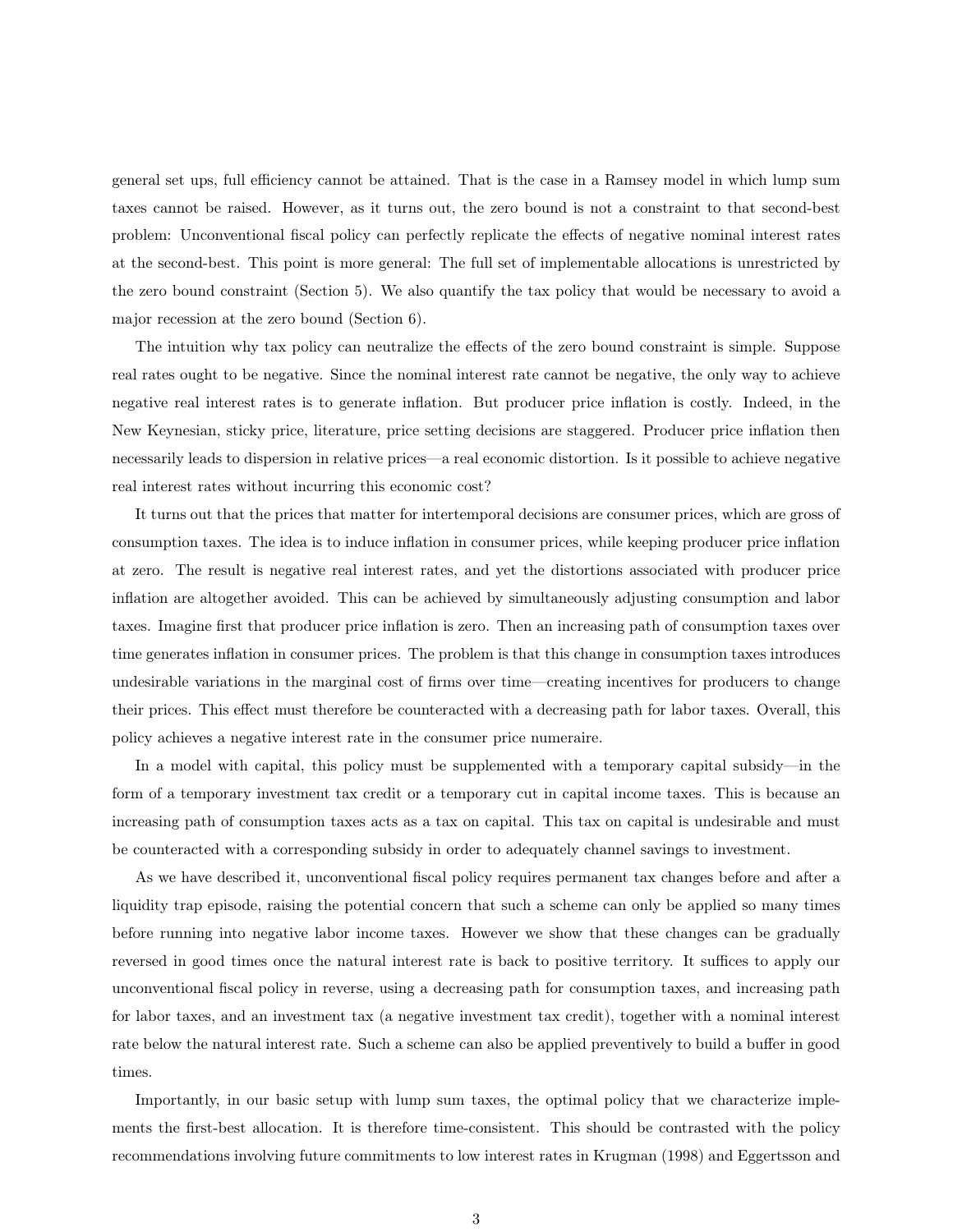Woodford (2003). It is also the case that under more reasonable assumptions preventing lump sum taxation, optimal policy is in general time-inconsistent. However, the time-inconsistency that arises is unrelated to the zero bound, since indeed the zero bound does not restrict the second-best problem.

In addition, unconventional fiscal policy is revenue neutral in the following sense. We compare our implementation of the first-best allocation outline above with a fictitious implementation that ignores the zero bound constraints and uses time-varying nominal interest rates (allowing for negative nominal interest rates) but constant tax policy. We show that under these two schemes, the net present value of lump sum taxes is the same. In this sense, unconventional fiscal policy is revenue neutral. More generally, there are many ways to implement the first-best allocations by jointly using nominal interest rates and taxes away from the zero bound. All these implementations feature the same net present value of lump sum taxes.

To have a sense of the magnitudes that the changes in taxes involve, in Section 6, we take the simpler model in Christiano et al. (2011), consider the same shock to the rate of time preference, calibrated to generate a recession at the liquidity trap, and compute the allocations that would have occurred with a Taylor rule allowing for negative nominal interest rates. We then compute the taxes that would support that same allocation with zero interest rates. The rate of time preference remains high for ten quarters, corresponding to a natural rate of interest —the one that would occur under flexible prices and wages—of minus 4%.<sup>1</sup> While the natural rate of interest is negative, the economy is, by definition, in a liquidity trap. In the model with sticky prices, the economy would stay at the zero bound for five quarters. Consumption taxes starting at the steady state level of 5% would increase to 14% over that period. Labor income taxes would decrease gradually from the steady state level of 28% to 21%. The investment subsidy would jump initially to 9% and come down to zero over the five quarters.

The tax rates stabilize at the new levels after period six. Successive liquidity trap episodes of this type would eventually require labor income taxes to be negative. To avoid this, the tax policies can be reversed after the liquidity trap is over, i.e. after ten quarters. The nominal rate would remain at the zero bound for another eight quarters and the tax rates would return to their steady state levels.

The welfare gains from replicating the allocations with a nontruncated Taylor rule are considerable. But they are higher if the allocation that is implemented is the one that would occur if prices and wages were flexible, which can also be attained here. The taxes that would support that allocation would have the consumption tax rise from 5% to 10% gradually over the ten quarters that the liquidity trap lasts. The labor income tax would drop from 28% to 24.5% over the same period, and the investment tax credit would jump to 4% and come back to zero at the end of the liquidity trap.

Literature review. There is a vast literature on the zero bound in New Keynesian models. This literature has focused both on fiscal policy and on monetary policy. Some papers also consider monetary and fiscal policy jointly. The general conclusion is that the zero bound is a serious challenge to policy, justifying the

<sup>&</sup>lt;sup>1</sup>The steady state level is assumed to be the one corresponding to a real rate of plus  $4\%$ .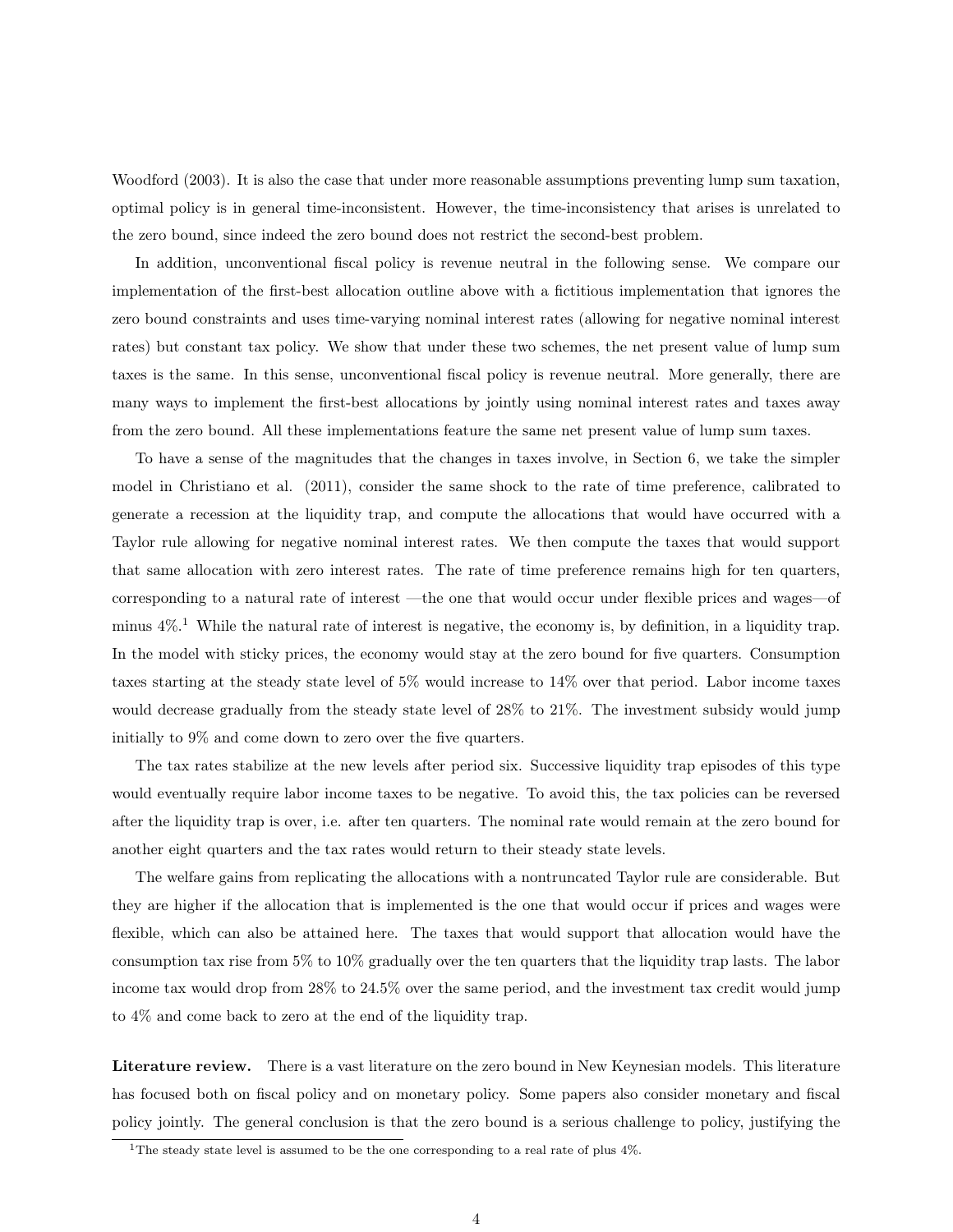use of inefficient policies.

The earlier work on the implications of the zero bound for monetary and fiscal policy was motivated by the prolonged recession in Japan where overnight rates have been close to zero for the last fifteen years, as well as by the low targets for the Fed funds rate in the US in 2003 and 2004.<sup>2</sup> Krugman (1998), Eggertsson and Woodford (2003 and 2004a) show that there may be downturns that could, and should, be avoided if it was not for the zero bound. They also show how monetary policy can be adjusted so that the costs of those downturns may be reduced. In particular they propose policies that keep the interest rate for a longer period at zero in order to generate inflation.

Eggertsson and Woodford (2004b) consider both monetary and fiscal policy in a Ramsey taxation model with no capital, with consumption taxes assuming that the prices are sticky inclusive of those taxes. Those taxes can be used to partially offset the effects of the zero bound, and additional taxes, such as labor income taxes, are redundant. They also point out that if there were to be two consumption taxes, such that prices are set after one and before the other, then it would be possible to implement the same allocation as if the zero bound did not bind. They find the use of those taxes to be unrealistic.<sup>3</sup>

There is also recent work on public spending multipliers, showing that these can be very large at the zero bound (see Christiano et al.  $(2011)$ , Eggertsson  $(2009)$ , Woodford  $(2010)$ , Mertens and Ravn  $(2010)<sup>4</sup>$ ). Eggertsson (2009) also considers different alternative taxes and assesses which one is the most desirable to deal with the zero bound. The zero bound is also a key component in the numerical work presented in the evaluation of the American Recovery and Reinvestment Plan by Romer and Bernstein (2009). It is also a main concern in Blanchard, Dell'Ariccia and Mauro (2010) who argue for a better integration between monetary and fiscal policy.

With a different focus, Correia, Nicolini, and Teles (2008) show that fiscal policy can be used to neutralize the effects of price stickiness. They consider an optimal Ramsey taxation model without capital and with a monetary distortion, similar to the one in Lucas and Stokey (1983) and Chari, Christiano and Kehoe (1991), but with sticky prices. They show that under sticky prices it is possible to implement the same allocations as under flexible prices, and that it is optimal to do so. Since the zero bound is the optimal policy under flexible prices, it must also be the optimal one under sticky prices<sup>5</sup>.

These results and the pressing relevance of the policy question were the motivation for this work.

 $^{2}$ In 2003 and 2004, the Fed funds rate fell down to 1%, and remained there for more than year.

 $3$ The justification for lack of realism is (i) that most countries do not have US sales-type taxes (even if very high pass through of VAT taxes to prices has been found in the data) and (ii) that a nonnegativity constraint on the taxes would be violated (which we show can be partly dealt with).

<sup>&</sup>lt;sup>4</sup>Mertens and Ravn show that multipliers can be low if the economy is close to an alternative, liquidity trap, steady state.

<sup>&</sup>lt;sup>5</sup>In a model with cash and credit goods, additional conditions are needed for that to be the case. But, the optimality of the Friedman rule is a robust result in other monetary models with flexible prices.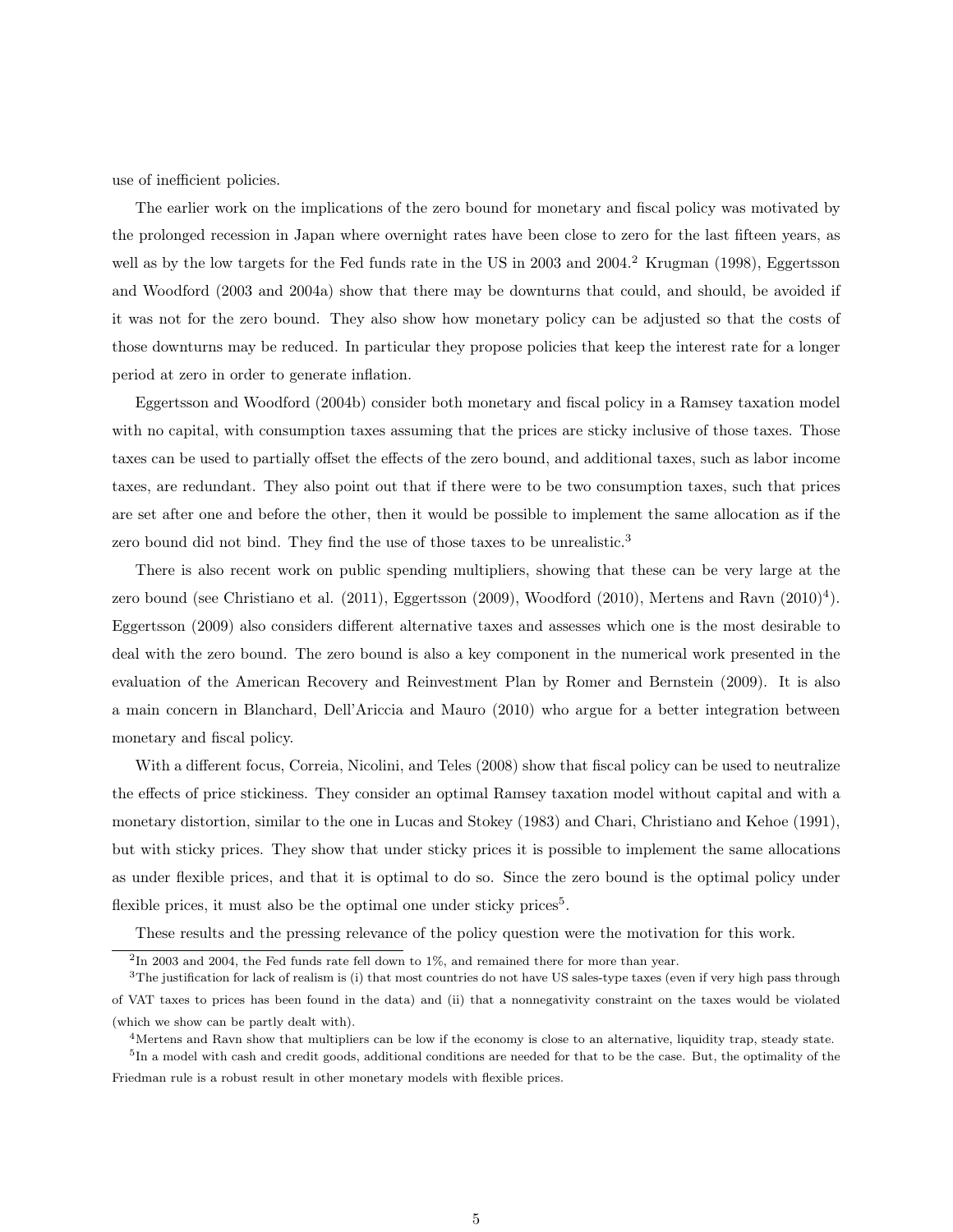# 2 A simple model

We use a standard new-Keynesian model, similar to the one analyzed by Eggertsson and Woodford (2003) and (2004b), and Eggertsson (2009). The economy is cashless.

The uncertainty in period  $t \geq 0$  is described by the random variable  $s_t \in S_t$ , where  $S_t$  is the set of possible events at t, and the history of its realizations up to period t is denoted by  $s^t \in S^t$ . For simplicity we index by t the variables that are functions of  $s^t$ .

We assume that there is a representative household with preferences described over aggregate consumption  $C_t$  and leisure  $L_t$ ,

$$
E_0 \sum_{t=0}^{\infty} \beta^t u(C_t, L_t, \xi_t)
$$
\n
$$
\tag{1}
$$

with

$$
C_t = \left[ \int_0^1 c_{it}^{\frac{\theta - 1}{\theta}} di \right]^{\frac{\theta}{\theta - 1}} \tag{2}
$$

where  $c_{it}$  is private consumption of variety  $i \in [0,1]$ , and  $\xi_t$  is a preference shock.  $\theta > 1$  is the elasticity of substitution between varieties.

Aggregate government consumption  $G_t$  is exogenous. It is also a Dixit-Stiglitz aggregator of public consumption of different varieties  $g_{it}$ ,

$$
G_t = \left[ \int_0^1 g_{it}^{\frac{\theta - 1}{\theta}} di \right]^{\frac{\theta}{\theta - 1}}.
$$
\n(3)

The production function of each good  $i$ , uses labor,  $n_{it}$ , according to

$$
c_{it} + g_{it} = A_t n_{it},\tag{4}
$$

where  $A_t$  is an aggregate productivity shock. Total labor  $N_t$  is

$$
N_t = \int_0^1 n_{it} di,
$$
\n(5)

and, because we normalize total time endowment to one,

$$
N_t = 1 - L_t. \tag{6}
$$

#### 2.1 Government

As is standard in the new-Keynesian literature, we allow for lump-sum taxes  $T_t$ , which is a residual variable that adjusts so that the government budget constraint is satisfied. There are also taxes on consumption  $\tau_t^c$ , labor income  $\tau_t^n$ , and profits  $\tau_t^d$ .

The government minimizes the expenditure on the individual goods, given  $G_t$ . If we let

$$
P_t \equiv \left[ \int_0^1 p_{it}^{1-\theta} di \right]^{\frac{1}{1-\theta}}, \tag{7}
$$

where  $p_{it}$  is the price of variety i, then, the minimization of expenditure on the individual goods, implies

$$
\frac{g_{it}}{G_t} = \left(\frac{p_{it}}{P_t}\right)^{-\theta}.\tag{8}
$$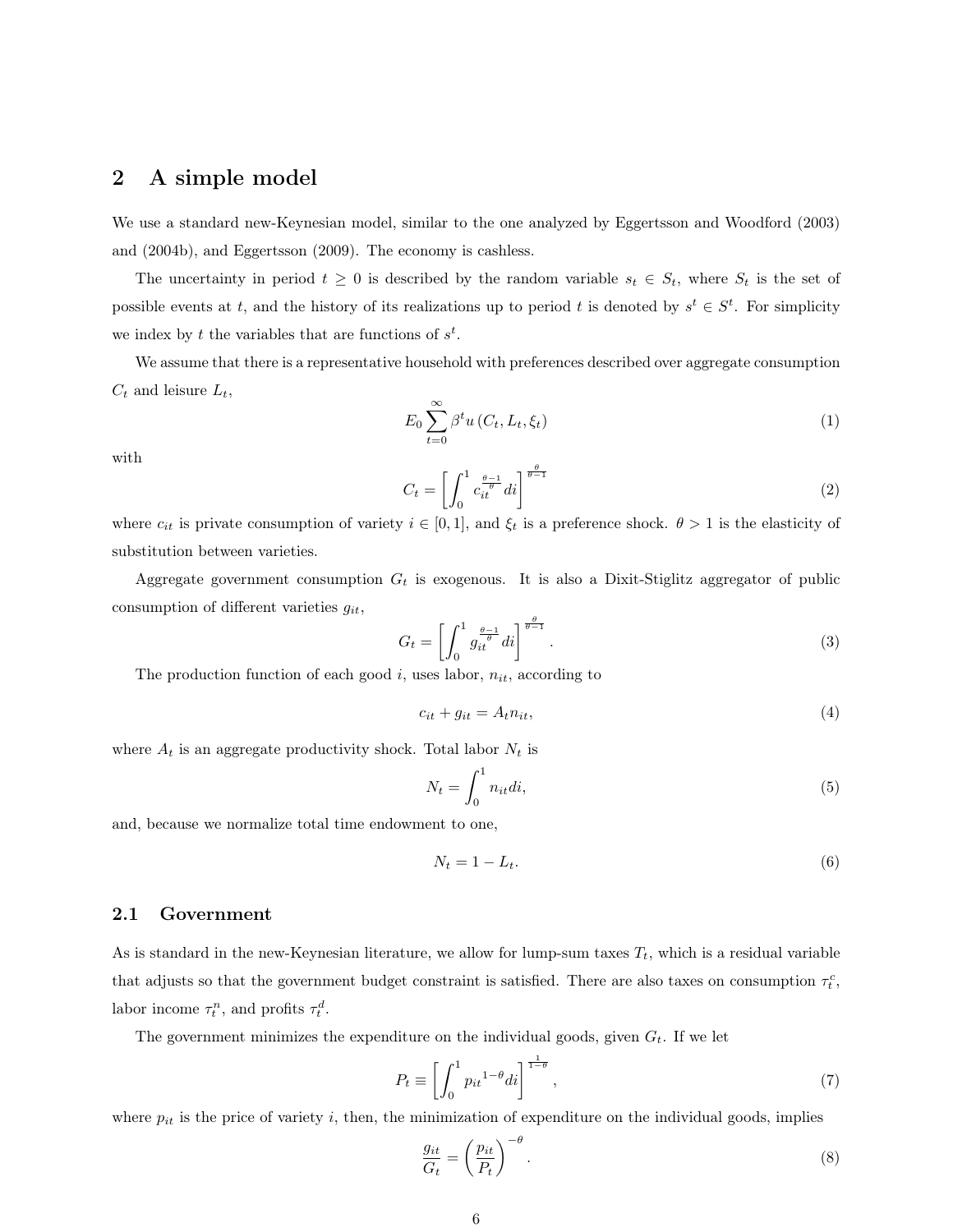### 2.2 Households

The representative household also minimizes spending on aggregate  $C_t$ , by choosing the consumption of different varieties according to

$$
\frac{c_{it}}{C_t} = \left(\frac{p_{it}}{P_t}\right)^{-\theta}.\tag{9}
$$

The budget constraint can then be written in terms of the aggregates as

$$
\frac{1}{1+i_t}\overline{B}_t + E_t Q_{t,t+1} B_{t,t+1} = \overline{B}_{t-1} + B_{t-1,t} + (1 - \tau_t^n) W_t N_t
$$
  
+ 
$$
(10)
$$

$$
+ (1 - \tau_t^d) \Pi_t - (1 + \tau_t^c) P_t C_t - T_t, t \ge 0
$$

together with a no-Ponzi games condition.  $B_{t,t+1}$  represent the quantity of state contingent bonds that pay one unit of money at time  $t + 1$ , in state  $s^{t+1}$  and  $\overline{B}_t$  are risk free nominal bonds paying one unit of money at  $t + 1$ . The price of the state contingent bonds, normalized by the probability of occurrence of the state at  $t+1$ , is  $Q_{t,t+1}$ . Consequently  $E_tQ_{t,t+1} = \frac{1}{1+i_t}$  is the price of the riskless bond, where  $1+i_t$  is the gross nominal interest rate. The nominal wage is  $W_t$  and  $\Pi_t = \int_0^1 \Pi_{it} di$  are total profits.

The first order conditions of the household problem that maximizes utility (1) subject to the budget constraint (10) with respect to the aggregates are

$$
\frac{u_C(C_t, L_t, \xi_t)}{u_L(C_t, L_t, \xi_t)} = \frac{1 + \tau_t^c}{1 - \tau_t^n} \frac{P_t}{W_t},\tag{11}
$$

$$
Q_{t,t+1} = \frac{\beta u_C \left( C_{t+1}, L_{t+1}, \xi_{t+1} \right)}{u_C \left( C_t, L_t, \xi_t \right)} \frac{\left( 1 + \tau_t^c \right) P_t}{\left( 1 + \tau_{t+1}^c \right) P_{t+1}},\tag{12}
$$

and

$$
\frac{u_C(C_t, L_t, \xi_t)}{(1 + \tau_t^c) P_t} = (1 + i_t) E_t \frac{\beta u_C(C_{t+1}, L_{t+1}, \xi_{t+1})}{(1 + \tau_{t+1}^c) P_{t+1}}.
$$
\n(13)

#### 2.3 Firms

Each variety is produced by a monopolist. Prices are set as in Calvo (1983). Every period, a firm is able to revise the price with probability  $1 - \alpha$ . The lottery that assigns rights to change prices is *i.i.d.* over time and across firms. Since there is a continuum of firms,  $1 - \alpha$  is also the share of firms that are able to revise prices. Those firms choose the price  $p_t$  to maximize profits net of taxes,

$$
E_t \sum_{j=0}^{\infty} \alpha^j Q_{t,t+j} \left( 1 - \tau_{t+j}^d \right) \left[ p_t y_{t+j} - W_{t+j} n_{t+j} \right],
$$

where output  $y_{t+j} = c_{t+j} + g_{t+j}$  must satisfy the technology constraint (4) and the demand function

$$
y_{t+j} = \left(\frac{p_t}{P_{t+j}}\right)^{-\theta} Y_{t+j},
$$

obtained from (8) and (9), where  $Y_{t+j} = C_{t+j} + G_{t+j}$ .  $Q_{t,t+j}$  is the nominal price at t of one unit of money at a particular state in period  $t + j$ .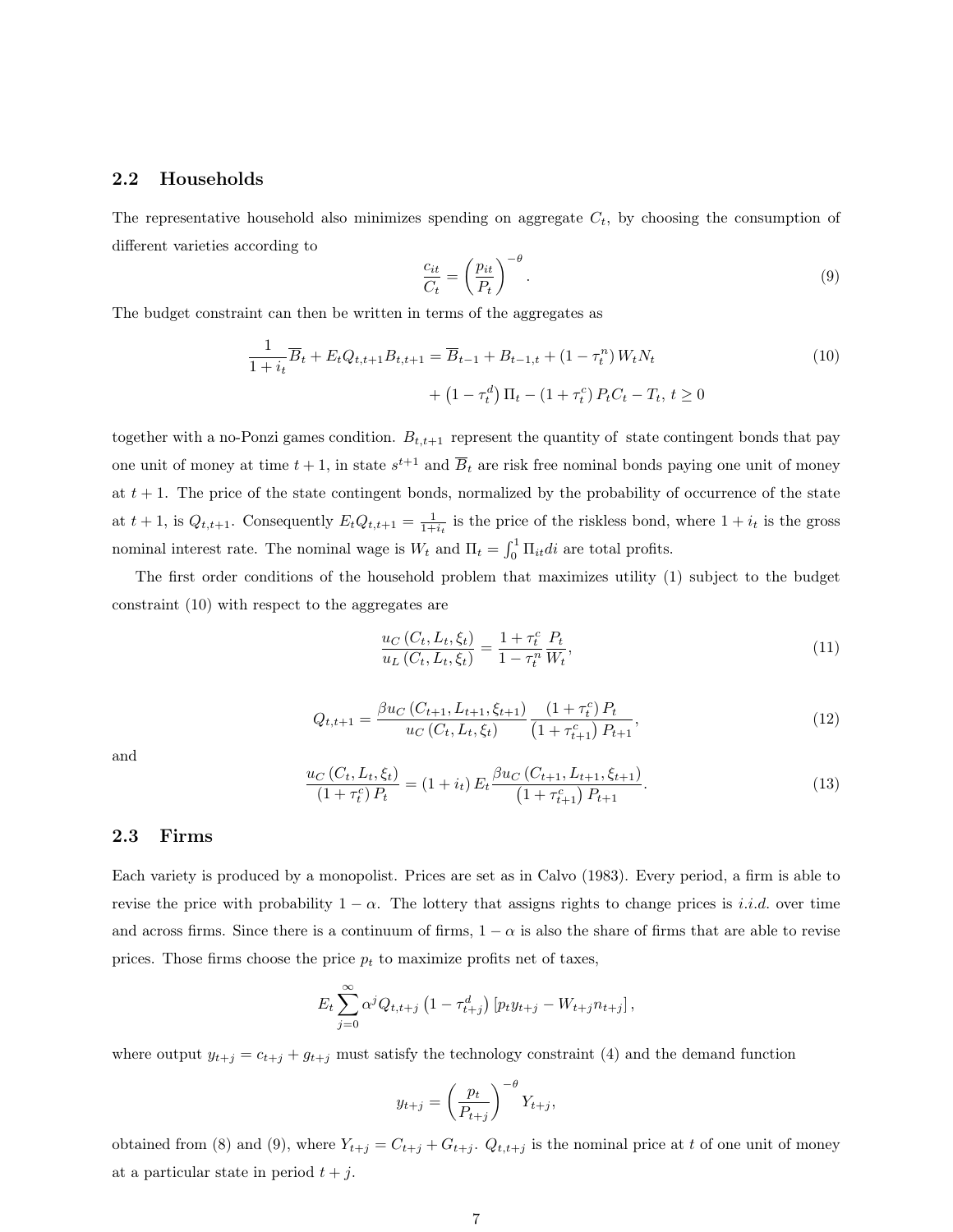The optimal price set by these firms  $is^6$ 

$$
p_t = \frac{\theta}{\theta - 1} E_t \sum_{j=0}^{\infty} \eta_{t,j} \frac{W_{t+j}}{A_{t+j}},
$$
\n(14)

where

$$
\eta_{t,j} = \frac{(\alpha \beta)^j \frac{\left(1 - \tau_{t+j}^d\right) u_C(t+j)}{\left(1 + \tau_{t+j}^C\right)} \left(P_{t+j}\right)^{\theta - 1} Y_{t+j}}{E_t \sum_{j=0}^{\infty} (\alpha \beta)^j \frac{\left(1 - \tau_{t+j}^d\right) u_C(t+j)}{\left(1 + \tau_{t+j}^C\right)} \left(P_{t+j}\right)^{\theta - 1} Y_{t+j}}.
$$
\n(15)

The price level in (7) can be written as

$$
P_t = \left[ (1 - \alpha) p_t^{1 - \theta} + \alpha P_{t-1}^{1 - \theta} \right]^{\frac{1}{1 - \theta}}.
$$
\n(16)

### 2.4 Equilibria

Using the demand functions  $(8)$  and  $(9)$ , it follows from  $(4)$  and  $(5)$  that

$$
C_t + G_t = \left[ \int_0^1 \left( \frac{p_{it}}{P_t} \right)^{-\theta} dt \right]^{-1} A_t N_t.
$$
 (17)

From the expression for the price level, (7), it follows that  $\int_0^1 \left(\frac{p_{it}}{P_t}\right)^{-\theta} dt$  is greater than or equal to one. It is strictly greater than one when there is price dispersion,  $\frac{p_{it}}{P_t} \neq 1$  for a set of positive measure of firms. This means that for a given level of total time working  $N_t$ , the resources available for consumption are maximized when there is no price dispersion.

An equilibrium for  $\{C_t, L_t, N_t\}$ ,  $\{p_t, P_t, W_t\}$ , and  $\{i_t \geq 0, \tau_t^c, \tau_t^n, \tau_t^d\}$  is characterized by conditions (11), (13), (14), (15), (16), (6), and (17) rewritten as

$$
C_t + G_t = \left[\sum_{j=0}^{t+1} \varpi_j \left(\frac{p_{t-j}}{P_t}\right)^{-\theta}\right]^{-1} A_t N_t,
$$
\n(18)

in which  $\varpi_j$  is the share of firms that have set prices j periods before,  $\varpi_j = (\alpha)^j (1 - \alpha)$ , j = 0, 1, 2, ..., t, and  $\overline{\omega}_{t+1} = (\alpha)^{t+1}$ , which is the share of firms that have never set prices so far. We assume that they all charge an exogenous price  $p_{-1}$ .<sup>7</sup>

### 2.5 First-best allocation

The first-best allocation is the one that maximizes utility  $(1)$  subject to the technology constraints  $(2)$ ,  $(3)$ , (4), (5) and (6), above. From (4) and (5), it follows that the marginal rate of transformation between any

 $6$ Notice that we are assuming that firms set prices before consumption taxes. This is an important assumption. We base this on the extensive evidence of very high pass-through of consumption taxes even in the cases in which the usual practice is to quote after tax prices, as is the case for the value added tax in Europe.

<sup>&</sup>lt;sup>7</sup>We do not need to keep track of the budget constraints, since lump sum taxes adjust to satisfy the budget.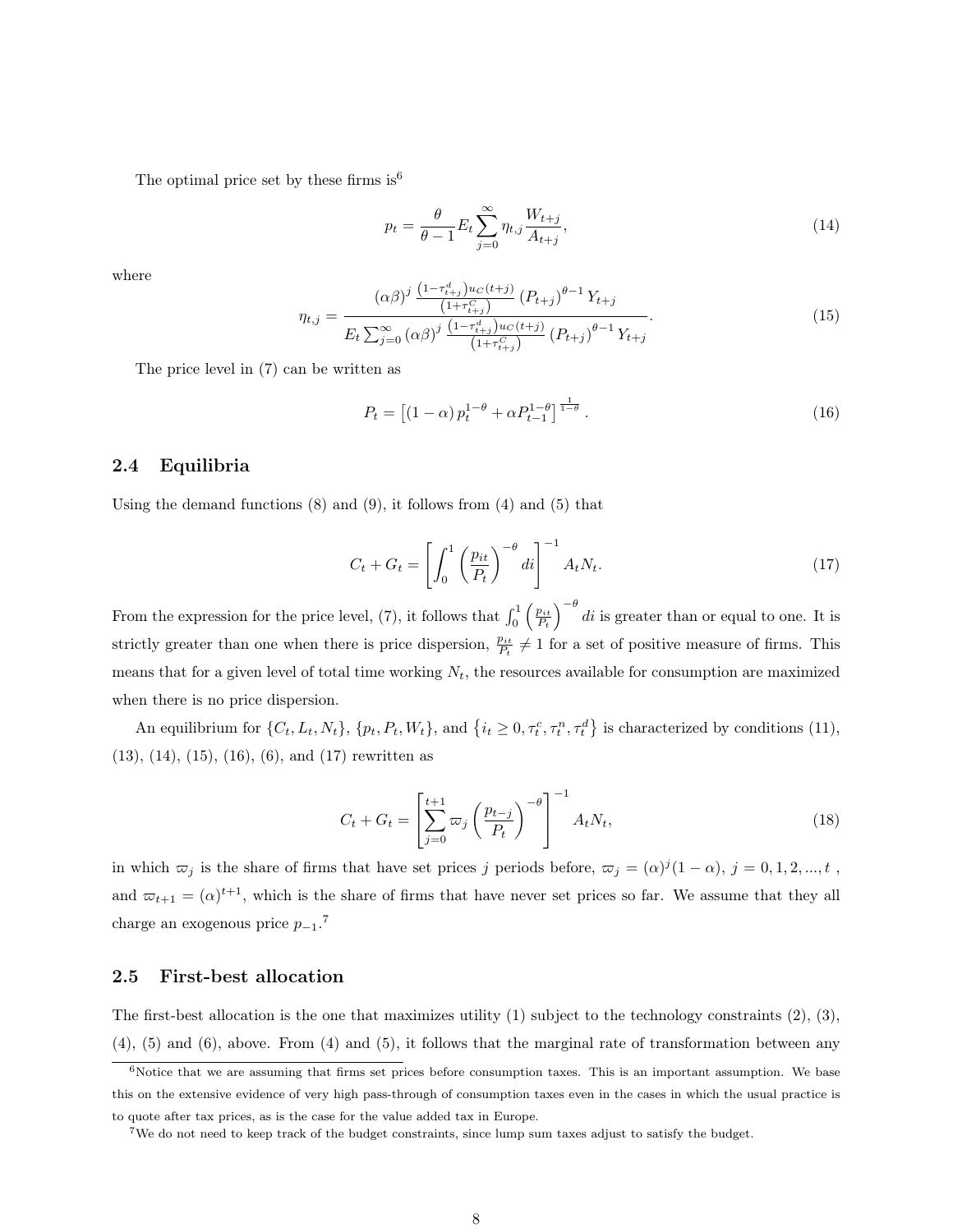two varieties is equal to one. Because the marginal rate of substitution is  $\left(\frac{c_{it}}{c_{jt}}\right)^{-\frac{1}{\theta}}$ , it must be that the first-best allocation satisfies

$$
c_{it} = C_t, \text{ all } i, t.
$$

A similar argument applies to public consumption of the different varieties, so that

$$
g_{it} = G_t, \text{ all } i, t.
$$

The efficiency conditions for the aggregates  $(C_t, L_t)$  are fully determined by:

$$
\frac{u_C(C_t, L_t, \xi_t)}{u_L(C_t, L_t, \xi_t)} = \frac{1}{A_t} \tag{19}
$$

and

$$
C_t + G_t = A_t (1 - L_t). \t\t(20)
$$

We now show that there are policies and prices that support the first-best allocation, both away from and at the zero bound. We do this by showing that there are policies and prices satisfying all the equilibrium conditions, above, for the first-best allocation, taking into account the zero bound constraint on the nominal interest rate.

### 2.6 Optimal policy

In the simple model that we consider in this section, as well as in Sections 3 and 4, profit taxes are irrelevant: The first-best allocation can be implemented in the exact same way irrespective of profit taxes  $\{\tau_t^d\}$ , which only impact the sequence of lump sum taxes  $T_t$ . Instead, the profit tax will be useful to show the more general results in Section 5<sup>8</sup> . Until then, to fix ideas, and without any loss of generality, we can imagine that profits are fully taxed, in the sense that we consider the limiting case in which the tax rate converges to one.

Policy away from the zero bound. Away from the zero bound, monetary policy can implement the first-best allocation with constant taxes on consumption  $\tau^c$  and labor  $\tau^n$ . In order for private and public consumption to be the same across varieties, all firms must charge the same price (conditions (8) and (9)). That can only be the case if firms start at time zero with a common price,  $p_{-1}$ ,<sup>9</sup> as we assume, and if firms that can subsequently change prices choose that common price, so that the price level is constant,  $p_t = P_t = p_{-1}$ . Every implementation of the first-best allocation must have this feature because price setting decisions are staggered, so that inflation comes at the cost of dispersion in relative prices—a production distortion.

It follows that the aggregate resource constraint (18) coincides with the one at the first-best (20). Calvo's price setting condition (14) can be written in recursive form as

$$
p_t = \eta_{t,0} \frac{\theta}{(\theta - 1)} \frac{W_t}{A_t} + (1 - \eta_{t,0}) E_t p_{t+1}.
$$

<sup>8</sup>We thank a referee for pointing this out.

<sup>9</sup>This is the standard assumption in the literature. Yun (2005) is an exception. We relax this assumption in the appendix.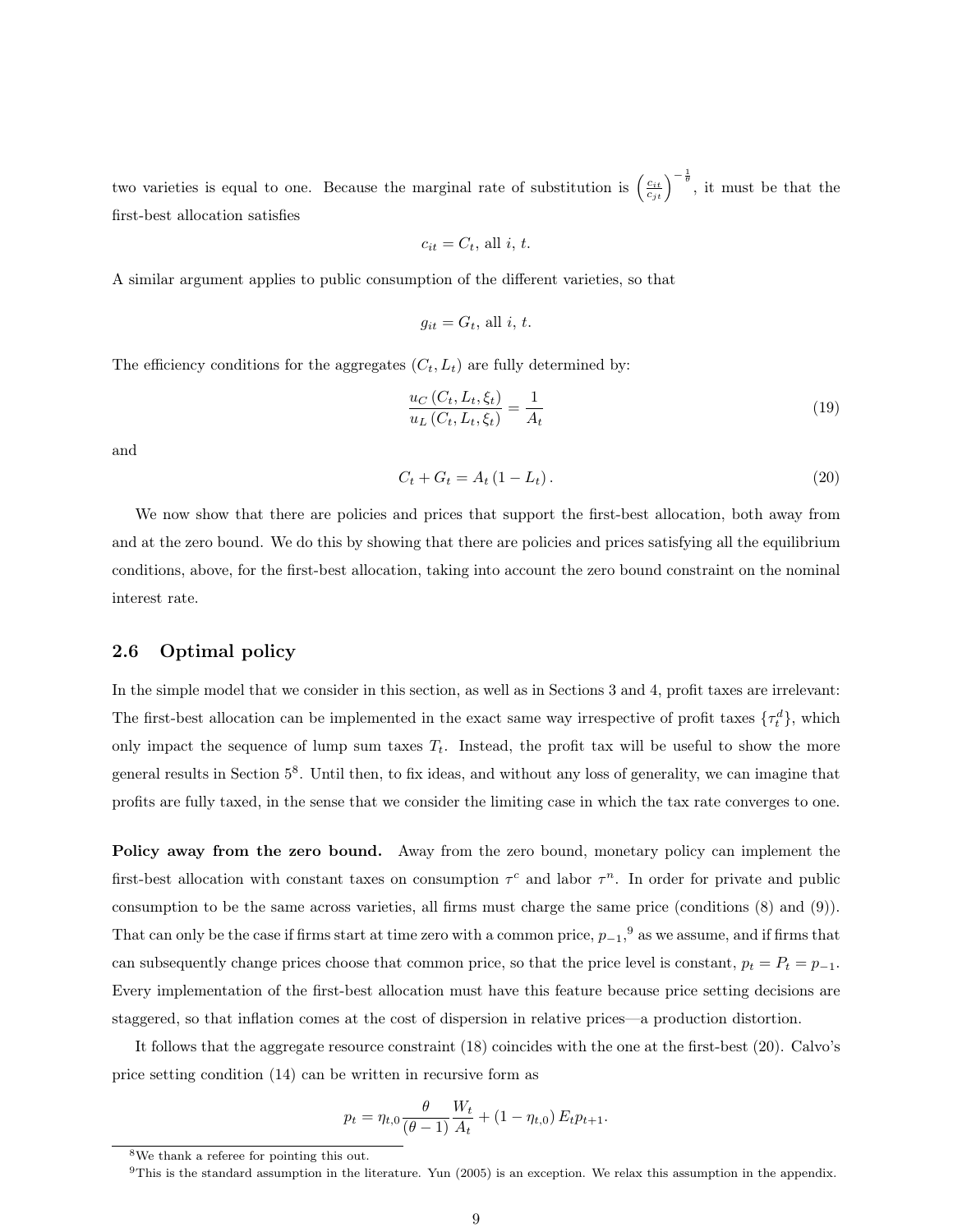So, when  $p_t = p_{-1}$ , it must be that

$$
p_t = p_{-1} = P = \frac{\theta}{(\theta - 1)} \frac{W_t}{A_t},
$$
\n(21)

as under flexible prices. Thus, the nominal wage must move with productivity so as to maintain the nominal marginal cost constant.

From (13), with constant price level and consumption taxes, we have

$$
u_C(C_t, N_t, \xi_t) = (1 + i_t) E_t [\beta u_C(C_{t+1}, N_{t+1}, \xi_{t+1})]
$$

so the nominal interest rate must equal the natural rate of interest—the real interest rate that prevails at the efficient allocation.

From (11) and (21), it must be that

$$
\frac{u_C(C_t, N_t, \xi_t)}{u_L(C_t, N_t, \xi_t)} = \frac{1 + \tau_t^c}{1 - \tau_t^n} \frac{\theta}{\theta - 1} \frac{1}{A_t}.
$$
\n(22)

In order to offset the distortion arising from monopoly pricing and verifying the efficiency condition (19), the taxes must be such that  $\frac{\theta}{\theta-1}$  $\frac{1+\tau_\epsilon^c}{1-\tau_\epsilon^n}=1$ . One possibility is to set consumption taxes to zero,  $\tau^c=0$ . The resulting labor subsidy,  $\tau^n = \frac{-1}{\theta - 1}$ , is constant over time.

As long as the natural rate of interest is nonnegative,  $u_C(C_t, N_t, \xi_t) \ge E_t[\beta u_C(C_{t+1}, N_{t+1}, \xi_{t+1})],$  which would be the case in normal times, monetary policy achieves perfect economic stabilization. We now look at the more interesting case where the natural rate of interest is negative.

Policy at the zero bound. We have seen that, in order to implement the first-best allocation with constant taxes, the nominal interest rate must equal the natural rate of interest, and prices must be constant. This implementation breaks down when the natural rate of interest turns negative, because of the zero lower bound. With constant taxes, this failure is unavoidable and optimal monetary policy can only achieve a second-best allocation. Here we explain how flexible taxes can be used to completely circumvent the zero lower bound and implement the first-best allocation.

The intertemporal condition (13) can be satisfied with zero nominal interest rates  $i_t = 0$  and constant prices with the appropriate choice of consumption taxes over time:

$$
\frac{u_C(C_t, L_t, \xi_t)}{(1 + \tau_t^c)} = E_t \frac{\beta u_C(C_{t+1}, L_{t+1}, \xi_{t+1})}{(1 + \tau_{t+1}^c)}
$$
(23)

The labor income tax must be chosen such that  $\frac{\theta}{\theta-1}$  $\frac{1+\tau_t^c}{1-\tau_t^n}$  = 1 to eliminate the monopolistic distortion in (22). Note that the taxes that implement the first-best at the zero bound do not have to respond to contemporaneous information. Consumption and labor income taxes can be predetermined. Finally, the nominal wage moves with productivity according to (21).

Hence, as long as consumption and labor income taxes are flexible instruments, the first-best can be achieved, and the zero bound is not a constraint to policy. In the rest of the paper, we will use the term unconventional fiscal policy to refer to the combination of taxes that circumvents the zero bound.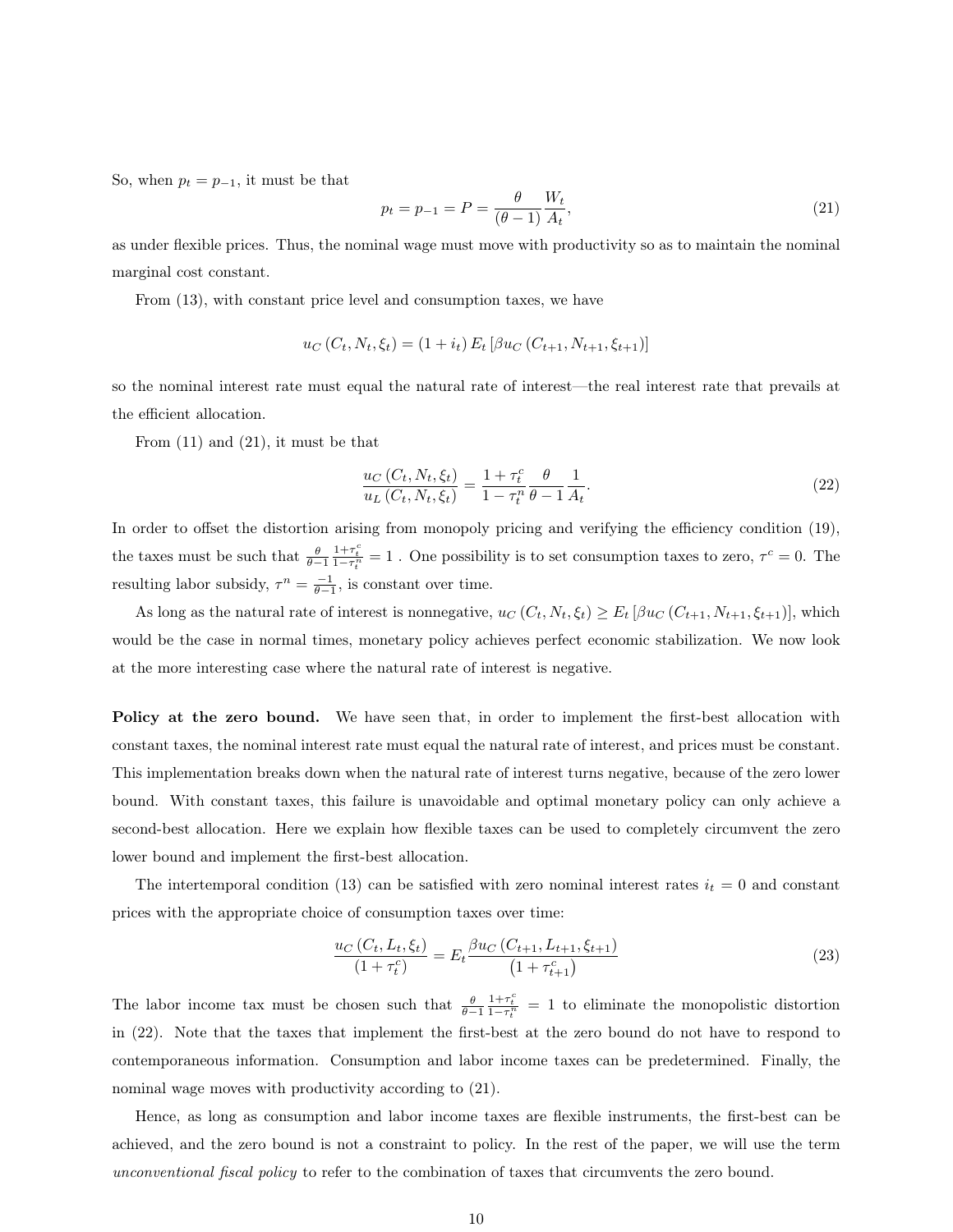In order to build intuition for the required behavior of taxes, we now consider a special case of the model—the same considered by Eggertsson (2009) and Christiano et al.  $(2011)$  – and describe optimal tax policy following a shock that lowers the natural rate of interest to the point where the zero bound constraint would be binding.

### 2.7 Illustration: using fiscal policy to avoid a recession

As in Eggertsson (2009) and Christiano et al. (2011) we consider the particular preferences

$$
u(C_t, L_t, \xi_t) = u(C_t, L_t)\xi_t.
$$
\n
$$
(24)
$$

In this way, the preference shock does not affect the marginal rate of substitution between consumption and leisure. It does, however, affect the marginal rate of substitution between consumption at time t and consumption at time  $t + 1$ . We also assume that  $G_t = G$ ,  $A_t = 1$ , so that the only shock is the preference shock.

Note that in this case, the conditions (19) and (20) imply that the first-best allocation is unaffected by the preference shock, and is constant.

Let us consider a particular example, a deterministic version of an example in Eggertsson (2009) and Christiano et al. (2011). In their models, it is this shock - interacting with the zero bound - that generates a potentially big recession. Assume that  $\xi_t$  evolves exogenously according to  $\xi_t/\xi_{t+1} < \beta$  for  $t = 0, 1, ..., T-1$ , and  $\xi_t/\xi_{t+1} = 1$  for  $t \geq T$ . The natural rate of interest is  $\xi_t/\beta \xi_{t+1} - 1 < 0$  if  $t \leq T - 1$  and  $\beta^{-1} - 1 > 0$  for  $t \geq T$ .

We set the nominal interest rate to  $i_t = 0$  for  $t \leq T - 1$  and  $i_t = \beta^{-1} - 1$  for  $t \geq T$ . We set the path of consumption taxes according to

$$
\frac{1+\tau_{t+1}^c}{1+\tau_t^c} = \beta \frac{\xi_{t+1}}{\xi_t}, \text{ for } t = 0, 1, 2, ..., T-1,
$$

and we set labor taxes so that  $\frac{1+\tau_t^c}{1-\tau_t^n}$  $\frac{\theta}{\theta-1} = 1$ , for all t. For  $t \geq T$ , the tax rates are constant.

Given an initial consumption tax,  $\tau_0^c$ , the equations above completely determine the paths of consumption and labor taxes. Consumption taxes increase over time for  $t \leq T - 1$  and then stabilize at some constant level for  $t \geq T$ . Labor taxes follow the opposite pattern: they decrease over time for  $t \leq T-1$  and then stabilize at a constant level for  $t \geq T$ .

This policy resembles the sales tax holiday proposal by Hall and Woodward<sup>10</sup> at the end of 2008 and  $Feldstein<sup>11</sup>$  in 2003 addressing the Japanese stagnation in the nineties. Our model formalizes these proposals and highlights the way other taxes must be jointly used in order to avoid distorting other margins.

<sup>10</sup>An article by Justin Lahart in the Wall Street Journal, January 5, 2009, "State Sales-Tax Cuts: Get Another Look", comments on the proposals of Hall and Woodward in their blog. See also the speech by Narayana Kocherlakota, President of the Minneapolis Fed, "Monetary Policy Actions and Fiscal Policy Substitutes," November 18, 2010.

 $11$ "The Japanese government could announce that it will raise the current 5 percent value added tax by 1 percent per quarter and simultaneously reduce the income tax rates to keep revenue unchanged, continuing this for several years until the VAT reaches 20 percent." Feldstein (2003).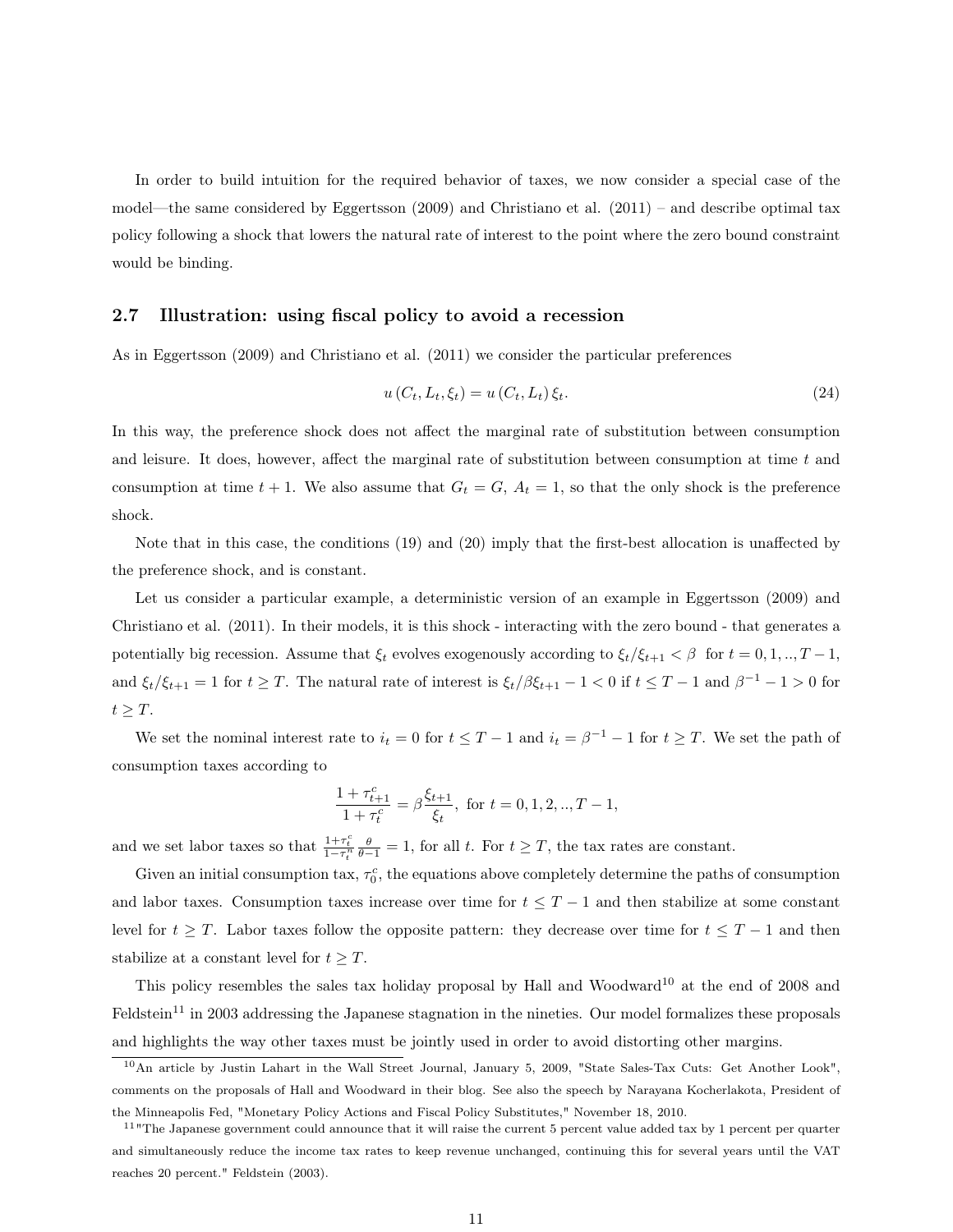We now make explicit some important properties of the optimal policy solution that we have characterized. We show that it has two important desirable features. First, it is time-consistent. Second, it is revenueneutral. These properties enhance its practical applicability.

### 2.8 Revenue neutrality

Unconventional fiscal policy is revenue neutral in a sense that we, now, make precise. Notice that away from the zero bound, when the natural rate of interest is positive, policy can be conducted with variable nominal interest rates and constant taxes, or with variable taxes and constant interest rates, or a combination of both. All these implementations share the same present value of lump sum taxes. To see this, notice that the present value budget constraint of the household, with  $\tau_t^d = 1$ , can be written as

$$
E_0 \sum_{t=0}^{\infty} Q_{0,t} [(1 + \tau_t^c) P_t C_t - (1 - \tau_t^n) W_t N_t + T_t] = \overline{B}_0 + B_{-1,0}.
$$

Rearranging terms, and replacing prices and taxes from the household marginal conditions (11) and (12), we obtain

$$
E_0 \sum_{t=0}^{\infty} Q_{0,t} T_t = \overline{B}_0 + B_{-1,0} - \frac{P_0 (1 + \tau_0^c)}{u_C(0)} E_0 \sum_{t=0}^{\infty} \beta^t [u_C(t) C_t - u_L(t) N_t].
$$

At the first-best,  $P_0 = p_{-1}$ , and  $\tau_0^c$  is unrestricted by the particular implementation. It follows that the present value of lump sum taxes  $E_0 \sum_{t=0}^{\infty} Q_{0,t} T_t$  does not depend on the implementation of the first-best allocation. It is in this sense that unconventional fiscal policy is revenue neutral.

At the zero bound, we can only compare the implementation with unconventional fiscal policy with a fictitious implementation that allows for negative nominal interest rates. Those alternative implementations also deliver the same present value of lump sum taxes.

#### 2.9 Time-consistency

Because unconventional fiscal policy implements the first-best allocation, it is time-consistent. If a future planner were given an opportunity to revise this policy in the future, it would choose not to do so. This should be contrasted with the policy recommendations involving future commitments to low interest rates in Krugman (1998) and Eggertsson and Woodford (2003 and 2004a). These policies involve commitments to "being irresponsible" in the future by keeping the nominal interest rate below the natural rate of interest even when the latter turns back positive. When the future comes, a planner is tempted to renege on these commitments and raise interest rates as soon at the natural rate of interest turns positive.

This represents an additional advantage of unconventional fiscal policy. Not only does it deliver a better allocation (the first-best one), it also has the benefit of not requiring costly commitments that might be difficult to make credible.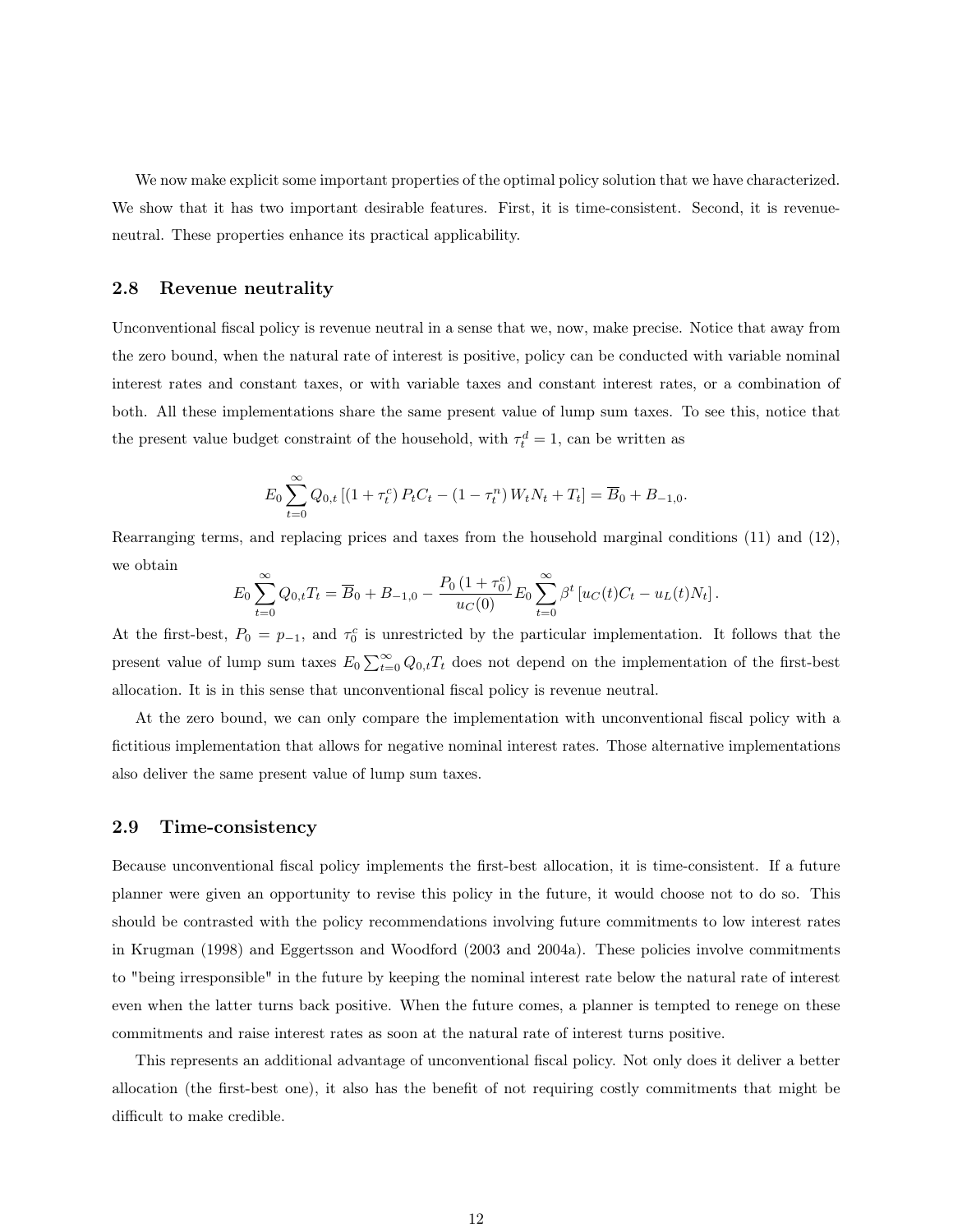# 3 A model with capital

The model can easily be extended to allow for capital accumulation. However, time varying consumption taxes of the type we propose to circumvent the zero bound, will distort capital accumulation. To undo this distortion and achieve the first-best, policy must include taxes that directly affect the marginal decision to accumulate capital. We consider taxes that exist in the current tax codes, such as a capital income tax and an investment tax credit. As we show below, while either one suffices for the theoretical results, they do have different quantitative implications.

We assume that total investment,  $I_t$ , is also an aggregate of the individual varieties,

$$
I_t = \left[ \int_0^1 i \frac{\theta - 1}{i t} dt \right]_0^{\frac{\theta}{\theta - 1}}.
$$
\n(25)

Aggregate investment increases the capital stock according to

$$
K_{t+1} = (1 - \delta) K_t + I_t.
$$
\n(26)

Capital is accumulated by the representative household, that minimizes the expenditure on the individual investment goods by choosing

$$
\frac{i_{it}}{I_t} = \left(\frac{p_{it}}{P_t}\right)^{-\theta}.\tag{27}
$$

We assume that the investment tax credit,  $s_t^I$ , applies to the gross investment made by the household,  $P_t [K_{t+1} - (1 - \delta)K_t]$ . In addition, the tax  $\tau_t^k$  is levied on capital income with an allowance for depreciation,  $(U_tK_t - \delta P_tK_t)$ , where  $U_t$  is the rental cost of capital.

The period-by period budget constraint can, thus, be written as

$$
\frac{1}{1+i_t} \overline{B}_{t+1} + E_t Q_{t,t+1} B_{t,t+1} + (1 - s_t^I) P_t K_{t+1}
$$
\n
$$
\leq \overline{B}_t + B_{t-1,t} + (1 - s_t^I) (1 - \delta) P_t K_t +
$$
\n
$$
(1 - \tau_t^k) U_t K_t + \tau_t^k \delta P_t K_t + (1 - \tau_t^n) W_t N_t + (1 - \tau_t^d) \Pi_t - (1 + \tau_t^c) P_t C_t - T_t. \tag{28}
$$

The marginal condition for capital accumulation by households is

$$
P_t = E_t Q_{t,t+1} \left[ \frac{\left(1 - s_{t+1}^I\right)}{\left(1 - s_t^I\right)} \left(1 - \delta\right) P_{t+1} + \frac{\left(1 - \tau_{t+1}^k\right) U_{t+1} + \tau_{t+1}^k \delta P_{t+1}}{\left(1 - s_t^I\right)} \right], \ t \ge 0,
$$
\n(29)

which, using (12), can be written as

$$
\frac{u_C(C_t, L_t, \xi_t)}{1 + \tau_t^c} = E_t \frac{\beta u_C(C_{t+1}, L_{t+1}, \xi_{t+1})}{1 + \tau_{t+1}^c} \left[ \frac{1 - s_{t+1}^I}{1 - s_t^I} (1 - \delta) + \frac{\left(1 - \tau_{t+1}^k\right) \frac{U_{t+1}}{P_{t+1}} + \tau_{t+1}^k \delta}{1 - s_t^I} \right].
$$
 (30)

A constant investment tax credit is equivalent to a constant subsidy to capital income gross of depreciation. However, a variable investment tax credit can have a larger impact on the return from capital accumulation. For instance, note that if the subsidy only lasts for one period -period  $t$ -, so that  $s_{t+1}^I = 0$ , the direct impact of the subsidy  $s_t^I$  also raises the value of the undepreciated capital.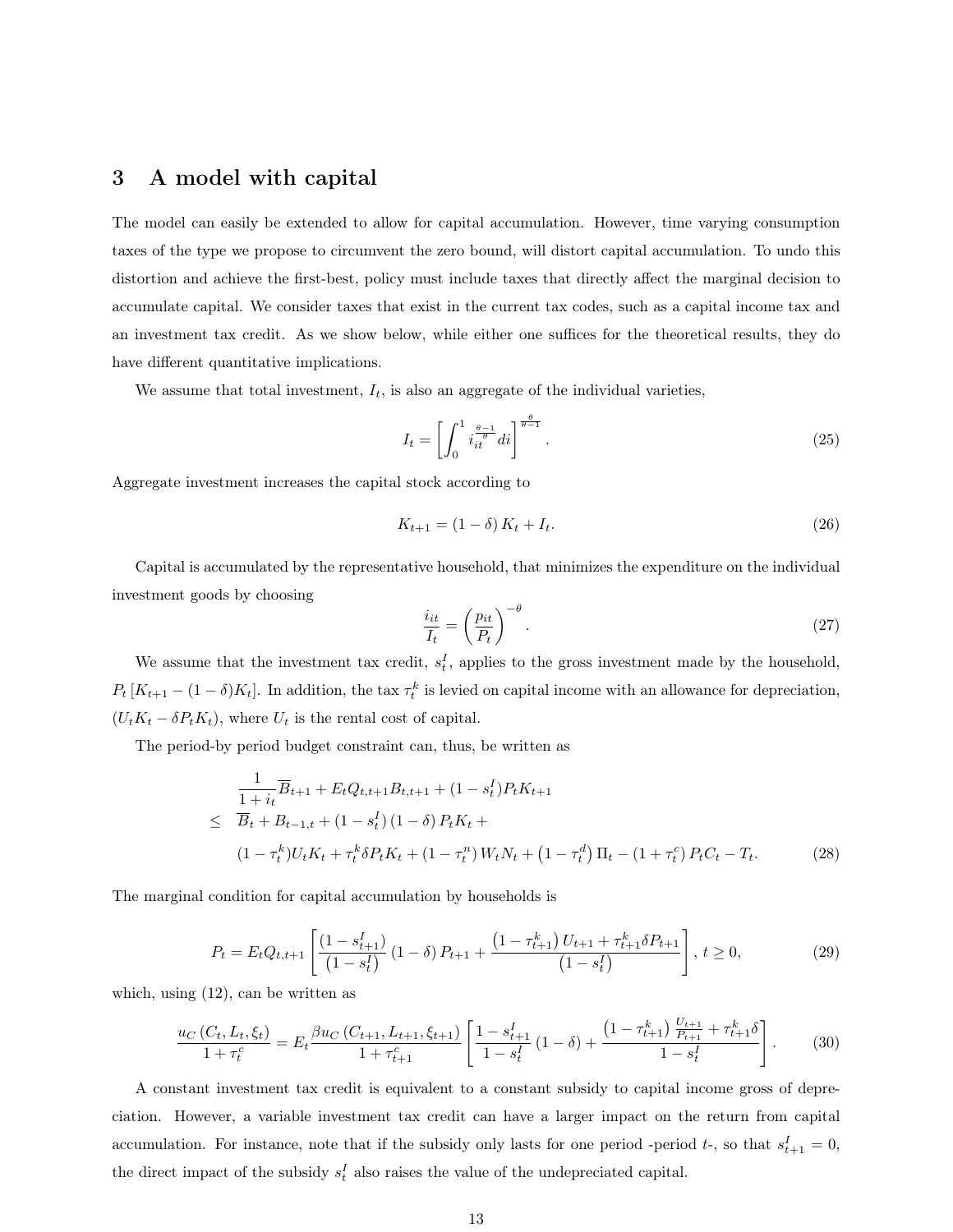The production of each good i,  $y_{it}$ , uses labor,  $n_{it}$ , and capital,  $k_{it}$ , and is given by

$$
y_{it} = A_t F(k_{it}, n_{it}), \qquad (31)
$$

where  $A_t$  is an aggregate productivity shock and F is constant returns to scale. The demand for each variety is

$$
\frac{y_{it}}{Y_t} = \left(\frac{p_{it}}{P_t}\right)^{-\theta},\tag{32}
$$

obtained from (8), (9), and (27), where  $y_{it} = c_{it} + i_{it} + g_{it}$ , and  $Y_t = C_t + I_t + G_t$ .

Each firm chooses the same capital-labor ratio,  $\frac{k_{it}}{n_{it}} = \frac{K_t}{N_t}$  according to

$$
\frac{U_t}{W_t} = \frac{F_k \left(\frac{K_t}{N_t}\right)}{F_n \left(\frac{K_t}{N_t}\right)}.\tag{33}
$$

The corresponding cost function is  $C(y_{it}; U_t, W_t) = \frac{U_t}{F_k(\frac{K_t}{N_t})} y_{it} = \frac{W_t}{F_n(\frac{K_t}{N_t})} y_{it}$ , so that marginal cost is a function of the aggregates only. The optimal price set by the firms that are able to reset prices is

$$
p_t = \frac{\theta}{\theta - 1} E_t \sum_{j=0}^{\infty} \eta_{t,j} \frac{W_{t+j}}{A_{t+j} F_n \left(\frac{K_{t+j}}{N_{t+j}}\right)},
$$
\n(34)

where  $\eta_{t,j}$  are the same as in the model without capital, (15).

Market clearing for each variety implies that

$$
c_{it} + g_{it} + i_{it} = A_t F(n_{it}, k_{it}), \qquad (35)
$$

while for capital and labor it must be that

$$
K_t = \int_0^1 k_{it} di,
$$
\n(36)

and (5) hold, respectively.

Using the demand functions  $(8)(9)$ , and  $(27)$ , as well as  $(5)$ ,  $(26)$ ,  $(35)$ , and  $(36)$ , it follows that

$$
C_t + G_t + K_{t+1} - (1 - \delta) K_t = \left[ \int_0^1 \left( \frac{p_{it}}{P_t} \right)^{-\theta} di \right]^{-1} A_t F(K_t, N_t).
$$
 (37)

**Equilibria.** An equilibrium for  $\{C_t, L_t, N_t, K_t\}$ ,  $\{p_t, P_t, W_t, U_t\}$ , and  $\{i_t \geq 0, \tau_t^c, \tau_t^n, \tau_t^k, s_t^I, \tau_t^d\}$  is characterized by  $(11)$ ,  $(13)$ ,  $(30)$ ,  $(34)$ ,  $(15)$ ,  $(16)$ , together with  $(6)$  and

$$
C_t + G_t + K_{t+1} - (1 - \delta) K_t = \left[ \sum_{j=0}^{t+1} \varpi_j \left( \frac{p_{t-j}}{P_t} \right)^{-\theta} \right]^{-1} A_t F(K_t, N_t).
$$
 (38)

As before, we do not need to keep track of the budget constraints, since lump sum taxes can be adjusted to satisfy them.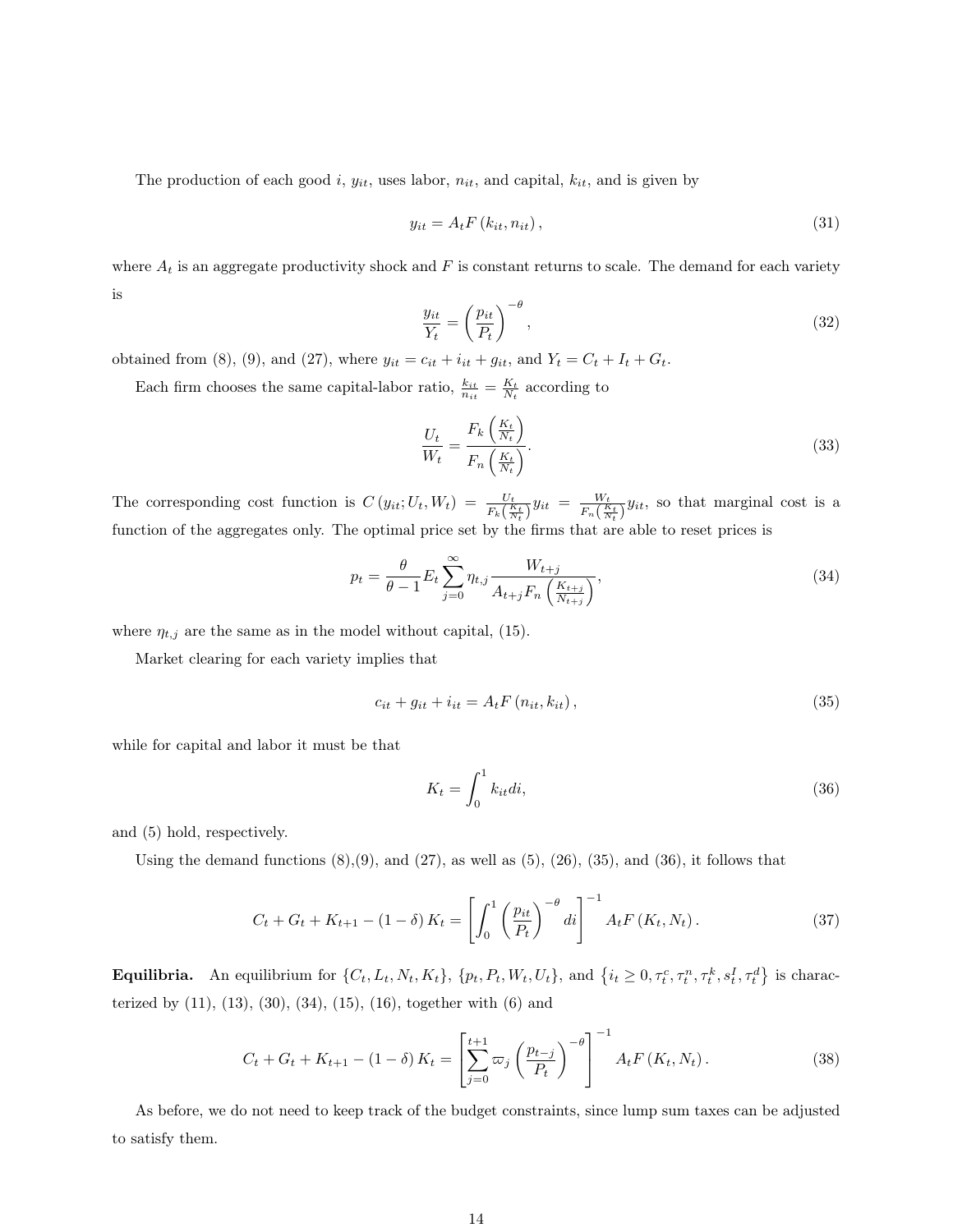First-best allocation. At the first-best allocation, the marginal rate of technical substitution between any two varieties must be equal to one, so

$$
c_{it} = C_t \, ; \, g_{it} = G_t \, ; \, i_{it} = I_t.
$$

The efficiency conditions for the aggregates are:

$$
\frac{u_C(C_t, L_t, \xi_t)}{u_L(C_t, L_t, \xi_t)} = \frac{1}{A_t F_n\left(\frac{K_t}{N_t}\right)},\tag{39}
$$

$$
u_C(C_t, L_t, \xi_t) = E_t \beta u_C(C_{t+1}, L_{t+1}, \xi_{t+1}) \left[ A_{t+1} F_k \left( \frac{K_{t+1}}{N_{t+1}} \right) + 1 - \delta \right]
$$
(40)

$$
C_t + G_t + K_{t+1} - (1 - \delta) K_t = A_t F(K_t, N_t)
$$
\n(41)

and

$$
N_t = 1 - L_t. \tag{42}
$$

Policy away from the zero bound. As before, there is a tax on pure profits<sup>12</sup>, that we assume to be arbitrarily close to one. As in the model without capital, away from the zero bound, monetary policy can implement the first-best allocation with constant taxes and constant prices  $p_t = P_t = p_{-1} = P$ . The implementation follows the same logic as in the model without capital. Taxes on consumption and leisure must offset the monopoly pricing distortion. Here we choose to set consumption taxes to zero,  $\tau^c = 0$  and the labor tax to  $\tau^n = \frac{-1}{\theta - 1}$ . The nominal interest rate is set equal to the natural rate of interest.

For a given  $s_t^I$ , the tax rate on capital income,  $\tau_{t+1}^k$ , and the investment tax credit,  $s_{t+1}^I$ , must be chosen to satisfy the marginal condition for capital (30). If the capital income tax is not used,  $\tau_t^k = 0$ , a constant investment tax credit,  $s^I = \frac{1}{\theta}$ , satisfies the condition at the first-best. This investment subsidy is required to offset the effect of the distortion arising from monopoly pricing on capital accumulation. Instead, if  $s_t^I = 0$ for all t, then the capital income tax,  $\tau_{t+1}^k$ , must be moving with shocks in order to implement the first-best allocation. It is no longer the case that the first-best can be implemented with constant taxes, away from the zero bound<sup>13</sup>. This is the case because we assume, as is standard, that firms can deduct depreciation expenses from the capital income tax/subsidy, i.e. the tax is paid on  $(U_t - \delta P_t)K_t$ . If, instead, the tax was paid on the gross return  $U_t K_t$ , setting a constant tax,  $\tau^k$ , with  $\tau^k = \frac{-1}{\theta - 1}$ , would be consistent with the optimal allocation.

Finally, the nominal wage must satisfy  $P = \frac{\theta}{\theta-1} \frac{W_t}{A_t F_n(\frac{K_t}{N_t})}$  and the rental cost of capital  $U_t$  must satisfy (33).

 $12$ In practice, it may be difficult to distinguish capital income from pure profits. However, a tax on profits can be replicated by a tax on total income from capital and profits, together with an investment subsidy.

<sup>&</sup>lt;sup>13</sup>Standard New Keynesian models usually have labor only and assume taxes are not flexible. If instead they considered capital, the nonflexiblity of taxes would be costly.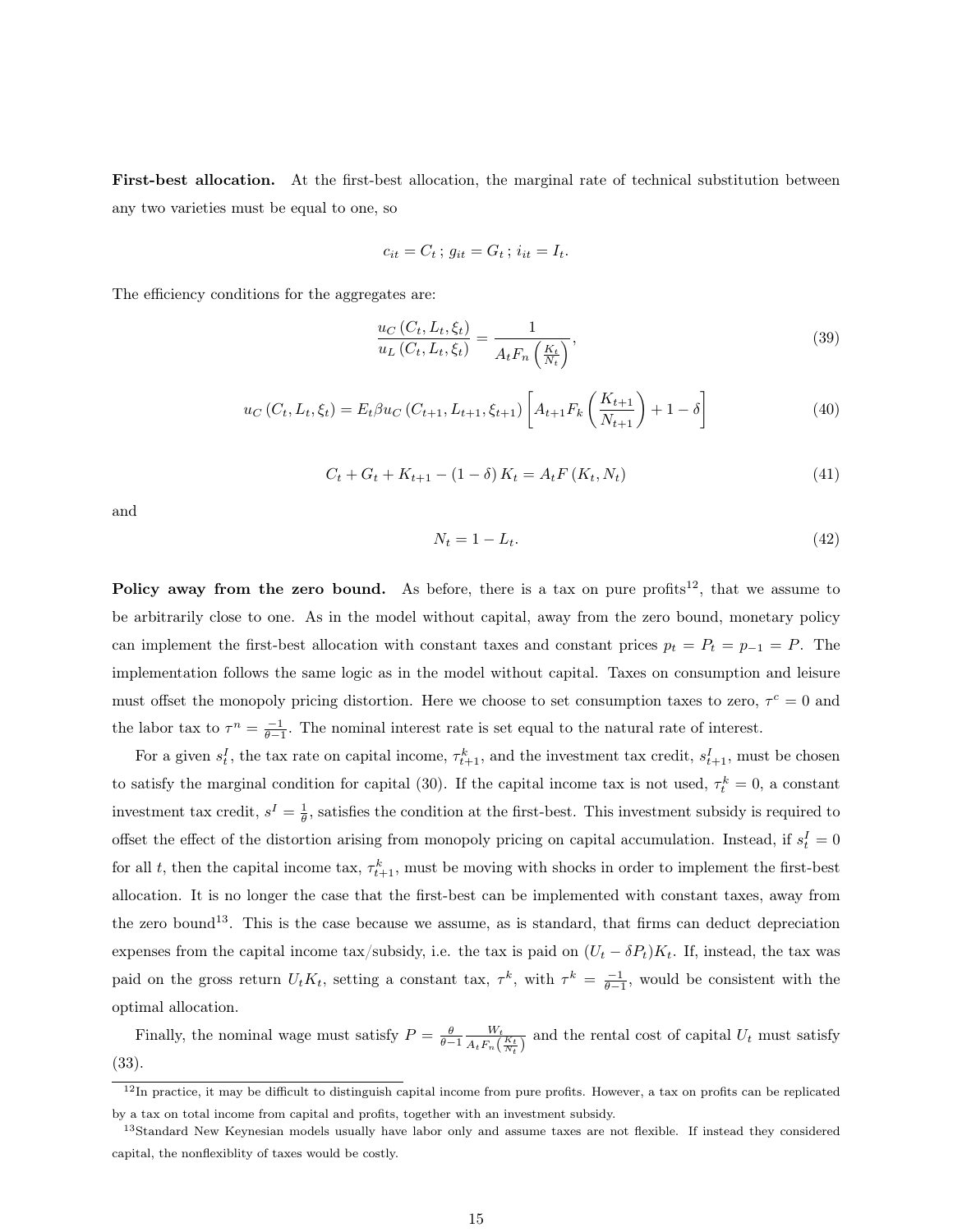Policy at the zero bound. When the natural rate of interest is negative, the first-best can be implemented with time-varying taxes, as in the simple model with no capital. The intertemporal condition for noncontingent bonds with a constant price level, (23), when  $i_t = 0$ , imposes the same restrictions on the path of consumption taxes. As before, the labor income tax will have to compensate for the movements in the consumption tax, satisfying

$$
\frac{u_{C}\left(C_{t},L_{t},\xi_{t}\right)}{u_{L}\left(C_{t},L_{t},\xi_{t}\right)}=\frac{\theta}{\theta-1}\frac{1+\tau_{t}^{c}}{1-\tau_{t}^{n}}\frac{1}{A_{t}F_{n}\left(\frac{K_{t}}{N_{t}}\right)},
$$

with  $\frac{\theta}{\theta-1}$  $\frac{1+\tau_t^c}{1-\tau_t^n} = 1$ . Both taxes can be predetermined.

Either the capital income tax or the investment tax credit can be used to compensate for the changes in the consumption tax. For example, if we set  $\tau_t^k = 0$  for all t, the investment tax credit must move so as to satisfy the condition for capital accumulation:

$$
\frac{u_C(C_t, L_t, \xi_t)}{1 + \tau_t^c} = E_t \left\{ \frac{\beta u_C(C_{t+1}, L_{t+1}, \xi_{t+1})}{1 + \tau_{t+1}^c} \left[ \frac{1 - s_{t+1}^I}{1 - s_t^I} (1 - \delta) + \frac{1}{1 - s_t^I} \frac{\theta - 1}{\theta} A_{t+1} F_k \left( \frac{K_{t+1}}{N_{t+1}} \right) \right] \right\}.
$$
 (43)

Note that while efficient investment tax policy can be done, away from the zero bound, with a constant subsidy, at the zero bound the investment tax credit cannot be constant. However, it can be predetermined.

To summarize, when the zero bound is temporarily binding, we must supplement the flexibility in consumption and labor income taxes with flexible taxes on investment or on capital income. As the increasing path of consumption taxes that is necessary to circumvent the zero bound constraint acts as an undesirable tax on capital, its effects must be counteracted with an offsetting capital income subsidy. This subsidy must remain in place as long as consumption taxes are increasing. The corresponding policy is still revenue neutral, exactly as in Section 2.8.

### 4 Sticky wages

We have assumed so far that prices are sticky but wages are fully flexible. But, what if the relevant nominal friction was sticky wages rather than sticky prices? Would it still be possible to achieve the first-best at the zero bound? What fiscal instruments would be necessary? We answer these questions below.

An environment with sticky wages. In order to allow for sticky wages, we now consider a single household with a continuum of members indexed by  $h \in [0, 1]$ , each supplying a differentiated labor input  $n_{ht}$ . Preferences of the household are described by (1), where leisure is

$$
L_t = 1 - \int_0^1 n_{ht} dh.
$$
\n(44)

The differentiated labor varieties aggregate up to the labor input  $N_t$ , used in production, according to the Dixit-Stiglitz aggregator

$$
N_t = \left[ \int_0^1 n_{ht} \frac{\theta^w - 1}{\theta^w} dh \right] \frac{\theta^w}{\theta^w - 1}, \ \theta^w > 1. \tag{45}
$$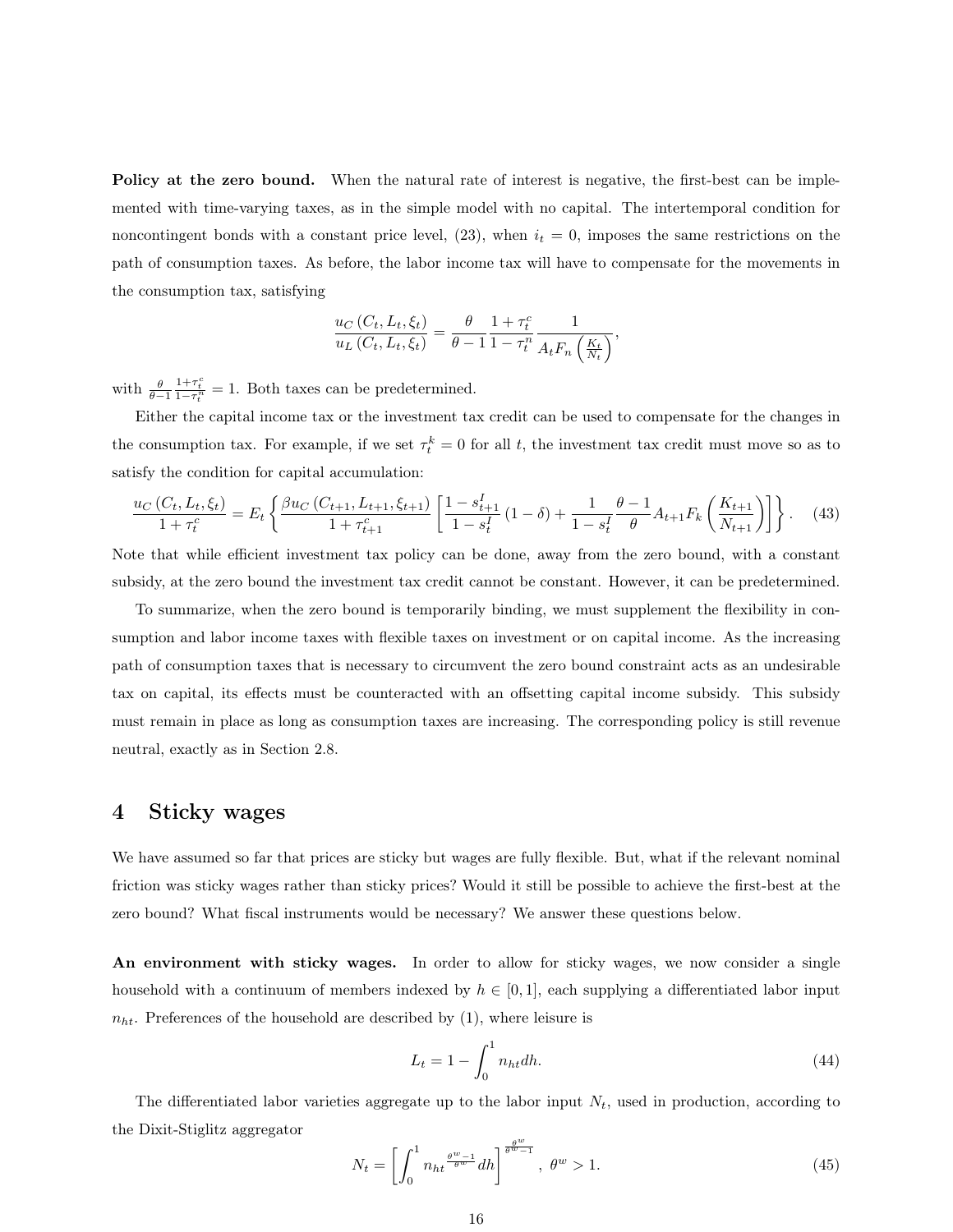There is a single good produced,  $Y_t$ , that uses labor,  $N_t$ , and capital,  $K_t$ , and that can be used for private or public consumption and capital accumulation, according to

$$
C_t + G_t + K_{t+1} - (1 - \delta) K_t = Y_t = A_t F(K_t, N_t).
$$
\n(46)

The good is produced by a representative firm that behaves competitively. Each member of the household, that supplies a differentiated labor variety, behaves under monopolistic competition. They set wages as in Calvo (1983), with probability of being able to revise the wage  $1 - \alpha^w$ . This lottery is also *i.i.d.* across workers and over time. The workers that are not able to set wages in period 0, all share the same wage  $w_{-1}$ . Other prices are taken as given. There is a complete set of state contingent assets. We consider an additional tax, a payroll tax on the wage bill paid by firms,  $\tau_t^p$ . As long as an investment tax credit is used, the capital income tax is redundant, so we set it to zero,  $\tau_t^k = 0$ .

First-best allocation. The feasible allocation that now maximizes the utility of the representative household must have

$$
n_{ht} = N_t, \text{ for all } h, \text{ and } t \tag{47}
$$

These conditions equalize marginal rates of substitution to marginal rates of transformations across varieties of labor. Furthermore, the same efficiency conditions for the aggregates as above, (39), (40), (41) and (42) must hold.

**Equilibria with sticky wages.** The representative firm minimizes  $\int_0^1 w_{ht} n_{ht} dh$ , where  $w_{ht}$  is the wage of the h-labor, for a given aggregate  $N_t$ , subject to (45). The demand for  $n_{ht}$  is

$$
n_{ht} = \left(\frac{w_{ht}}{W_t}\right)^{-\theta^w} N_t,
$$
\n(48)

where  $W_t$  is the aggregate wage level, given by

$$
W_t = \left[ \int_0^1 w_{ht}^{1 - \theta^w} dh \right]^{1 - \theta^w} . \tag{49}
$$

It follows that  $\int_0^1 w_{ht} n_{ht} dh = W_t N_t$ .

The firm maximizes profits, subject to the production function in  $(46)$ , taking prices of both output,  $P_t$ , and inputs,  $W_t$  and  $U_t$ , as given. This implies

$$
\frac{U_t}{\left(1+\tau_t^p\right)W_t} = \frac{F_k\left(\frac{K_t}{N_t}\right)}{F_n\left(\frac{K_t}{N_t}\right)}\tag{50}
$$

and

$$
P_t = \frac{\left(1 + \tau_t^p\right)W_t}{A_t F_n \left(\frac{K_t}{N_t}\right)}.\tag{51}
$$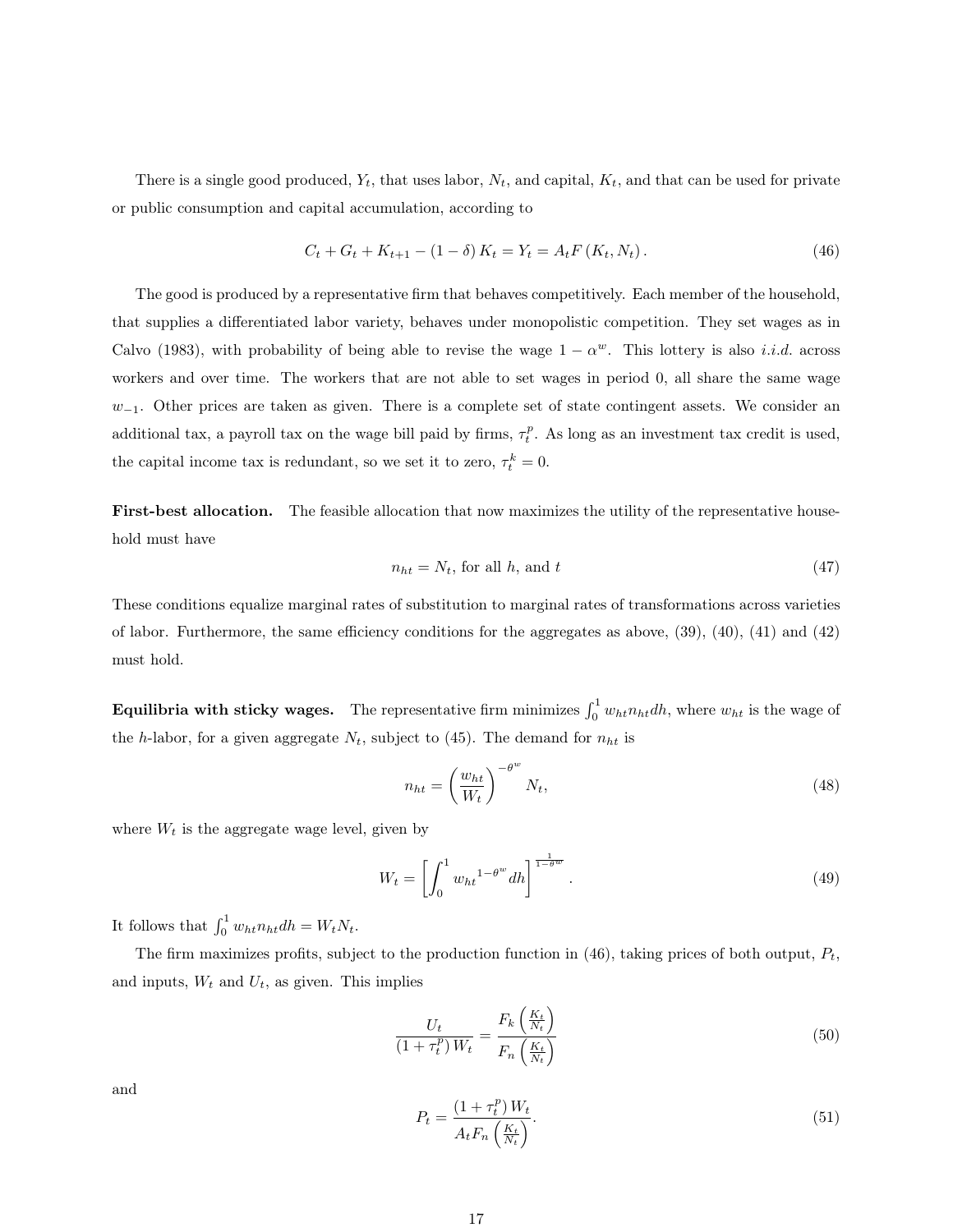The period-by-period budget constraints for the household are (28) with  $\Pi_t = 0$  for all t. We assume that wages are set before labor income taxes<sup>14</sup>. The optimal wage setting conditions by the monopolistic competitive workers are now

$$
w_t = \frac{\theta^w}{\theta^w - 1} E_t \sum_{j=0}^{\infty} \eta_{t,j}^w \frac{u_L(t+j)}{u_C(t+j)} \frac{\left(1 + \tau_{t+j}^c\right) P_{t+j}}{\left(1 - \tau_{t+j}^n\right)},\tag{52}
$$

with

$$
\eta_{t,j}^{w} = \frac{\left(1 - \tau_{t+j}^{n}\right) (\alpha^{w}\beta)^{j} \frac{uc(t+j)}{\left(1 + \tau_{t+j}^{c}\right)P_{t+j}} \left(W_{t+j}\right)^{\theta^{w}} N_{t+j}}{E_{t} \sum_{j=0}^{\infty} \left(1 - \tau_{t+j}^{n}\right) (\alpha^{w}\beta)^{j} \frac{uc(t+j)}{\left(1 + \tau_{t+j}^{c}\right)P_{t+j}} \left(W_{t+j}\right)^{\theta^{w}} N_{t+j}}.
$$
\n
$$
(53)
$$

The wage level (49) can be written as

$$
W_t = \left[ \left( 1 - \alpha^w \right) w_t^{1 - \theta^w} + \alpha^w W_{t-1}^{1 - \theta^w} \right]^{\frac{1}{1 - \theta^w}}.
$$
\n
$$
(54)
$$

The marginal condition for the accumulation of capital is (29) with  $\tau_t^k = 0$ , the intertemporal condition for noncontingent bonds is (13), while market clearing for the final good is given by (46).

Using  $(48)$ , we can write  $(44)$  as

$$
N_t = \left[ \int_0^1 \left( \frac{w_{ht}}{W_t} \right)^{-\theta^w} dh \right]^{-1} (1 - L_t).
$$
 (55)

From (49), it must be that  $\int_0^1 \left(\frac{w_{ht}}{W_t}\right)^{-\theta^w} dh \ge 1$ . This means that for a given total time dedicated to work,  $1 - L_t$ , the resources available for production are maximized when there is no wage dispersion. Using (55), we can write the resources constraint as

$$
C_t + G_t + K_{t+1} - (1 - \delta) K_t = A_t F \left( K_t, \left[ \int_0^1 \left( \frac{w_{ht}}{W_t} \right)^{-\theta^w} dh \right]^{-1} (1 - L_t) \right), \tag{56}
$$

which is, for sticky wages, the analog to the resource constraint with a cost of price dispersion under sticky prices, (38).

An equilibrium for  $\{C_t, L_t, N_t, K_t\}$ ,  $\{P_t, w_t, W_t, U_t\}$ ,  $\{i_t \geq 0, \tau_t^c, \tau_t^n, \tau_t^p, s_t^I, \tau_t^d\}$ , is characterized by conditions (13), (30) with  $\tau_t^k = 0$ , (50), (51), (52) and (53), (54), (46) and

$$
1 - L_t = N_t \sum_{j=0}^{t+1} \varpi_j^w \left( \frac{w_{t-j}}{W_t} \right)^{-\theta^w},
$$

where  $\varpi_j^w$  is the share of household members that have set wages j periods before,  $\varpi_j^w = (\alpha^w)^j (1 - \alpha^w)$ ,  $j = 0, 2, ..., t$ , and  $\varpi_{t+1}^w = (\alpha^w)^{t+1}$ , which is the share of workers that have never set wages, and charge the exogenous wage w<sup>−</sup>1. As before, we do not need to keep track of the budget constraints, since lump sum taxes adjust to satisfy the budget.

 $14$ This is analogous to the assumption that prices are set before consumption taxes. For our policy to work, it is important that the posted wage be exclusive of the labor income tax. In other words, unless the Calvo shock allows for a revision in the wage, and for a given aggregate price level, reductions in labor income taxes increase the real wage of consumers, but leave the real cost of labor for firms unchanged.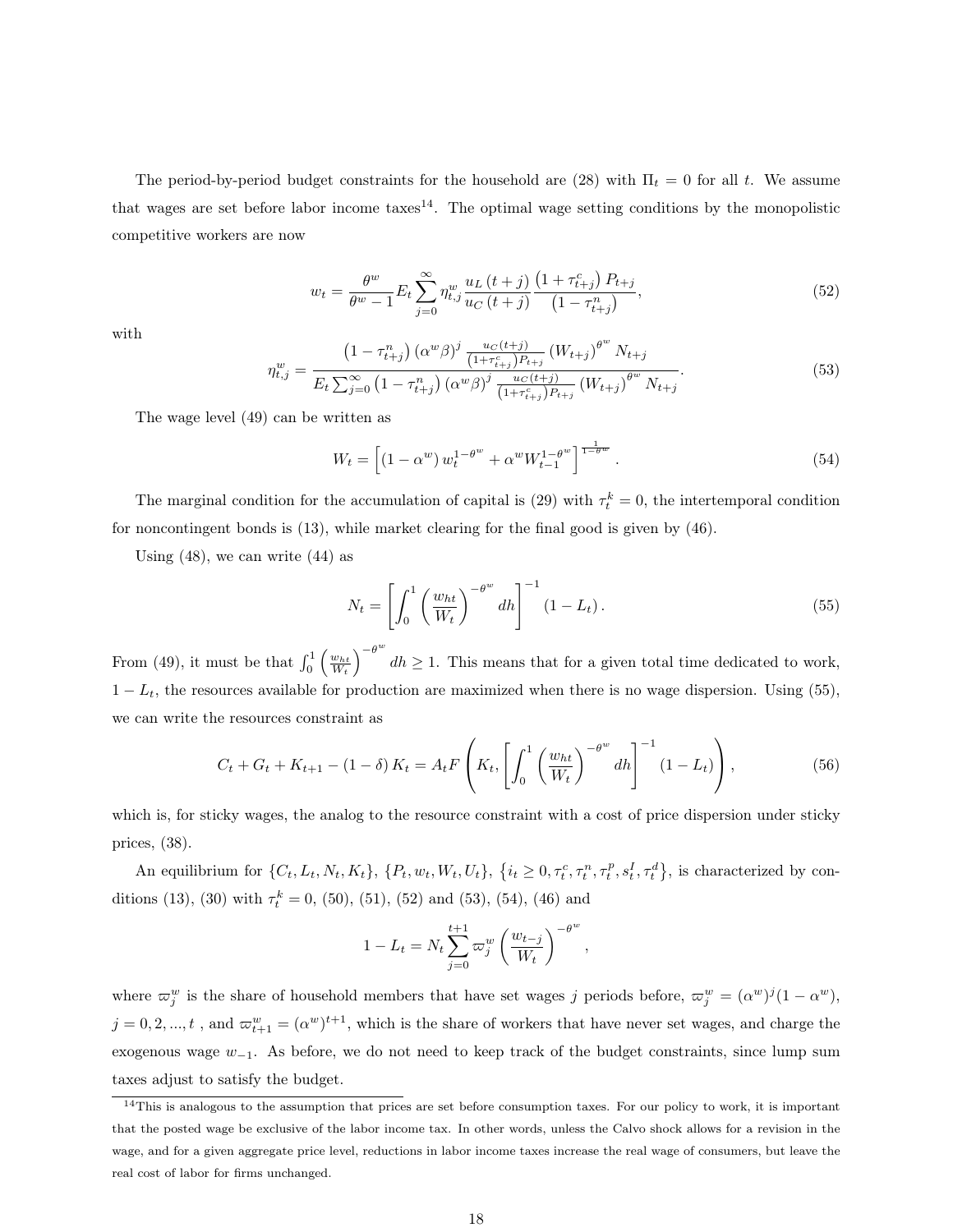We can now show that it is possible to use taxes to implement the first-best allocation when the zero bound constraint binds.

Implementing the first-best when wages are sticky. Efficiency requires that labor be the same across varieties. In order for this to be an equilibrium outcome it must be that wages be constant over time and equal to  $w_{-1}$ . It is useful to write the wage setting condition, (52), in recursive form, as

$$
w_t = \eta_{t,0}^w \frac{\theta^w}{\theta^w - 1} \frac{u_L(t)}{u_C(t)} \frac{(1 + \tau_t^c) P_t}{(1 - \tau_t^n)} + (1 - \eta_{t,0}^w) E_t w_{t+1}.
$$
\n
$$
(57)
$$

It follows that for  $w_t = w_{-1}$ , the wage setting condition is the same as if wages were flexible.

The conditions that define an equilibrium with constant wages  $w_t = w_{-1}$  for  $\{C_t, L_t, N_t, K_t\}, \{P_t, U_t\},$  $\left\{i_t \geq 0, \tau_t^c, \tau_t^n, \tau_t^p, s_t^I \right\}$  become

$$
\frac{u_C(C_t, L_t, \xi_t)}{(1 + \tau_t^c) P_t} = (1 + i_t) E_t \left[ \frac{\beta u_C(C_{t+1}, L_{t+1}, \xi_{t+1})}{(1 + \tau_{t+1}^c) P_{t+1}} \right],
$$
\n(58)

$$
\frac{u_C(C_t, L_t, \xi_t)}{u_L(C_t, L_t, \xi_t)} = \frac{\theta^w}{\theta^w - 1} \frac{(1 + \tau_t^c)(1 + \tau_t^p)}{1 - \tau_t^n} \frac{1}{A_t F_n\left(\frac{K_t}{N_t}\right)},\tag{59}
$$

$$
\frac{u_C(C_t, L_t, \xi_t)}{1 + \tau_t^c} = E_t \left\{ \frac{\beta u_C(C_{t+1}, L_{t+1}, \xi_{t+1})}{1 + \tau_{t+1}^c} \left[ \frac{1 - s_{t+1}^I}{1 - s_t^I} (1 - \delta) + \frac{1}{1 - s_t^I} A_{t+1} F_k \left( \frac{K_{t+1}}{N_{t+1}} \right) \right] \right\},\tag{60}
$$

together with the firms' conditions (50) and (51) with  $W_t = w_{-1}$ , the market clearing condition (46) and  $N_t = 1 - L_t.$ 

Away from the zero bound, the first-best can be implemented with a state-contingent nominal interest rate and a constant subsidy, that eliminates the markup distortion. The constant subsidy can be given with any of the taxes, on consumption, labor income, or the payroll tax. The investment tax credit must be set to zero. The price level,  $P_t$ , must move with the shocks to satisfy (51) and the user cost of capital  $U_t$  must satisfy (50).

When nominal interest rates are zero, it is possible to use unconventional fiscal policy to implement the first-best exactly as in the case of sticky prices and flexible wages that we analyzed before—an interesting robustness property of unconventional fiscal policy. To see this, set the payroll tax to zero  $\tau_t^p = 0$ , then given  $\tau_t^c$ , (58) can be satisfied by an appropriate choice of  $\tau_{t+1}^c$ , (59) by an appropriate choice of  $\tau_t^n$ , (60) by an appropriate choice of  $s_{t+1}^I$ , and (50) and (51) by  $P_t$  and  $U_t$ .

# An alternative implementation of the first-best when wages are sticky but prices are flexible. With sticky wages and flexible prices, it is also possible to use a different combination of taxes to implement the first-best. Indeed, it is possible to use only labor income and payroll taxes. Let the nominal interest rate be some sequence with  $i_t \geq 0$ , and let  $\tau_t^c = s_t^I = 0$ , for all  $s^t$ . Then (58) is satisfied by  $P_{t+1}$ , (51) is satisfied by  $\tau_t^p$ , (59) is satisfied by  $\tau_t^n$ , and (50) by  $U_t$ . The only restrictions on the equilibrium allocations are the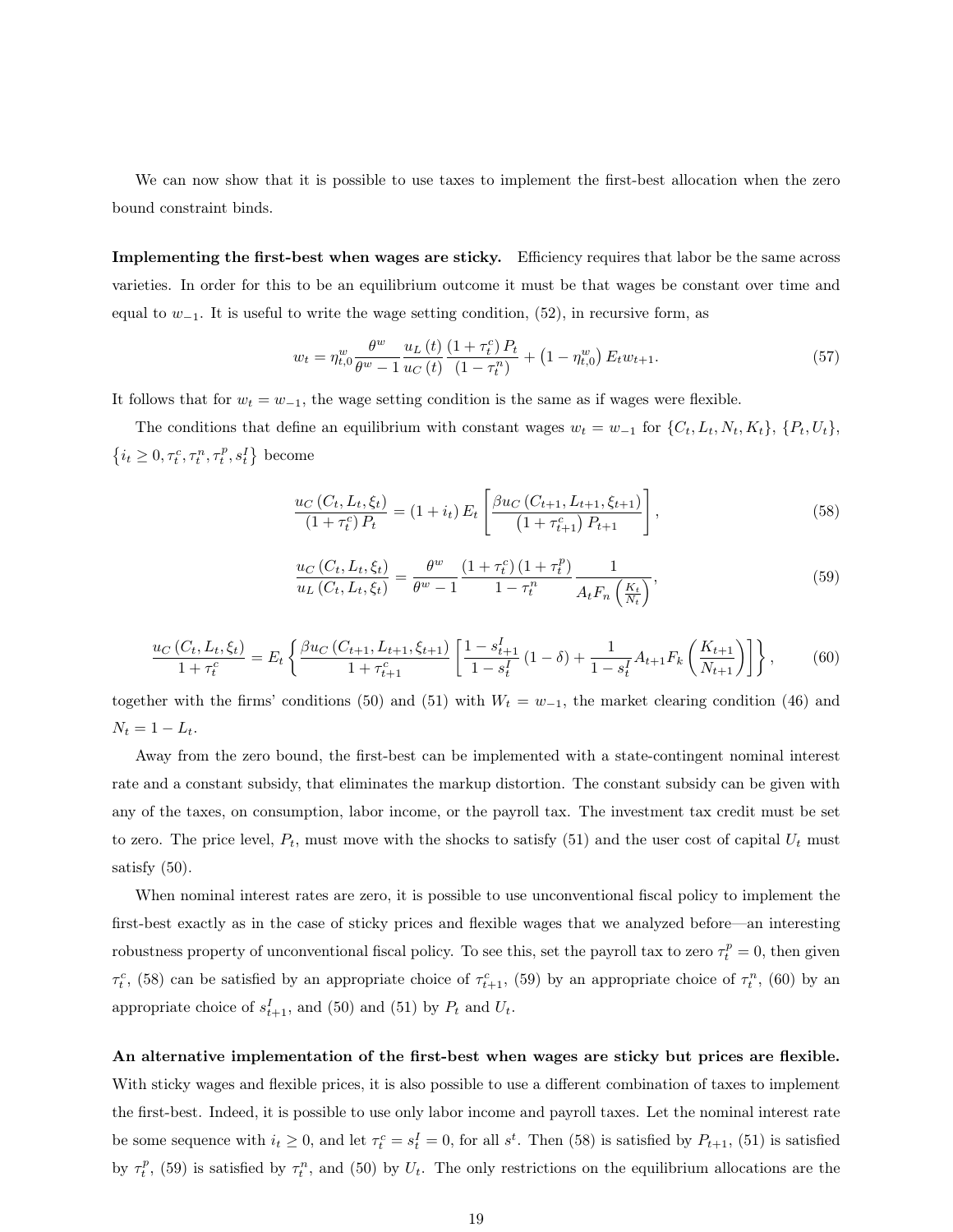resource constraints (46) together with (60) once  $\tau_t^c = s_t^I = 0$ . These are conditions that are satisfied at the first-best.

When the nominal interest rate is zero, the real interest rate can still be negative as long as there is consumer price inflation. As before, that can be accomplished by consumption taxes that increase over time. But with flexible prices, it can also be accomplished by costless producer price inflation (equation (58)). However, because flexible-price firms set the price as a mark up over marginal cost (equation (51)), there is price inflation if there is inflation in wages gross of payroll taxes. Inflation in payroll taxes avoids the costs of wage dispersion. The labor income tax is used to compensate for the distortion in the intratemporal margin created by the payroll tax (equation (59)). In order to eliminate the mark up distortion in this margin, it must be that  $\frac{\theta^w - 1}{\theta^w}$  $\frac{1+\tau_t^p}{1-\tau_t^n} = 1$ , so that the increasing payroll tax is compensated by a decreasing labor income  $\text{tax}^{15}$ .

Sticky prices and sticky wages. The case of both sticky prices and wages is of a different nature. It is still possible to use unconventional fiscal policy to replicate the effects of negative nominal interest rates and hence circumvent the zero bound constraint. This can be done through the same combination of timevarying consumption and labor taxes, and of a time varying investment tax credit, that we considered above. However, replicating the effects of negative nominal interest rate is not enough to implement the first-best solution. Indeed, even away from the zero bound, monetary policy alone cannot undo the effects of the real rigidities caused by both sticky prices and wages. It is still possible to achieve the first-best, but it is necessary to use state-contingent fiscal policy also when the zero bound constraint is not binding. To see this, notice that, when both prices and wages are rigid, it must be that both producer prices and wages before labor taxes are constant. If tax policy was not state contingent, equations (51) with  $W_t = w_{-1}$ , and (59) would imply that marginal rates of substitution and transformation could not be state contingent, which is obviously not the case in general for the first-best allocation.

When there are both sticky prices and wages, the conditions for the implementation of the first-best are the ones described above, with two differences. The first difference is that the price level in (58) must be constant over time,  $P_t = P = p_{-1}$ . The second is that the markup in the goods prices must be taken into account. This means that equation (59) is replaced by

$$
\frac{u_C(C_t, L_t, \xi_t)}{u_L(C_t, L_t, \xi_t)} = \frac{\theta}{(\theta - 1)} \frac{\theta^w}{(\theta^w - 1)} \frac{\left(1 + \tau_t^p\right)\left(1 + \tau_t^c\right)}{1 - \tau_t^n} \frac{1}{A_t F_n\left(\frac{K_t}{N_t}\right)},\tag{61}
$$

equation  $(60)$  is replaced by  $(43)$ , and equation  $(51)$ , by

$$
P = \frac{\theta}{\theta - 1} \frac{\left(1 + \tau_t^p\right) W}{A_t F_n \left(\frac{K_t}{N_t}\right)}.\tag{62}
$$

<sup>&</sup>lt;sup>15</sup>It is also important for this result that the wage be sticky exclusive of the payroll tax. One way to think about it is that we are adjusting the employer part of the payroll tax. The wage that is posted does not include the employer part of the payroll tax.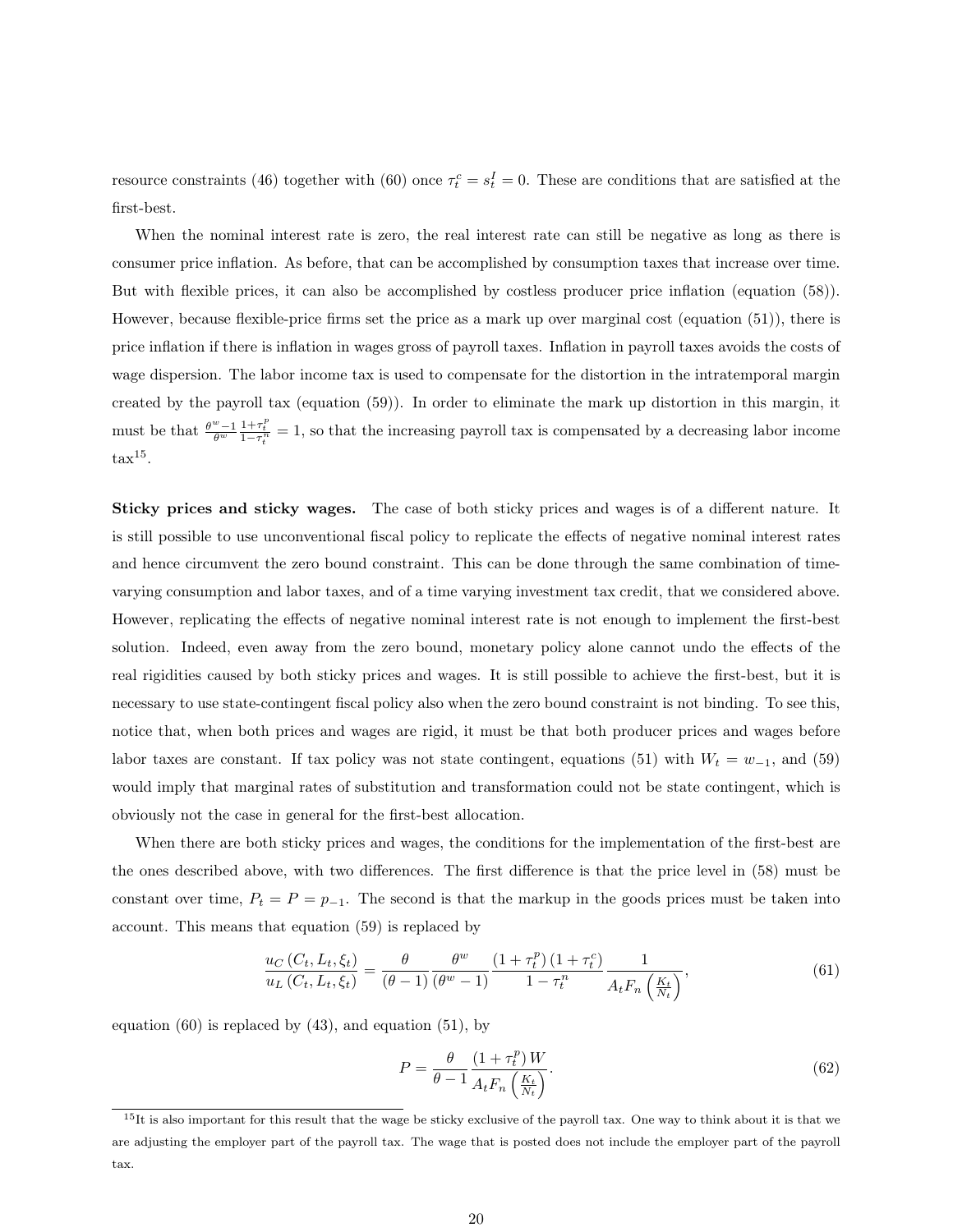Away from the zero bound, in order to implement the first-best, it is enough to use payroll and labor income taxes. Payroll taxes satisfy condition (62); labor income taxes satisfy condition (61) with  $\frac{\theta}{\theta-1} \frac{\theta^w}{\theta^w}$  $\overline{\theta^{w-1}}$  $\frac{1+\tau_t^p}{1-\tau_t^n} = 1$ , so that (61) coincides with the efficiency condition (39). There must also be a constant investment subsidy,  $s^I = \frac{1}{\theta}$ , so that (43) becomes the intertemporal efficiency condition (40). The nominal interest rate must be equal to the natural rate of interest  $u_C(C_t, L_t, \xi_t) = (1 + i_t)E_t[\beta u_C(C_{t+1}, L_{t+1}, \xi_{t+1})]$ , to satisfy  $(58)$ . The user cost of capital  $U_t$  must satisfy  $(50)$ .

At the zero bound, real interest rates can be negative when producer prices are stable, if consumption taxes grow over time (equation (58)). When both prices and wages are stable, the necessary adjustments in the real wage faced by the firms are achieved with the payroll tax. The other taxes must compensate for the distortions created by the consumption taxes and the payroll taxes, so that the efficiency conditions (39) and (40) may be verified. Condition (61) can be satisfied with a choice of  $\tau_t^n$  so that (39) holds. The joint taxes  $\tau_t^c$ ,  $\tau_t^n$ , and  $\tau_t^p$ , must be such that production is subsidized and the joint mark up distortions from the production and labor markets are eliminated. The intertemporal condition (43) is satisfied by the investment subsidy  $s_{t+1}^I$ , so that (40) holds. Equation (50) determines the user cost of capital  $U_t$ . The resource constraint without price or wage dispersion is the only remaining restriction to the optimal policy problem. It follows that the resulting allocation is the one corresponding to the first-best.

# 5 General results

So far, we have shown how fiscal policy can be used to achieve the first-best solution when the zero bound constraint binds. This is a useful benchmark to consider, since it is the one the New Keynesian literature focuses on. It does therefore make clear the comparisons with the existing literature. We also argued that, as the first-best can be achieved, the optimal policy is time consistent. All these results hinge, of course, on the government being able to raise lump-sum taxes to pay for government spending and the subsidies that eliminate the mark-up distortions.

We now rule out direct lump-sum taxation so that  $T_t = 0$  for all t, following the second-best Ramsey literature. It is well known that in this case the first-best cannot, in general,<sup>16</sup> be implemented. As it turns out, unconventional fiscal policy can circumvent the zero bound also at the second-best. The result, however, is more general: The set of implementable allocations is the same whether the zero bound constraint is imposed or  $not^{17}$ .

We also partially characterize the second-best allocation and the fiscal policy that supports it. We show that the second-best features price stability. While the optimal allocation and relative prices are in general different from before, the way taxes are used to overcome the zero bound is essentially the same.

The second-best is in general not time consistent. However, since the zero bound does not constrain

<sup>&</sup>lt;sup>16</sup>Even if  $T_t = 0$ , for all t, under certain conditions the first best may be attained.

<sup>&</sup>lt;sup>17</sup>In the Appendix, we further extend these results to an environment with idiosyncratic shocks and a general distribution of initial prices, where it is neither feasible nor optimal to eliminate price dispersion.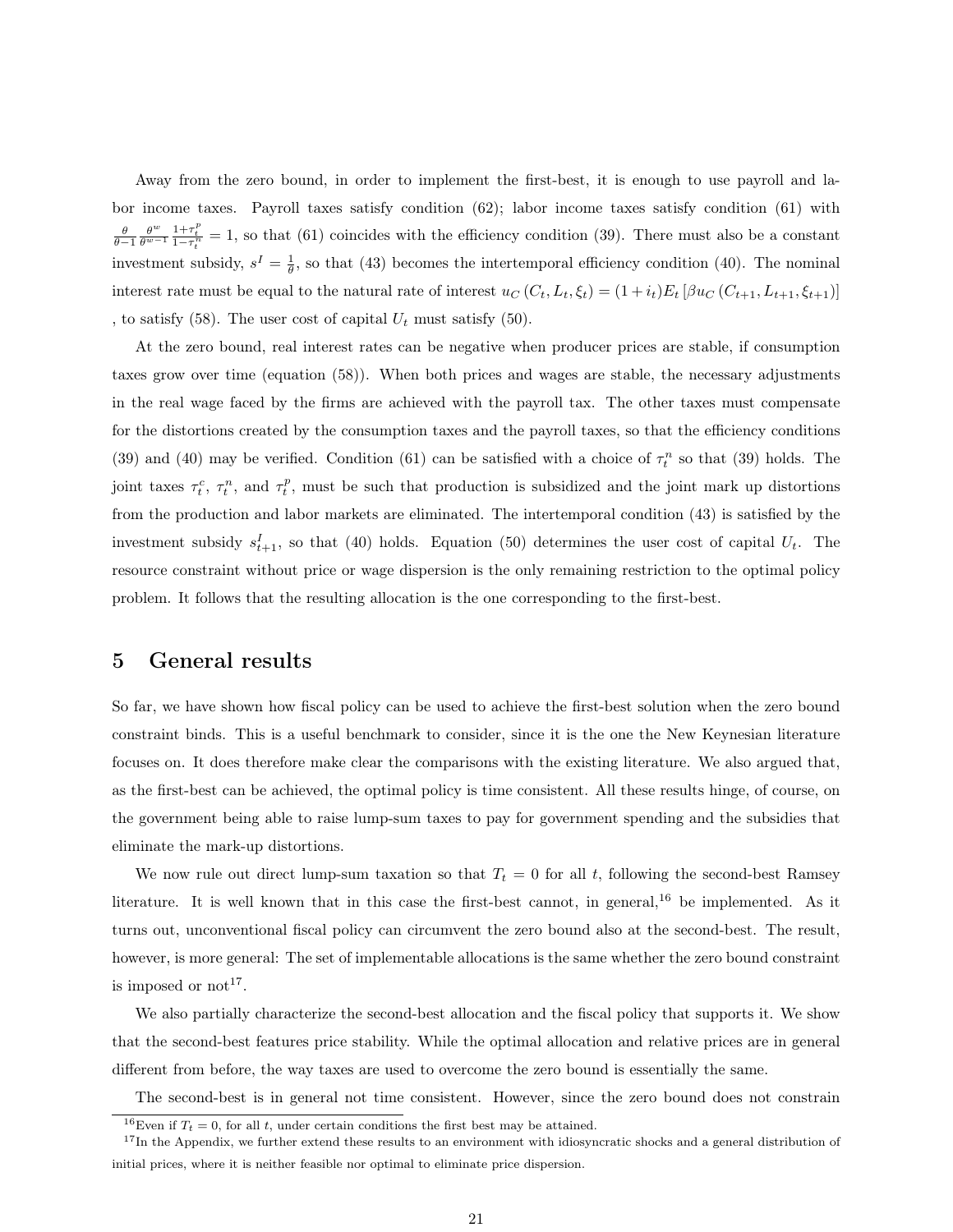the set of implementable equilibrium allocations, this time-inconsistency is unrelated to the zero bound constraint.

#### 5.1 Implementable allocations

Equilibria without lump sum taxes. We study the model with capital but, for simplicity, we allow for flexible wages, so that payroll taxes are redundant. Thus, we only consider taxes on consumption, labor income, capital income, investment, and profits. This is the model in Section 3, with the only difference that  $T_t = 0$  for  $t \geq 0$ . The household budget constraint is (28) with  $T_t = 0$ , together with a terminal condition  $\lim_{T\to\infty} Q_{0,T+1}\overline{B}_T + E_0 Q_{0,T+1}B_{T,T+1} \geq 0$ . The present value budget constraint for the household as of period zero, with equality, is

$$
E_0 \sum_{t=0}^{\infty} Q_{0,t} [(1 + \tau_t^c) P_t C_t - (1 - \tau_t^n) W_t N_t] = E_0 \sum_{t=0}^{\infty} Q_{0,t} (1 - \tau_t^d) \Pi_t +
$$
  
\n
$$
\overline{B}_0 + B_{-1,0} + (1 - \delta) (1 - s_0^l) P_0 K_0 + (1 - \tau_0^k) U_0 K_0 + \tau_0^k \delta P_0 K_0.
$$
\n(63)

with  $\Pi_t = \int_0^1 \left( p_{it} - \frac{W_t}{A_t F_n(t)} \right) \left( \frac{p_{it}}{P_t} \right)^{-\theta} Y_t dt$ .

An equilibrium for  $\{C_t, L_t, N_t, K_t\}$ ,  $\{p_t, P_t, W_t, U_t\}$ , and  $\{i_t \geq 0, \tau_t^c, \tau_t^n, \tau_t^k, s_t^I, \tau_t^d\}$  is characterized by (11), (13), (16), (34), (15),(30), (38), (6), together with the following implementability condition:

$$
E_0 \sum_{t=0}^{\infty} \beta^t \left[ u_C \left( C_t, L_t, \xi_t \right) C_t - u_L \left( C_t, L_t, \xi_t \right) N_t \right] = E_0 \sum_{t=0}^{\infty} \beta^t u_C \left( C_t, L_t, \xi_t \right) \frac{\left( 1 - \tau_t^d \right) \Pi_t}{\left( 1 + \tau_t^c \right) P_t} + u_C \left( C_0, L_0, \xi_0 \right) \frac{\overline{B}_0 + B_{-1,0}}{\left( 1 + \tau_0^c \right) P_0} + u_C \left( C_0, L_0, \xi_0 \right) \left[ \left( 1 - \delta \right) \frac{\left( 1 - s_0^l \right) K_0}{\left( 1 + \tau_0^c \right)} + \frac{\left( 1 - \tau_0^k \right) \frac{U_0}{P_0} + \tau_0^k \delta}{\left( 1 + \tau_0^c \right)} K_0 \right], \quad (64)
$$

which was derived from  $(63)$ , using  $(11)$  and  $(12)$ 

Circumventing the zero bound constraint. In order to show that the zero bound does not restrict the set of equilibrium allocations, consider an allocation and a sequence of prices  $\{p_t, P_t, W_t, U_t, C_t, L_t, N_t, K_t\}$ that satisfy the equilibrium conditions above, but do not necessarily satisfy the zero bound constraint. Let  $\{i_t, \tau_t^c, \tau_t^n, \tau_t^k, s_t^I, \tau_t^d\}$  be a sequence of taxes and nominal interest rates that supports those prices and allocation. The same allocation and process for prices can be implemented with another sequence for taxes and interest rates  $\{\tilde{i}_t, \tilde{\tau}_t^c, \tilde{\tau}_t^n, \tilde{\tau}_t^k, \tilde{s}_t^l, \tilde{\tau}_t^d\}$ , in such a way that the zero bound constraint is satisfied. We now explain how to construct the taxes that implement the original allocation with the new interest rate  $\tilde{i}_t = \max\{i_t, 0\}.$ 

In order to perform this construction recursively, consider a history  $s^t$ , and assume that  $\tilde{\tau}_t^c$  has been chosen, with  $\tilde{\tau}_0^c = \tau_0^c$ . We construct  $\tilde{\tau}_{t+1}^c$  in such a way that

$$
\frac{1}{1+\tilde{i}_t} = E_t \left[ \frac{\beta u_C (C_{t+1}, L_{t+1}, \xi_{t+1})}{u_C (C_t, L_t, \xi_t)} \frac{P_t}{P_{t+1}} \frac{1 + \tilde{\tau}_t^c}{1 + \tilde{\tau}_{t+1}^c} \right]
$$

holds. The ratio  $\frac{1+\tilde{r}_{t+1}^c}{1+\tilde{r}_t^c}/\frac{1+\tilde{r}_{t+1}^c}{1+\tilde{r}_t^c}$  can be predetermined, which we assume is the case. Given a path for the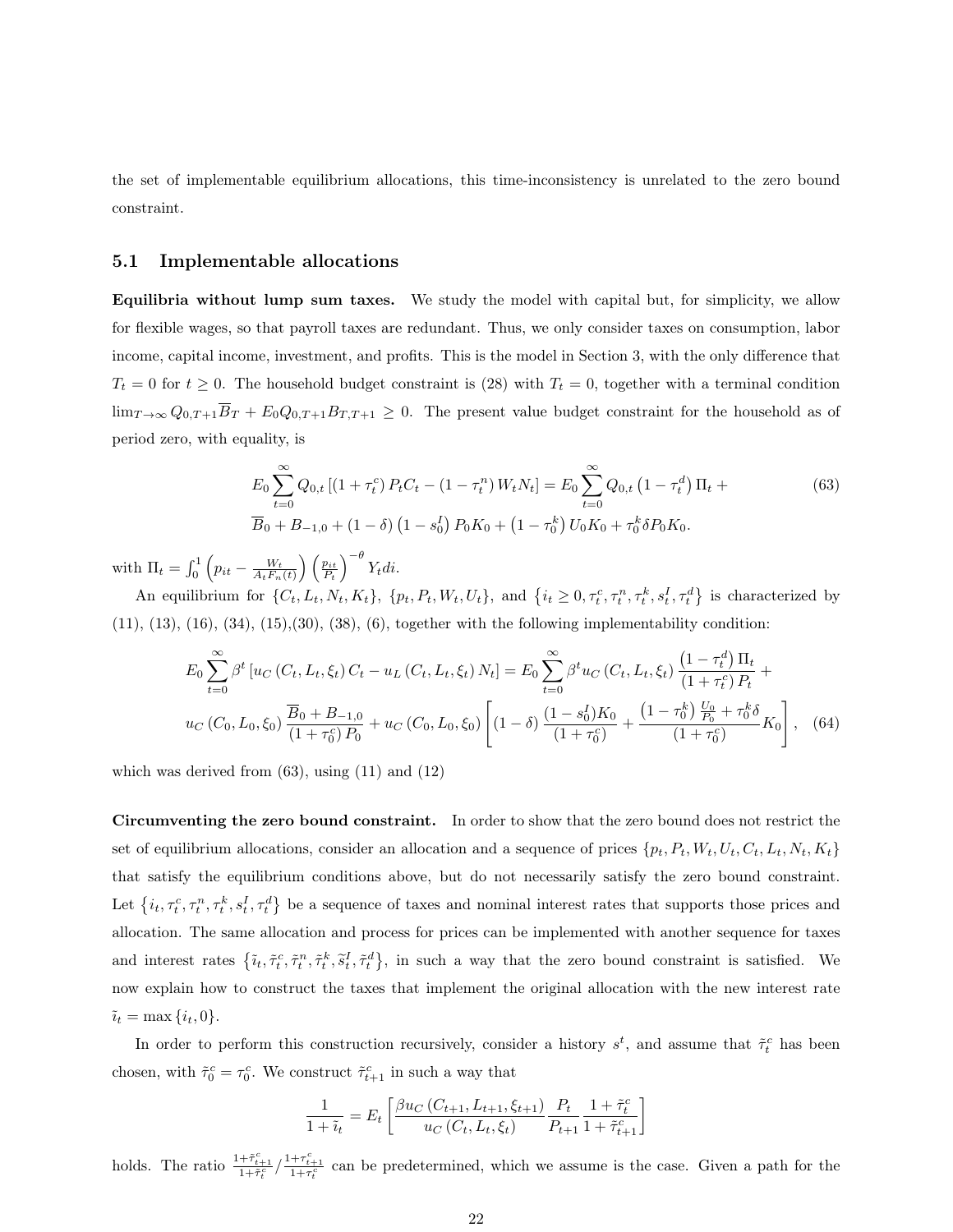consumption tax  $\{\tilde{\tau}_t^c\}$ , it is possible to find a path for the profit tax  $\{\tilde{\tau}_t^d\}$  such that

$$
\frac{1-\tilde{\tau}_t^d}{1+\tilde{\tau}_t^c} = \frac{1-\tau_t^d}{1+\tau_t^c}.\tag{65}
$$

This keeps the weights in the price setting equation (15) unchanged, and, therefore, also ensure that (34) is satisfied. The budget constraint (64) is also left unchanged. We then set labor taxes as

$$
\frac{1-\tilde{\tau}_t^n}{1+\tilde{\tau}_t^c} = \frac{1-\tau_t^n}{1+\tau_t^c}.\tag{66}
$$

that satisfies the household's intratemporal condition (11). Finally, we set  $\tilde{\tau}_t^k = \tau_t^k$ , for  $t \ge 0$ , and  $\tilde{s}_0^I = s_0^I$ , and construct  $\tilde{s}_{t+1}^I$ , given  $\tilde{s}_t^I$ , to satisfy

$$
\frac{u_C(C_t, L_t, \xi_t)}{(1 + \tilde{\tau}_t^c)} = E_t \left\{ \frac{\beta u_C(C_{t+1}, L_{t+1}, \xi_{t+1})}{(1 + \tilde{\tau}_{t+1}^c)} \left[ \frac{(1 - \tilde{s}_{t+1}^I)}{(1 - \tilde{s}_t^I)} (1 - \delta) + \frac{(1 - \tilde{\tau}_{t+1}^k) \frac{U_{t+1}}{P_{t+1}} + \tilde{\tau}_{t+1}^k \delta}{(1 - \tilde{s}_t^I)} \right] \right\}
$$
(67)

Since  $\tilde{\tau}_0^k = \tau_0^k$  and  $\tilde{s}_0^I = s_0^I$ , the budget constraint (64) is satisfied.

These new paths for the tax rates and interest rates  $\{\tilde{i}_t, \tilde{\tau}_t^c, \tilde{\tau}_t^n, \tilde{\tau}_t^k, \tilde{s}_t^l, \tilde{\tau}_t^d\}$  satisfy all the equilibrium conditions, leaving the variables  $\{p_t, P_t, W_t, U_t, C_t, L_t, N_t, K_t\}$  unchanged, and satisfying the zero bound constraint.

Here, we have not imposed restrictions on the tax rates, but there is one natural restriction on the profit tax that may apply, that it cannot be greater than one. We also don't allow for the profit tax to be exactly one, since in that case, firms would always have zero profits, regardless of their choices. It is easy to see that as  $\tau_t^d < 1$  for all t, then  $\tilde{\tau}_t^d < 1$  for all t. Notice that whenever  $i_t < 0$ , and therefore  $\tilde{i}_t = 0$ , then  $\frac{1+\tilde{\tau}_{t+1}^c}{1+\tilde{\tau}_t^c}$   $> \frac{1+r_{t+1}^c}{1+\tilde{\tau}_t^c}$ , 18 and when  $i_t \geq 0$ , then  $\frac{1+\tilde{\tau}_{t+1}^c}{1+\tilde{\tau}_t^c} = \frac{1+r_{t+1}^c}{1+r_t^c}$ . It follows that  $\tilde{\tau}_t^c \geq \tau_t^c$ , so that (65) implies that  $\tilde{\tau}_t^d \leq \tau_t^d < 1$ .

Revenue neutrality. The tax policy that circumvents the zero bound is revenue neutral in the same sense as in the case with lump sum taxes. We have considered two economies: One fictitious economy where nominal interest rates could be negative, and the economy restricted by the zero bound. The two economies share the same equilibrium allocations. Those can be decentralized with either variable interest rate policy or with variable tax policy, or with a combination of both. Regardless of the particular decentralization, each allocation satisfies the budget constraint (64), with zero lump sum taxes,  $T_t = 0$ , and common values for the initial taxes  $\tau_0^c$ ,  $\tau_0^k$ ,  $s_0^I$ . This means that the alternative decentralizations finance the same sequence of government consumption.

<sup>&</sup>lt;sup>18</sup>This is where the assumption that  $\frac{1+\tilde{r}_{t+1}^c}{1+\tilde{r}_t^c}/\frac{1+r_{t+1}^c}{1+\tau_t^c}$  is predetermined is important.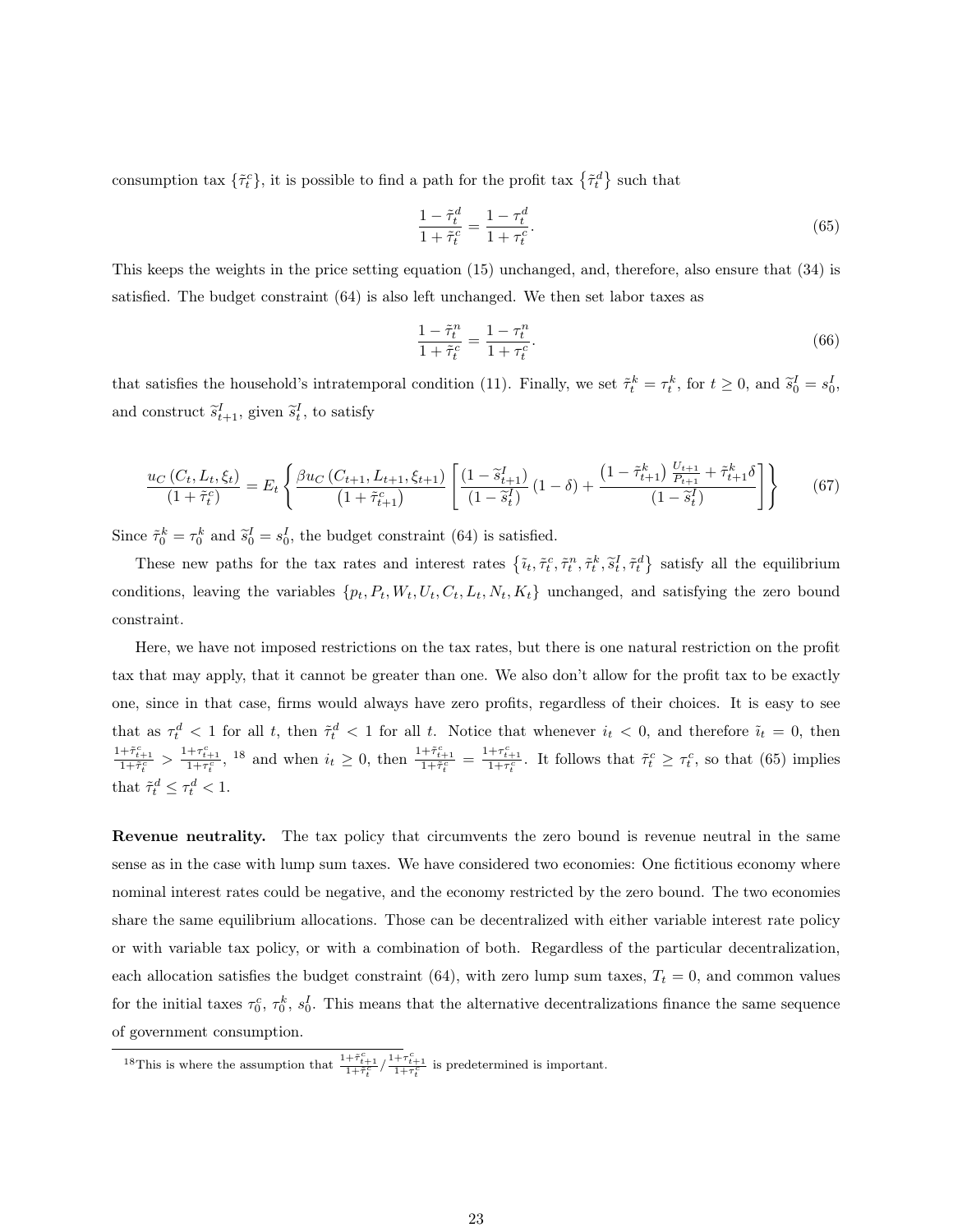#### 5.2 Second best.

We now describe the policy that circumvents the zero bound constraint at the second-best<sup>19</sup>. In order to do this, we first show that profits should be fully taxed. We then use this to show that price stability is optimal. For this reason, the description of the policy that overcomes the zero bound is essentially the same as in the first-best case. We also discuss the time-consistency of policy.

Full taxation of profits. In this model, current firms profits are pure rents, so that they should be taxed fully. However, future profit taxes are distortionary, since, as equation (15) makes clear, they affect the weights in the price setting decision of firms. In this second-best environment, it could be optimal for the Ramsey planner to abstain from fully taxing profits in order to obtain a particular effect on the prices set by firms. It turns out, however, that it is still optimal to tax all profits at the limiting rate of 100%.

To see this, note that for any t, increasing  $\tau_t^d$  relaxes the implementability condition (64) as long as aggregate profits  $\Pi_t$  are positive, which we assume to be the case. The only other equilibrium condition which features profit taxes is (15). The key is to realize that profit taxes enter this last set of conditions only through the growth rates  $\left\{\frac{1-\tau_{t+1}^d}{1-\tau_t^d}\right\}$  $\iota^\infty$  $t=0$ , as is made clear by rewriting (15) recursively:

$$
\frac{1}{\eta_{t,0}} = 1 + \alpha E_t \left[ \frac{\beta u_C \left( C_{t+1}, L_{t+1}, \xi_{t+1} \right)}{u_C \left( C_t, L_t, \xi_t \right)} \frac{P_t}{P_{t+1}} \frac{\left( 1 - \tau_{t+1}^d \right) \left( 1 + \tau_t^c \right)}{\left( 1 - \tau_t^d \right) \left( 1 + \tau_{t+1}^c \right)} \left( \frac{P_{t+1}}{P_t} \right)^{\theta} \frac{Y_{t+1}}{Y_t} \frac{1}{\eta_{t+1,0}} \right]. \tag{68}
$$

Then note that a sequence of growth rates  $\left\{ \frac{1-\tau_{t+1}^d}{1-\tau_t^d} \right\}$  $\iota^{\infty}$ determines  $\{\tau_t^d\}$  up to a scaling factor determined by  $\tau_0^d$ . In particular, it is possible to let  $\tau_0^d$  go to one, so that the whole path  $\{\tau_t^d\}$  converges to one, while still featuring the same growth rates  $\left\{ \frac{1-\tau_{t+1}^d}{1-\tau_t^d} \right.$  $\int_{-\infty}^{\infty}$ . This choice is optimal since it relaxes the implementability  $\displaystyle t\text{=}0$ condition (64) to the greatest possible extent. In summary, it is optimal to choose a sequence of profit taxes  $\{\tau_t^d\}$  that is arbitrarily close to one. It is possible to do this in a way that matches any sequence of growth rates  $\left\{\frac{1-\tau_{t+1}^d}{1-\tau_t^d}\right\}$  $\iota^{\infty}$ . This ensures that (15) will be verified. We can therefore focus on the other tax instruments and implementability conditions.

Price stability. It is also straightforward to show that price dispersion is not part of the second-best solution. To see this notice, first, that for any  $P_0$  and  $U_0$ , the initial taxes  $\tau_0^c$ ,  $\tau_0^k$ , and  $s_0^I$ , can be chosen so that the value of the right hand side of the implementability condition  $(64)$  remains unchanged.<sup>20</sup> Thus, this condition is the same with or without price dispersion. But the resource constraint with price dispersion will have  $\left[\int_0^1 \left(\frac{p_{it}}{P_t}\right)^{-\theta} di\right]^{-1}$  < 1, which reduces resources available for consumption and leisure. These are the only two implementability conditions when there is no price dispersion, since, as we saw before, all the other conditions are satisfied for a constant price level. It follows that it is optimal to eliminate price dispersion,

<sup>&</sup>lt;sup>19</sup>Notice that the initial taxes,  $\tau_0^c$ ,  $s_0^I$  and  $\tau_0^k$ , are lump sum taxes, and that under certain conditions they can be used to achieve the first best.

 $^{20}$ In order for this to be the case it must be that there are no restrictions on the tax rates.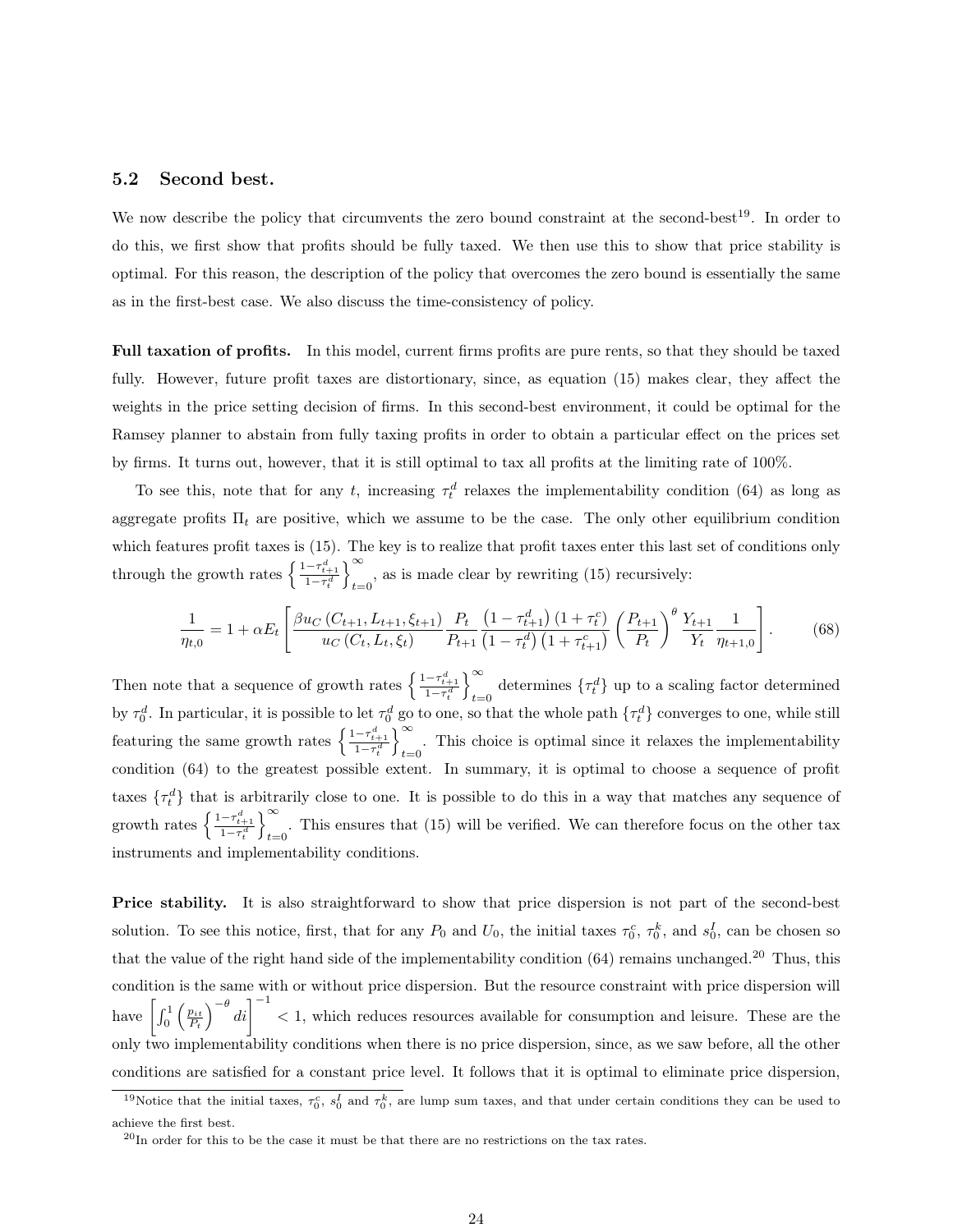even if the solution is a second-best. The reason for this is that, when final goods can be taxed, it is not optimal to distort production, as in Diamond and Mirrlees (1971).

We have therefore shown that second-best policy keeps the price level stable over time, just as in the first-best. The unconventional fiscal policy that overcomes the zero bound is described as in the first-best. When the real interest rate of the second-best is positive, the nominal interest rate is equal to the real interest rate and consumption taxes do not have to be adjusted for this purpose. When the real interest rates at the second-best become negative, consumption taxes have to be adjusted to overcome the zero bound constraint on the nominal rate and, as before, other taxes must also be adjusted to compensate for the undesired distortions caused on other margins. Note however that at the second-best, taxes will in general be moving with the shocks whether or not they need to be adjusted to overcome the zero bound constraint.

Time-inconsistency. When the policy instruments include lump-sum taxes, there is unconventional fiscal policy that fully neutralizes the effects of the zero bound constraint, allows to achieve the first-best, and removes the only source of time inconsistency. Instead, when lump sum taxes are not admissible, as we assumed in this section, the first-best may not be achieved and, in general, optimal policy is time inconsistent. Observing the implementability condition (64), it is clear that the initial taxation of capital is a source of time inconsistency. So is the depletion of nominal debt through the initial taxation of consumption. These are the familiar mechanisms identified in the Ramsey taxation literature. As we have just shown, the solution to the planning problem that does not impose the zero bound as a constraint, and the solution to the one that does impose the zero bound as a constraint, both yield the same second-best allocation. The time inconsistency of the second best allocation is therefore unrelated to the zero bound constraint.

### 6 Numerical illustration.

For our numerical exploration, we analyze a variant of the model in Section 5 which features capital, and allows for both sticky prices and sticky wages. We modify the model so as to incorporate adjustment costs to capital. With this modification, the model becomes very similar to one analyzed by Christiano et al. (2011); the only difference being that we allow for distortionary taxes. Monetary policy is modeled as a Taylor rule truncated at 0. We engineer a liquidity trap by hitting the economy with a temporary discount factor shock that pushes the nominal interest rate to 0. We contrast the behavior of the economy when fiscal policy is passive (distortionary taxes are constant) and when unconventional fiscal policy is used to replicate the non-truncated Taylor rule, and assess the required changes in taxes. We perform this comparison under a wide range of scenarios with varying degrees of price and wage stickiness. We also show how unconventional fiscal policy can be used to replicate the flexible price allocation. Finally we show how good times can be used to reverse the permanent tax changes that would otherwise occur after a liquidity trap episode, or to build a buffer in good times to limit the possibility that unconventional fiscal policy might eventually require negative labor income taxes, should the zero bound start binding again.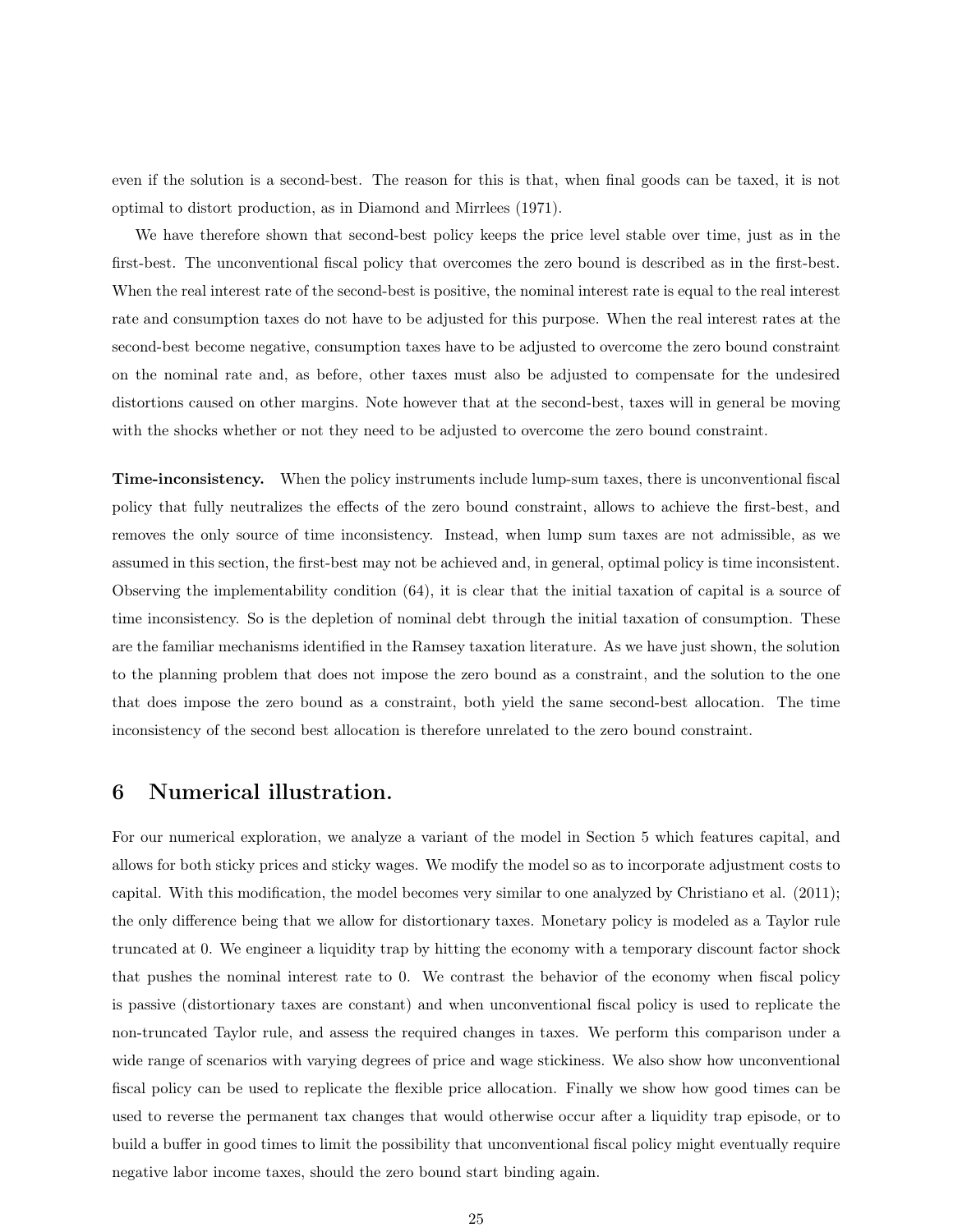So as to facilitate comparison, the functional forms we use follow Christiano et al. (2011). The accumulation equation for capital is

$$
K_{t+1} = I_t + (1 - \delta)K_t - \frac{\sigma_I}{2} \left(\frac{I_t}{K_t} - \delta\right)^2 K_t
$$

where  $\sigma_I$  controls the magnitude of adjustment costs to capital. All production functions are Cobb-Douglas

$$
y_{it} = Ak_{it}^{\alpha_F} n_{it}^{1-\alpha_F},
$$

we take utility to be of the form

$$
u(C_t, L_t, \xi_t) = \xi_t \frac{\left[C_t^{\gamma} L_t^{1-\gamma}\right]^{1-\sigma} - 1}{1-\sigma}
$$

and we assume that monetary policy follows a Taylor rule truncated at zero

$$
i_t = \max\left(Z_t, 0\right)
$$

where

$$
Z_t = \beta_t^{-1} (1 + \pi_t)^{\phi_1 (1 - \rho_R)} (Y_t/Y)^{\phi_2 (1 - \rho_R)} [\beta_t (1 + i_{t-1})]^{\rho_R} - 1,
$$

and  $\beta_t$  is the (time-varying) discount factor.

We imagine that the economy is initially at a steady state with constant consumption taxes  $\bar{\tau}^c$ , capital taxes  $\bar{\tau}^k$ , and labor income taxes  $\bar{\tau}^n$ . The revenue from these taxes is used to finance a constant level of government expenditures  $\bar{G} = g\bar{Y}$ . The rest is rebated to households in the form of a lump-sum transfer. We set all the other taxes to zero in steady state.

**Parameter values.** For taxes, we follow Drautzburg and Uhlig (2011) and set  $\bar{\tau}^c = 0.05$ ,  $\bar{\tau}^k = 0.36$ , and  $\bar{\tau}^n = 0.28.$ 

The rest of our calibration follows Christiano et al. (2011). We take a period to be a quarter. We take the parameters in the utility function to be  $\gamma = 0.29$ ,  $\sigma = 2$ , and we set the discount factor to be  $\beta = 0.99$ . We pick  $\alpha_F = 0.33$ ,  $\delta = 0.02$  and choose  $\sigma_I = 17$ . We choose  $g = 0.2$ . For monetary policy, we set  $\rho_R = 0$ ,  $\phi_1 = 1.5$  and  $\phi_2 = 0$ . Finally, for the stickiness parameters, we set  $\alpha = \alpha^w = 0.85$  (except when we explicitly consider flexible prices or flexible wages). Finally we take  $\theta = 7$  and  $\theta^w = 3$ .

Shock. The shock that we consider is the same as that in Christiano et al. (2011). At time zero, the economy is in its non-stochastic steady state. At time one, agents learn that the discount factor will be  $\hat{\beta} > \beta$  for T periods (requiring  $\beta \xi_{t+1}/\xi_t = \hat{\beta}$  for T periods), and then return to its steady state value (so that  $\xi_t$  is constant for  $t \geq T + 1$ . The shock is sufficiently large so that the zero bound on the nominal interest rate binds between two time periods  $t_1$  and  $t_2$  (determined endogenously) with  $1 \le t_1 \le t_2 \le T$ . We take  $\hat{\beta} = 1.01$  and  $T = 10$ .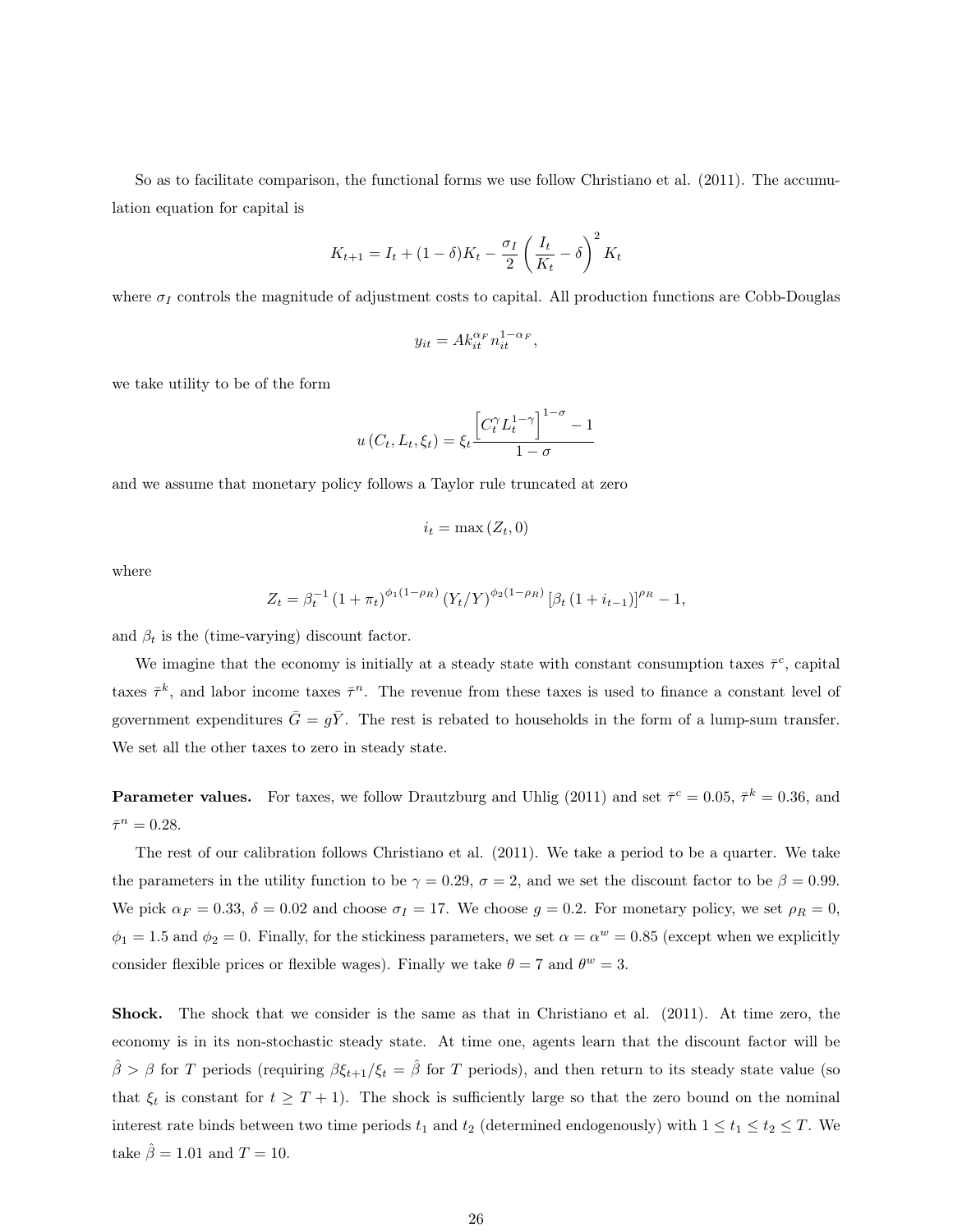Results. Figure 1 displays the path of the economy when taxes are kept constant at their steady-state values (inflation rates and interest rates are annualized). To facilitate comparison with Christiano et al. (2011), we start by assuming that prices are sticky but that wages are flexible. We will analyze other configurations below.

The zero bound binds in periods one through five. The shock leads to a substantial decline in investment, hours worked, output and consumption. Given that the nominal interest rate is zero, the large associated deflation implies a sharp rise in the real interest rate, which rationalizes the responses of consumption and investment. The intuition for this outcome is explained in further details in Christiano et al. (2011).

In our numerical exercise, in the spirit of Christiano et al. (2011), we simply seek to replicate the allocation that would occur, were a non-truncated Taylor rule to be used. This Taylor rule does not replicate the flexible price, flexible wage allocation. We view the Taylor rule as describing the behavior of policy in normal times, and we simply seek to remove the constraint on this behavior imposed by the zero lower bound by using unconventional fiscal policy. We could alternatively seek to replicate the flexible price, flexible wage allocation. Indeed we examine this case briefly below at the end of our description of the results.<sup>21</sup>

Figure 2 displays the path of the economy when unconventional fiscal policy is used to replicate the allocation that would arise if monetary policy followed a non-truncated Taylor rule allowing for negative nominal interest rates  $i_t = Z_t$ , when in fact monetary policy follows a truncated Taylor rule  $i_t = \max(Z_t, 0)$ that disallows negative nominal interest rates. Compared with the allocation that arises with constant taxes, the drops in consumption and output are greatly mitigated, and investment actually booms. This outcome is intuitive. Households become more patient. As a result, they reduce consumption and increase savings. The increase in savings leads to an investment boom. Output and hours drop together with consumption because the shock initially increases price markups compared to their desired steady-state level. This causes deflation in producer prices  $P_{t+1}/P_t - 1 < 0.22$  Increasing consumption taxes over time overturn this effect, resulting in inflation in consumer prices  $(P_{t+1}(1+\tau_{t+1}^c))/(P_t(1+\tau_t^c))-1>0$ . Since the zero bound initially binds,  $i_t = 0$  and the real interest rate  $(1 + i_t)(P_t(1 + \tau_t^c))/(P_{t+1}(1 + \tau_{t+1}^c))$  decreases. However the decrease in the real interest rate (inclusive of consumption taxes) is smaller than the increase in the discount factor, explaining the increasing path of consumption.

Figure 3 displays the corresponding path for consumption taxes, labor taxes and the investment tax credit. As explained in the main text, unconventional fiscal policy requires an increasing path of consumption taxes, a decreasing path of labor taxes, and positive investment tax credit (we keep capital taxes constant). In the interest of space, the path of profit taxes  $\tau_t^d$  is not displayed: it is the mirror image of consumption taxes—it is such that  $(1 - \tau_t^d)/(1 + \tau_t^c)$  is constant over time. In this baseline simulation, consumption taxes increase gradually from 0.05, to 0.14, labor taxes decrease gradually from 0.28 to 0.21, and the investment tax credit

 $21$ Note however that in this environment with exogenous taxes, the flexible price, flexible wage allocation is not necessarily optimal.

 $^{22}$ This is a manifestation of the aforementioned fact that the non-truncated Taylor rule does not replicate the flexible price, flexible wage allocation.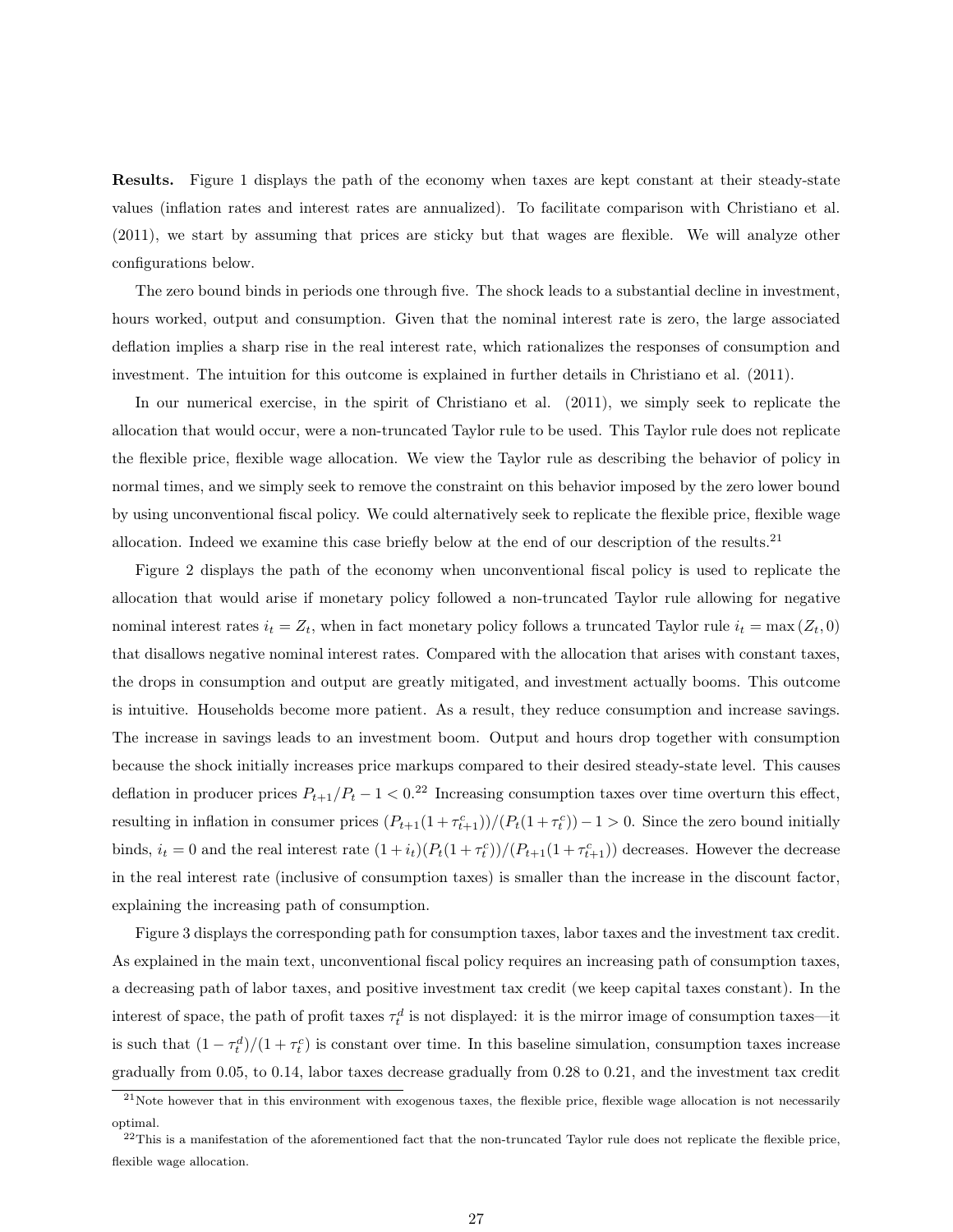(which is zero in steady state) first jumps in the first period to 0.09 and then decreases gradually towards 0. All taxes stabilize in period six when  $Z_t$  turns positive<sup>23</sup>.

We then consider the alternative case where prices are flexible but wages are sticky. As explained in Section 5, there are two ways to engineer an unconventional fiscal policy that replicates the allocation that would arise if a non-truncated Taylor rule were used when in fact a truncated Taylor rule is used: (i) using consumption taxes, labor taxes, and an investment tax credit as above; (ii) using labor taxes and payroll taxes. For brevity, we only present the results for (ii). Figure 4 displays the corresponding path of labor income taxes and payroll taxes. The payroll tax increases gradually over time and the labor tax decreases gradually over time. The total adjustment is 0.17 for payroll taxes and 0.12 for income taxes.

For completeness, we also consider the cases where both prices and wages are sticky. Figure 5 displays the path for consumption taxes, labor income taxes, and the investment tax credit, necessary to replicate the allocation that would arise if a non-truncated Taylor rule were used when in fact a truncated Taylor rule is used.

Finally, we briefly analyze the flexible price, flexible wage economy and how unconventional taxes can be used to implement the corresponding allocation. This also helps understand why the non-truncated Taylor rule leads to a different outcome. Figure 6 displays the path of the economy for the flexible price, flexible wage economy. It is interesting to compare this economy to the economy with sticky prices and flexible wages where unconventional taxes are used to replicate the non-truncated Taylor rule (Figure 2). The drop in consumption is significantly lower, the increase in investment is much higher, and now hours and output increase. Note that the real interest actually starts higher than in the economy where unconventional taxes are used to replicate the non-truncated Taylor rule. However, the real interest rate stays negative for the whole duration of the shock (10 periods), whereas in Figure 2, it becomes positive again in period 6. As a result consumption is now above steady state from period 6 on (in Figure 2, consumption is always below steady state). It then reverts slowly towards its steady-state value—the long transition occurs because the capital stock increased substantially because of the shock; it then slowly decreases towards its steady-state value. Unconventional taxes can be used to replicate this allocation when prices are sticky, with zero price inflation. It suffices to implement an increasing path of consumption taxes, a decreasing path for labor income taxes, and an investment tax credit as long as the real interest rate of the flexible price, flexible wage allocation is negative. Then consumption and labor income taxes are kept constant and the nominal interest rate is set equal to the real interest rate of the flexible price, flexible wage economy. These taxes are displayed in Figure 7. Note that the overall adjustments in these taxes are smaller, but last longer (10 periods instead of 6), than when unconventional fiscal policy is used to replicate the non-truncated Taylor rule (Figure 3).

<sup>23</sup>We could have alternatively chosen to decrease the capital tax instead of introducing an investment tax credit. However, the necessary reduction in the capital tax would have been large—much larger than the required adjustment in the investment tax credit. The reason is that the capital tax is a tax on the net returns to capital, while the investment tax credit acts as a subsidy on the gross return to capital.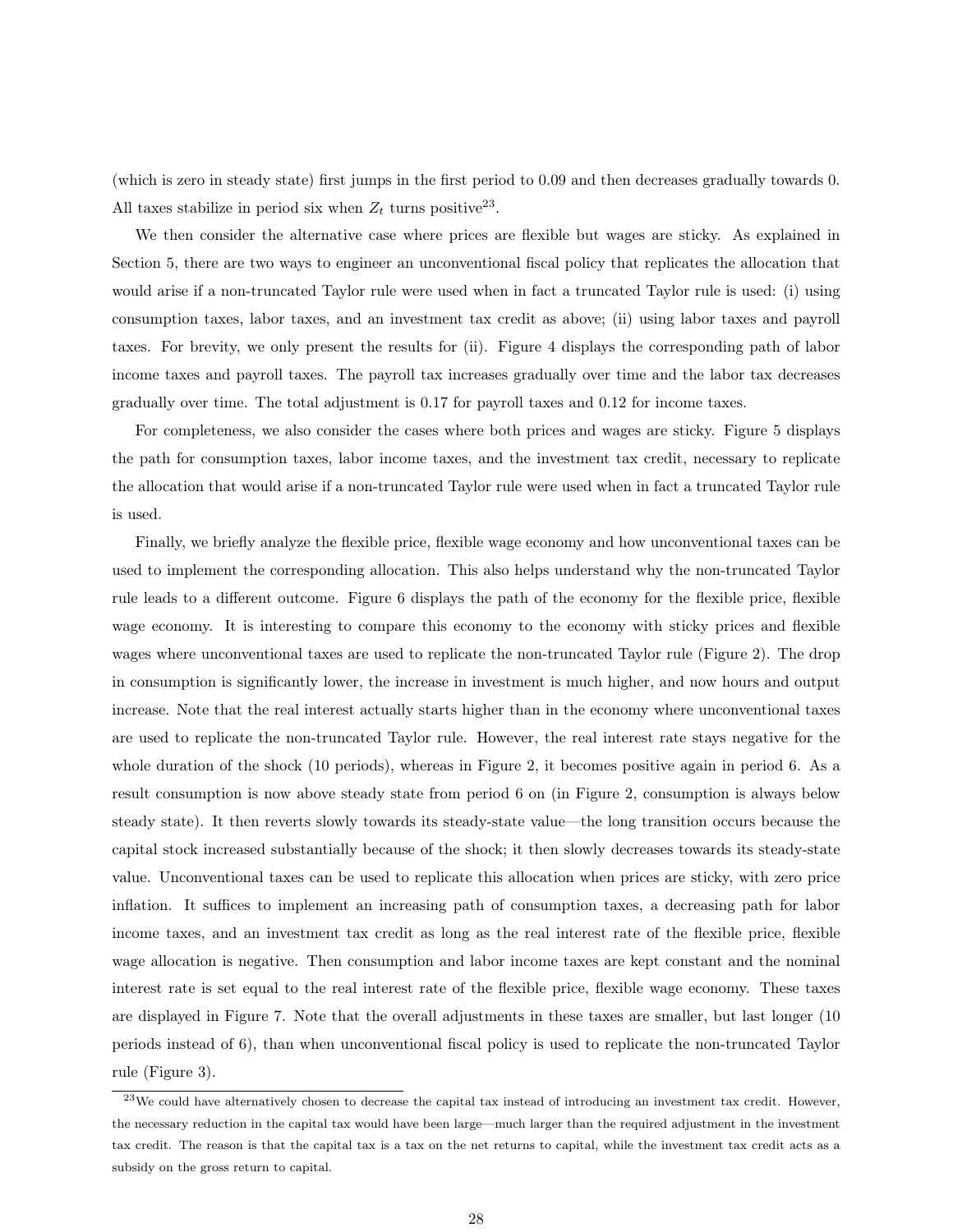Welfare. In order to compare welfare under different scenarios, we need a welfare metric and a reference allocation. We choose to use the steady-state allocation as our reference allocation. This reference allocation is arbitrary—we could have chosen any other allocation. Table 1 computes the welfare losses associated with different scenarios compared with the welfare of the steady-state allocation. The metric that we use how much (in percentages) steady-state consumption has to be decreased for  $T^W$  periods in order to yield the same date-0 utility as the scenario under consideration. Formally, the table reports the value of  $\lambda$  that solves

$$
\sum_{t=0}^{\infty} \beta^t u(C_t, L_t, \xi_t) = \sum_{t=0}^{T^W} \beta^t u((1-\lambda)C_{ss}, L_{ss}, \xi_t) + \sum_{t=T^W+1}^{\infty} \beta^t u(C_{ss}, L_{ss}, \xi_t).
$$

The higher is  $T^W$ , the lower (in absolute value) are the resulting welfare effects. In the limit where  $T^W = \infty$ , the welfare effects can be interpreted as a percentage of lifetime consumption. Even though the shock that we consider leads to a very large recession, this recession is not very long-lived, and it occurs only once in our experiment economy. As a result, the corresponding welfare effects are small when computed as a fraction of lifetime consumption. We report the numbers for  $T^W = 10$  and  $T^W = \infty$ . We think that these different normalizations help appreciate the severity of the problems arising from the zero bound.

We see that the welfare gains from using unconventional fiscal policy are substantial. With sticky prices and flexible wages, these benefits are equivalent to a 0.4% permanent increase in consumption  $(T^W = \infty)$ or equivalently a 2.2% increase in consumption for 10 quarters  $(T^W = 10)$ . With flexible prices and sticky wages, these gains are 0.8% ( $T^{W} = \infty$ ) and 4.3% ( $T^{W} = 10$ ). With both sticky prices and sticky wages, the gains become 0.2% ( $T^{W} = \infty$ ) and 1.0% ( $T^{W} = 10$ ).<sup>24</sup>

Finally, the last line of Table 1 reports the welfare for the flexible price, flexible wage allocation. Note that this allocation features negative welfare losses (welfare gains) over the steady-state allocation of −3.7%  $(T^W = 10)$  and  $-0.6\%$   $(T^W = \infty)$ . As explained above, one way to replicate this allocation when either prices, wages are sticky, by using a different monetary policy—setting the nominal interest equal to the real interest rate of the flexible price, flexible wage economy when it is positive, and equal to zero otherwise combined with unconventional fiscal policy—when the real interest rate of the flexible price, flexible wage economy is negative.<sup>25</sup>

Avoiding negative taxes: building a buffer in good times. Consider for simplicity our baseline calibration with only sticky prices when unconventional taxes are used to replicate the non-truncated Taylor rule. At the end of the episode, unconventional fiscal policy leads to permanently higher consumption taxes

 $24$ Table 1 shows that the welfare losses of the sticky price, sticky wage economy, and the gains from unconventional fiscal policy, are lower than under the other two scenarios (sticky prices, flexible wages, and flexible prices, sticky wages). This somehow surprising result is a manifestation of the following observation, discussed in Chirstiano et al. (2011). When the zero bound binds, more flexible prices or wages can make the outcome worse by leading to more deflation, higher real interest rates, higher markups, less consumption and less output—an effect consistent with the potentially destabilizing effects of marginal increases in price flexibility discussed in Delong and Summers (1986).

 $^{25}$ As explained in Section 5, when both prices and wages are sticky, this allocation can still be replicated but it now requires time-varying labor income or payroll taxes even when the real interest rate of the flexible price, flexible wage economy is positive.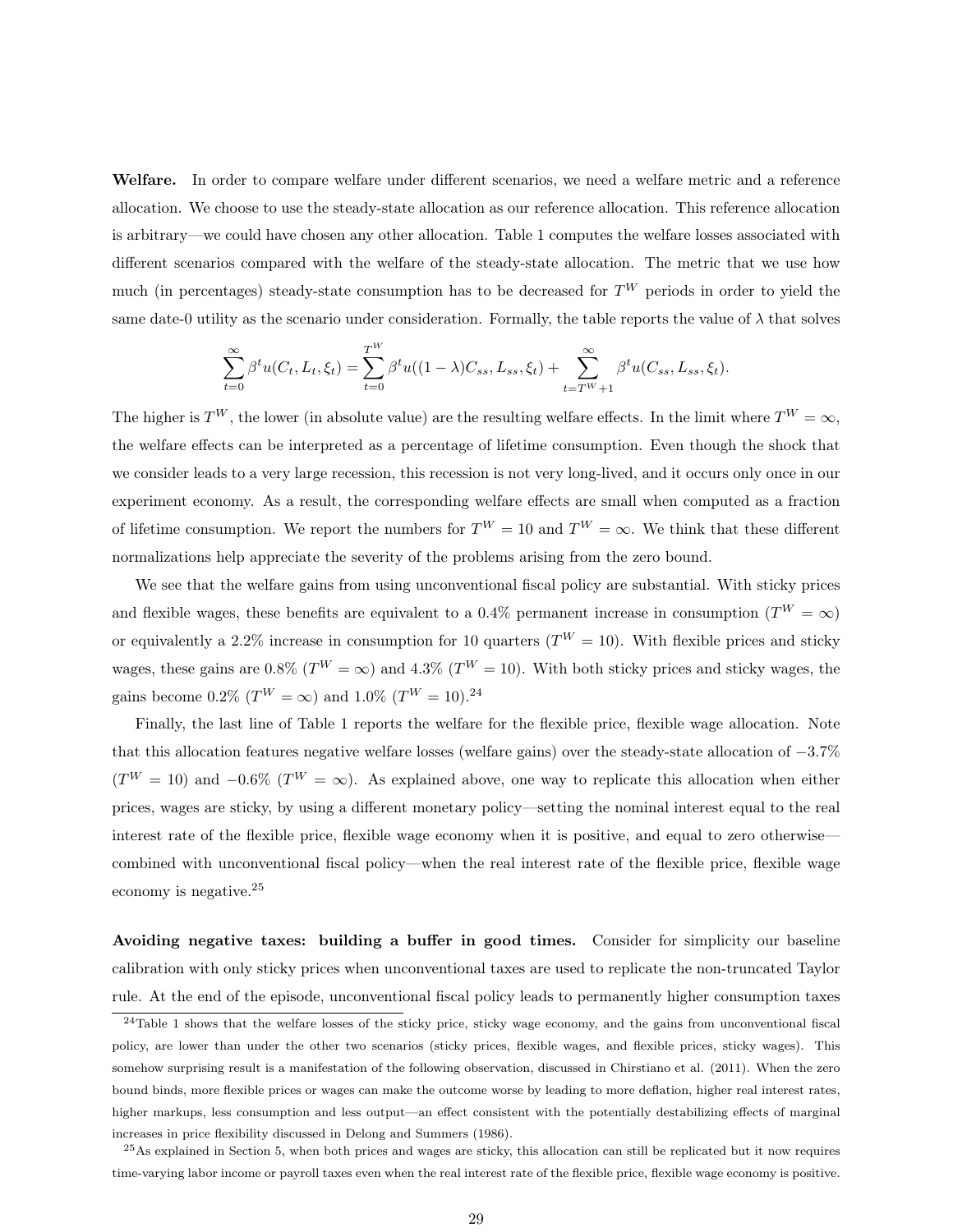and permanently lower labor income taxes. To the extent that one considers that labor income subsidies are hard to implement, one potential concern is that if the episode were to repeat itself (potentially several times) in the future, there would be less room to conduct unconventional fiscal policy without running into negative labor income taxes.

One way to alleviate this concern is to build a buffer of taxes in good times. We have in mind the following. At  $t = 10$ , we impose a zero nominal interest rate and instead replicate the effects of a positive interest rate  $Z_t$  by applying our unconventional fiscal policy in reverse, using a decreasing path for consumption taxes, and increasing path for labor taxes, and an investment tax (a negative investment tax credit).<sup>26</sup> We can do this until consumption and labor taxes are back at their steady-state values. After that, taxes are kept constant, and monetary policy is set according to the Taylor rule  $i_t = Z_t$ . The corresponding path for taxes is displayed in Figure 8.

# 7 Conclusion.

In this paper we study the liquidity trap in the context of a standard New Keynesian model. We characterize jointly optimal monetary and fiscal policy. Our main result is to demonstrate how distortionary taxes can be used to replicate the effects of negative nominal interest rates and completely circumvent the zero bound problem. We label this scheme unconventional fiscal policy. It involves engineering over time an increasing path for consumption taxes, a decreasing path for labor taxes, coupled with a temporary investment tax credit or a temporary cut in capital income taxes. Moreover, numerical calibrations indicate that the magnitude of the tax changes are reasonable. Overall, the zero bound constraint on nominal interest rates is not a relevant restriction on policy when both fiscal and monetary policy are flexible.

Our results speak to the recent literature on using inefficient commitments to low future interest rates or government spending policies to circumvent the zero bound constraint in the New-Keynesian model. Unconventional fiscal policy can be used to perfectly stabilize the economy at zero cost, in a time-consistent and revenue-neutral manner. In richer or more constrained environments where lump sum taxes are unavailable, or in the presence of idiosyncratic shocks, first-best allocations cannot be implemented. However unconventional fiscal policy can still perfectly replicate the effects of negative nominal interest rates. The corresponding solution is not time-consistent, but for reasons that are unrelated to the zero bound constraint.

Crucially, unconventional fiscal policy requires flexible taxes. After witnessing the policy response to the recent crisis in the US and elsewhere, it is hard to argue for lack of flexibility of any fiscal policy. The closest example may be the 2009 temporary reduction of the VAT in the UK<sup>27</sup>. But there are also many examples of movements in sectorial or state level taxes with the purpose of stimulating spending, such as the sales

<sup>&</sup>lt;sup>26</sup>That we choose to start building the buffer at  $t = 10$  is somewhat arbitrary. We could have chosen to start implementing this policy at any date after  $t = 6$  when  $Z_t$  becomes positive again.

<sup>27</sup>The standard rate was reduced from 17.5% to 15%, during the whole year of 2009.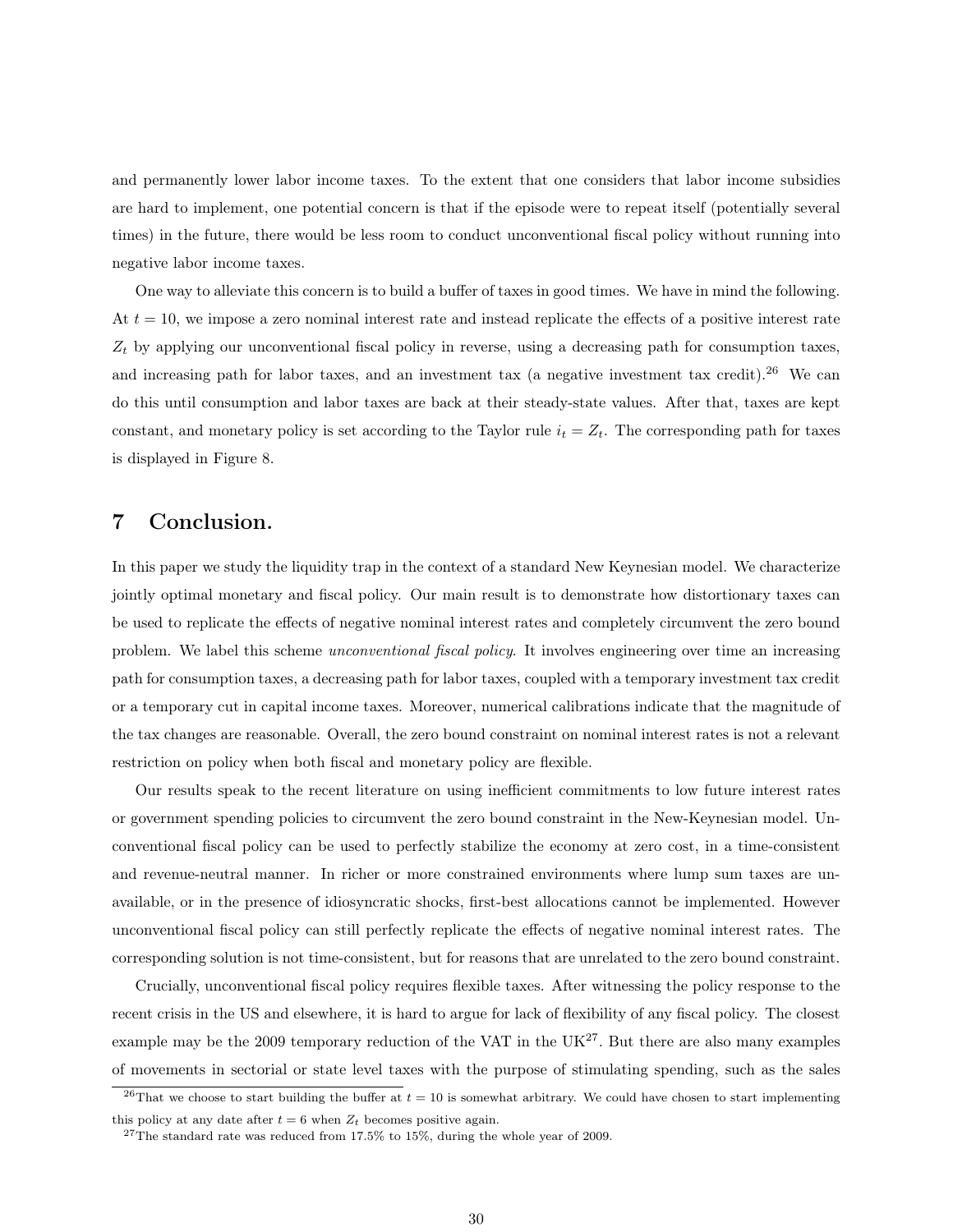tax holidays in many states in the US,<sup>28</sup> and programs such as the Consumer Assistance to Recycle and Save (CARS) set up in June 2009<sup>29</sup>. More recently, Spain announced a reduction by half of the tax on the purchase of new homes<sup>30</sup>. In any case, our point is also normative, meaning that if taxes were not flexible, they should be made flexible.

# 8 Appendix: idiosyncratic shocks.

We now consider a more general environment where it is neither feasible, nor optimal to eliminate price dispersion. Specifically, we analyze the model of Section 3, but allow for idiosyncratic technology shocks and a nondegenerate initial distribution of prices. We also rule out lump sum taxes. We consider taxes on consumption, investment, labor and capital income, and profits.

The production function of each good i, now, uses labor,  $n_{it}$ , and capital,  $k_{it}$ , according to

$$
c_{it} + i_{it} + g_{it} = y_{it} = A_t A_{it} F(k_{it}, n_{it}),
$$
\n(69)

where  $A_{it}$  is a firm specific productivity shock that is *i.i.d.* across firms.

Let  $\gamma_{it} \in \{0,1\}$  be *i.i.d* random variables, such that, if  $\gamma_{it} = 1$ , the firm can revise the price. Marginal cost is now firm specific,  $MC_i(U_t, W_t) = \frac{U_t}{A_t A_{it} F_k(t)} = \frac{W_t}{A_t A_{it} F_n(t)}$ . The firms that are able to change prices choose the price  $p_{it}^*$  to maximize profits where output  $y_{it+j}$  must satisfy the technology constraint (69), and the demand function, obtained from (8), (9), and (27) where  $Y_t = C_t + I_t + G_t$ . The optimal price set by these firms is

$$
p_{it}^{*} = \frac{\theta}{(\theta - 1)} E_t \sum_{j=0}^{\infty} \eta_{t,j} \frac{W_{t+j}}{A_{t+j} A_{it+j} F_n (t+j)},
$$
(70)

where the weights are given by (15). The price of firm i is  $p_{it} = p_{it}^*$  if  $\gamma_{it} = 1$ , and  $p_{it} = p_{it-1}$ , otherwise.

The present value budget constraint for the household as of period zero, with equality, is equation (64), where

$$
\Pi_t = \int_0^1 \left( p_{it} - \frac{W_t}{A_t A_{it} F_n(t)} \right) \left( \frac{p_{it}}{P_t} \right)^{-\theta} Y_t di.
$$
\n(71)

Using the demand functions  $(9)$ ,  $(27)$  and  $(8)$ , and  $(69)$ , it follows that

$$
C_t + K_{t+1} - (1 - \delta)K_t + G_t = \left[ \int_0^1 \left( \frac{p_{it}}{P_t} \right)^{-\theta} A_{it}^{-1} di \right]^{-1} A_t F\left(N_t, K_t\right). \tag{72}
$$

In this economy production efficiency cannot be achieved. With idiosyncratic shocks, if prices were flexible, then firms would set

$$
p_{it} = \frac{\theta}{\theta - 1} \frac{W_t}{A_t A_{it} F_n(t)}.
$$

<sup>&</sup>lt;sup>28</sup>It is customary for many states in the US to announce yearly sales tax holidays for specific sets of goods. They typically last for only a few days.

<sup>&</sup>lt;sup>29</sup>Commonly known as Cash for Clunkers, this was a temporary subsidy for the trading in and purchase of a new, more fuel efficient, vehicle. The initial budget was set to one billion dollars and planned to last for five months. Due to the high number of applications, it was terminated after the second month, and the final budget was close to three billion.

 $^{30}\mathrm{The}$  rate was reduced from  $8\%$  to  $4\%$  during the last four months of 2011.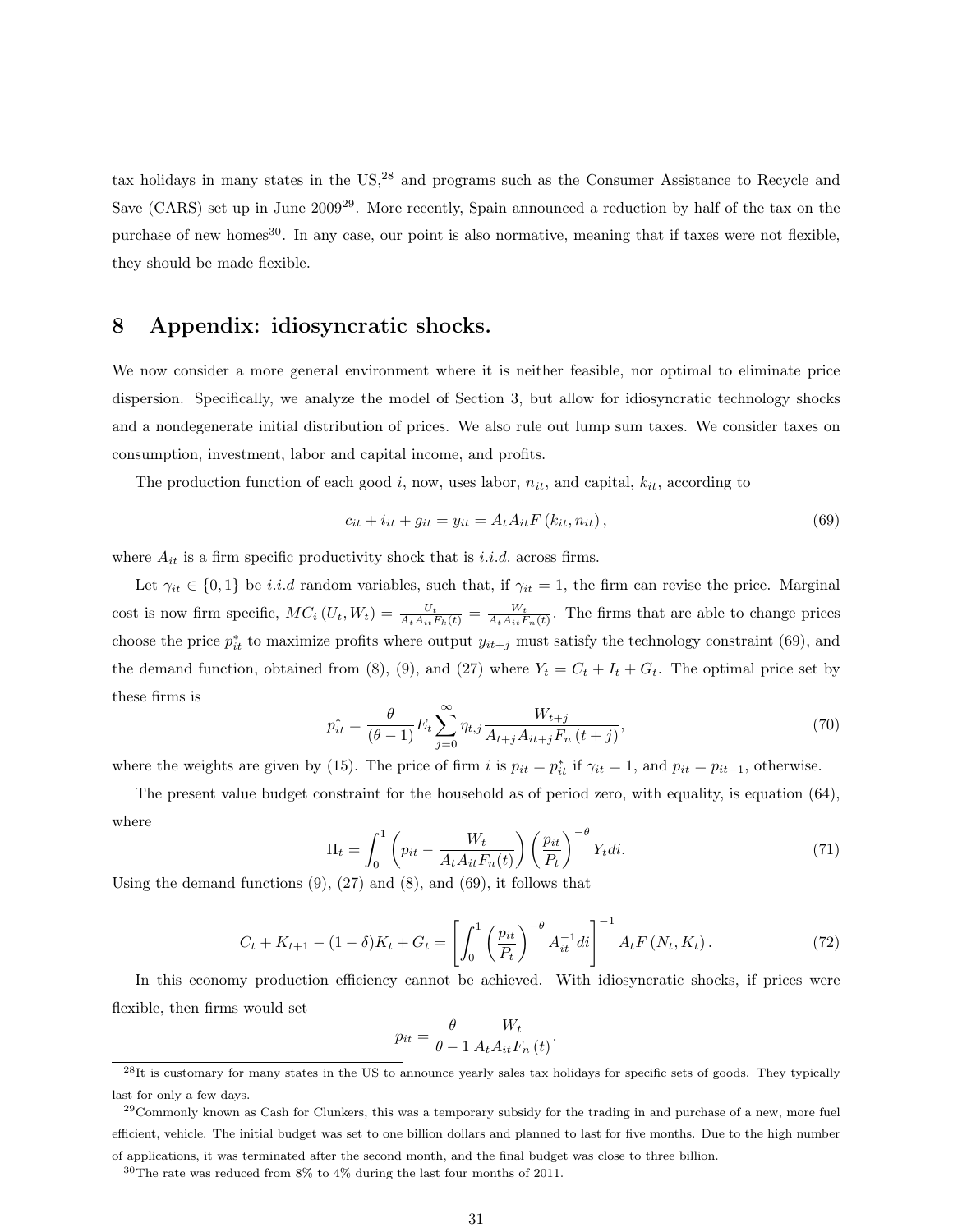The resource constraints would be written as

$$
C_t + K_{t+1} - (1 - \delta)K_t + G_t = \left[ \int_0^1 (A_{it})^{\theta - 1} di \right]^{\frac{1}{\theta - 1}} A_t F(N_t, K_t), \qquad (73)
$$

to be compared with (72). With sticky prices, it is impossible to replicate the volatile pattern of relative prices needed to have production efficiency<sup>31</sup>.

**Equilibria.** An equilibrium for  $\{C_t, L_t, N_t, K_t\}$ ,  $\{p_{it}, p_{it}^*, P_t, W_t, U_t\}$ , and  $\{i_t, \tau_t^c, \tau_t^n, \tau_t^k, s_t^I, \tau_t^d\}$  is characterized by the household marginal conditions (11), (13), with  $i_t \ge 0$ , (30), the firms marginal condition for the choice of factors (33), the price setting constraint (70), where  $Y_t = C_t + K_{t+1} - (1 - \delta)K_t + G_t$ , the condition for the price level (7), the budget constraint (64), and, finally, the resource constraints  $N_t = 1 - L_t$ and (72), with  $p_{it} = p_{it}^*$  if  $\gamma_{it} = 1$ , and  $p_{it} = p_{it-1}$ , otherwise. If, at time zero, firm i cannot optimally choose the price, because  $\gamma_{i0} = 0$ , then  $p_{i0} = p_{i,-1}$ .

Circumventing the zero bound constraint. In order to show that the zero bound does not restrict the set of allocations, consider an allocation and a sequence of prices  $\{p_{it}, p_{it}^*, P_t, W_t, U_t, C_t, L_t, N_t, K_t\}$ that satisfy the equilibrium conditions above, but do not necessarily satisfy the zero bound constraint. Let  $\{i_t, \tau_t^c, \tau_t^n, \tau_t^k, s_t^I, \tau_t^d\}$  be a sequence of taxes and nominal interest rates that supports those prices and allocation. The same allocation and process for prices can be implemented with another sequence for taxes and interest rates  $\{\tilde{i}_t, \tilde{\tau}_t^c, \tilde{\tau}_t^n, \tilde{\tau}_t^k, \tilde{s}_t^I, \tilde{\tau}_t^d\}$ , in such a way that the zero bound constraint is satisfied. We can construct consumption, profit, and labor and capital income taxes that implement the original allocation with the new interest rate  $\tilde{i}_t = \max\{i_t, 0\}$  following the exact same steps as in Section 5.

### References

- [1] Blanchard, O., G. Dell'Ariccia and P. Mauro, 2010, Rethinking Macroeconomic Policy, IMF Staff Position Note.
- [2] Calvo, G., 1983, Staggered Prices in a Utility-Maximizing Framework, Journal of Monetary Economics 12: 383-398.
- [3] Chari, V. V., L. Christiano and P. Kehoe, 1991, Optimal Fiscal and Monetary Policy: Some Recent Results. Journal of Money, Credit, and Banking 23 (August): 519-539.
- [4] Christiano, L., M. Eichenbaum, and S. Rebelo, 2011, When is the Government Spending Multiplier Large? Journal of Political Economy 119 (1): 78-121.
- [5] Correia, I., J. P. Nicolini and P. Teles, 2008, Optimal Fiscal and Monetary Policy: Equivalence Results, Journal of Political Economy 168 (1): 141-170.

<sup>31</sup>This volatility would require a richer set of instruments, i.e. consumption and labor taxes specific to each firm in the economy.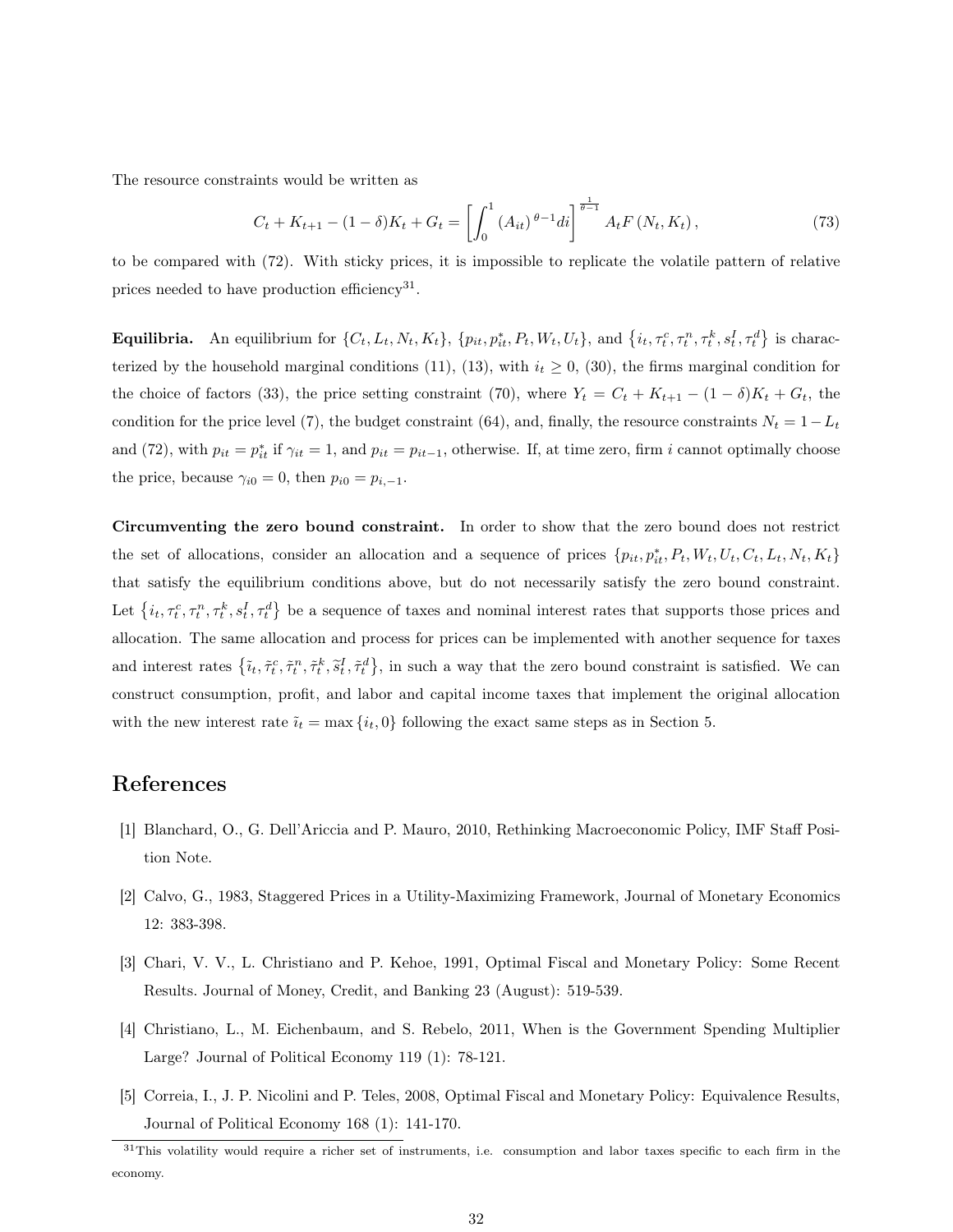- [6] Diamond, P. A., and J. A. Mirrlees, 1971, Optimal Taxation and Public Production, American Economic Review 61: 8–27 and 261–68.
- [7] De Long, J., and L. Summers, L.H., 1986, Is Increased Price Flexibility Stabilizing? American Economic Review 76: 1031–44.
- [8] Drautzburg, T. and H. Uhlig, 2011, Fiscal Stimulus and Distortionary Taxation, NBER Working Papers 17111, National Bureau of Economic Research, Inc.
- [9] Eggertsson, G. B., 2009, What Fiscal Policy is Effective at Zero Interest Rates?, mimeo, Federal Reserve Bank of New York.
- [10] Eggertsson, G. B., and M. Woodford, 2003, The Zero Bound on Interest Rates and Optimal Monetary Policy, Brookings Papers on Economic Activity 1: 212-219.
- [11] Eggertsson, G. B., and M. Woodford, 2004a, Policy Options in a Liquidity Trap, American Economic Review 94, 2: 76-79.
- [12] Eggertsson, G. B., and M. Woodford, 2004b, Optimal Monetary and Fiscal Policy in a Liquidity Trap, ISOM conference volume.
- [13] Feldstein, M, 2003, Rethinking Stabilization, Federal Reserve Bank of Kansas City.
- [14] Krugman, P, 1998, It's Baack! Japan's Slump and the Return of the Liquidity Trap, Brookings Papers on Economic Activity 29, 2: 137-187.
- [15] Lucas, R. E., Jr. and N. L. Stokey, 1983, Optimal Fiscal and Monetary Policy in an Economy without Capital, Journal of Monetary Economics 12, 1: 55-93.
- [16] Mertens, K. and M. O. Ravn, 2010, Fiscal Policy in an Expectations Driven Liquidity Trap, CEPR Discussion Paper 7931.
- [17] Romer, C. and J. Bernstein, 2009, The Job Impact of the American Recovery and Reinvestment Plan, Council of Economic Advisers.
- [18] Werning, I., 2011, Managing a Liquidity Trap: Monetary and Fiscal Policy, mimeo, MIT.
- [19] Woodford, M, 2010, Simple analytics of the government spending multiplier, mimeo, Columbia University.
- [20] Yun, T., 2005, Optimal Monetary Policy with Relative Price Distortions, American Economic Review 95: 89-108.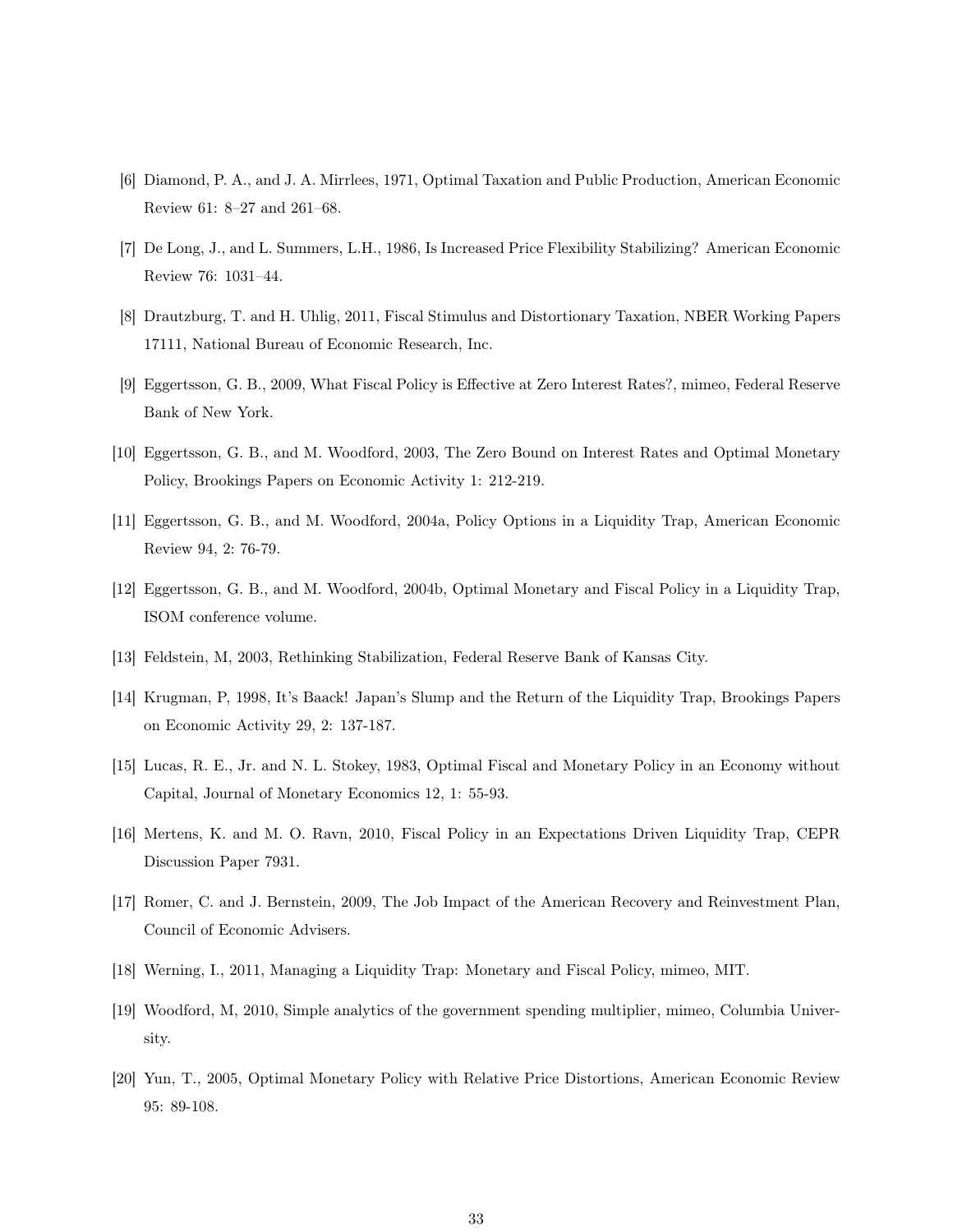

Figure 1: Dynamic path for the economy, sticky prices, flexible wages, constant taxes. Time, measured in quarters, is on the horizontal axis. Investment, hours, output and consumption are measured in log-deviations from steady state. The nominal interest rate, the real interest rate, the target Z in the Taylor rule, and inflation are measured in annualized levels.



Figure 2: Dynamic path for the economy, sticky prices, flexible wages, unconventional taxes. Time, measured in quarters, is on the horizontal axis. Investment, hours, output and consumption are measured in log-deviations from steady state. The nominal interest rate, the real interest rate, the target Z in the Taylor rule, and inflation are measured in annualized levels.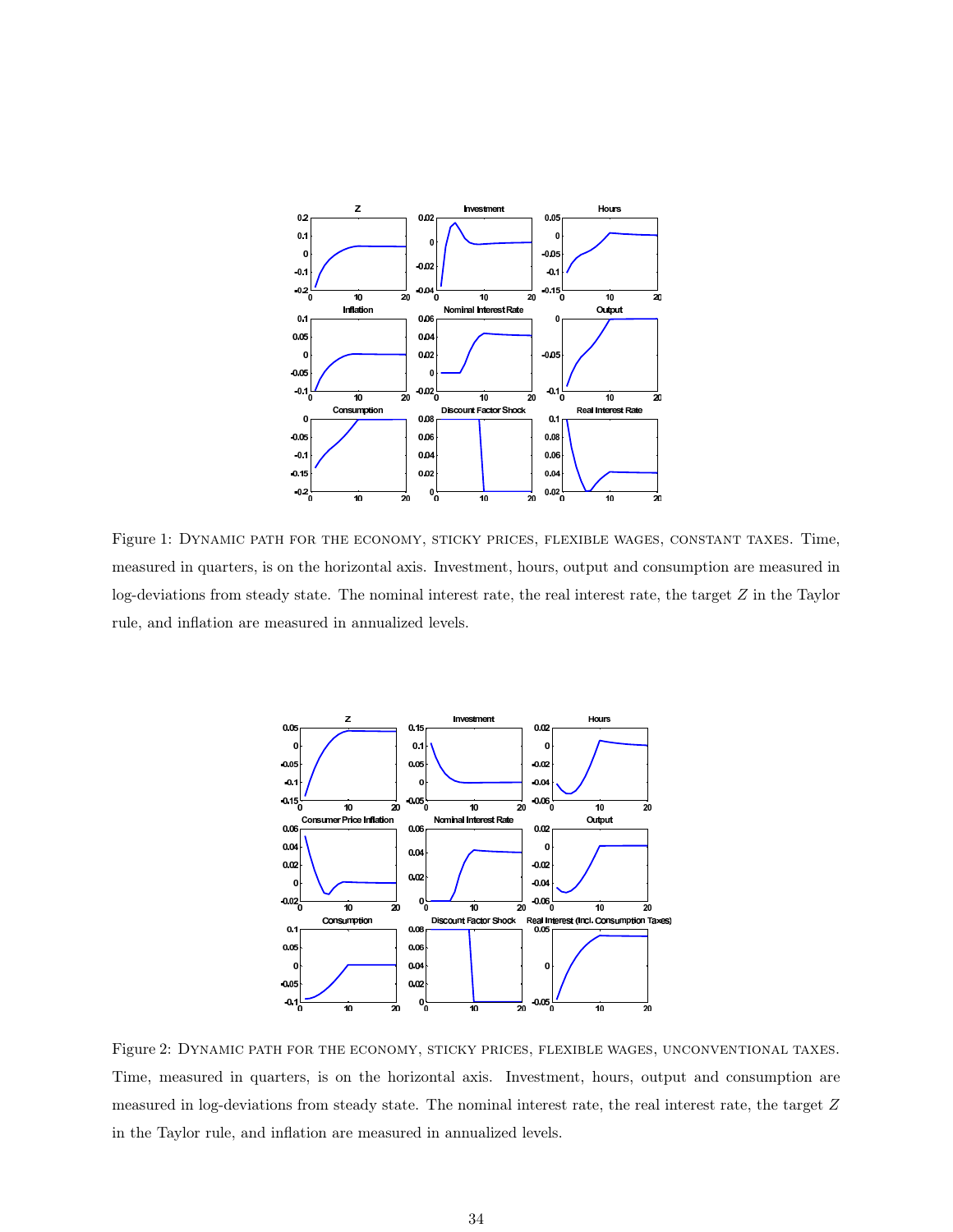

Figure 3: Dynamic path for unconventional taxes, sticky prices, flexible wages. Time, measured in quarters, is on the horizontal axis. Taxes are measured in levels.



Figure 4: Dynamic path for the alternative set of unconventional taxes, flexible prices, sticky wages. Time, measured in quarters, is on the horizontal axis. Taxes are measured in levels.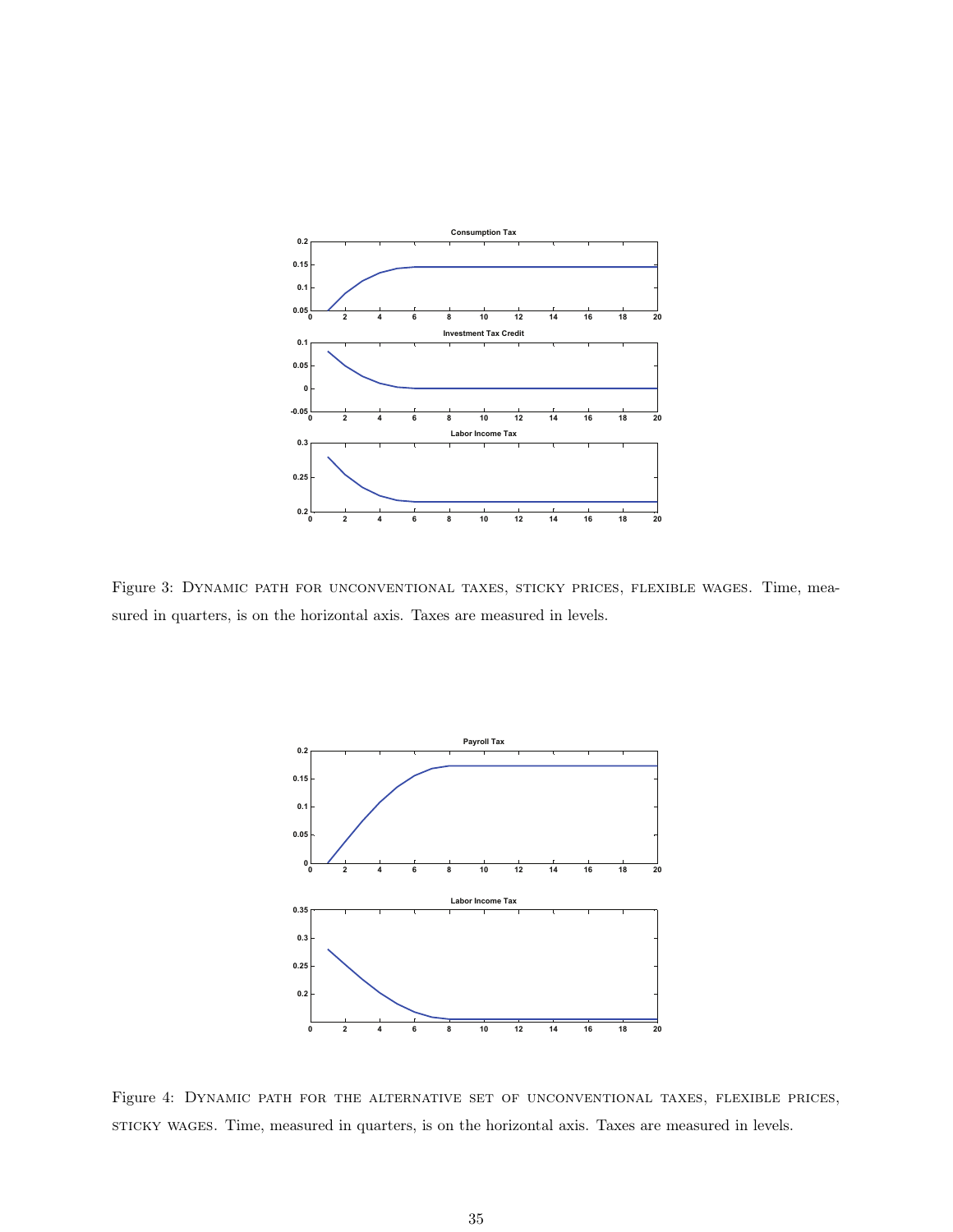

Figure 5: Dynamic path for unconventional taxes, sticky prices, sticky wages. Time, measured in quarters, is on the horizontal axis. Taxes are measured in levels.



Figure 6: FLEXIBLE PRICE ALLOCATION. Time, measured in quarters, is on the horizontal axis. Investment, hours, output and consumption are measured in log-deviations from steady state. The nominal interest rate, the real interest rate, the target Z in the Taylor rule, and inflation are measured in annualized levels.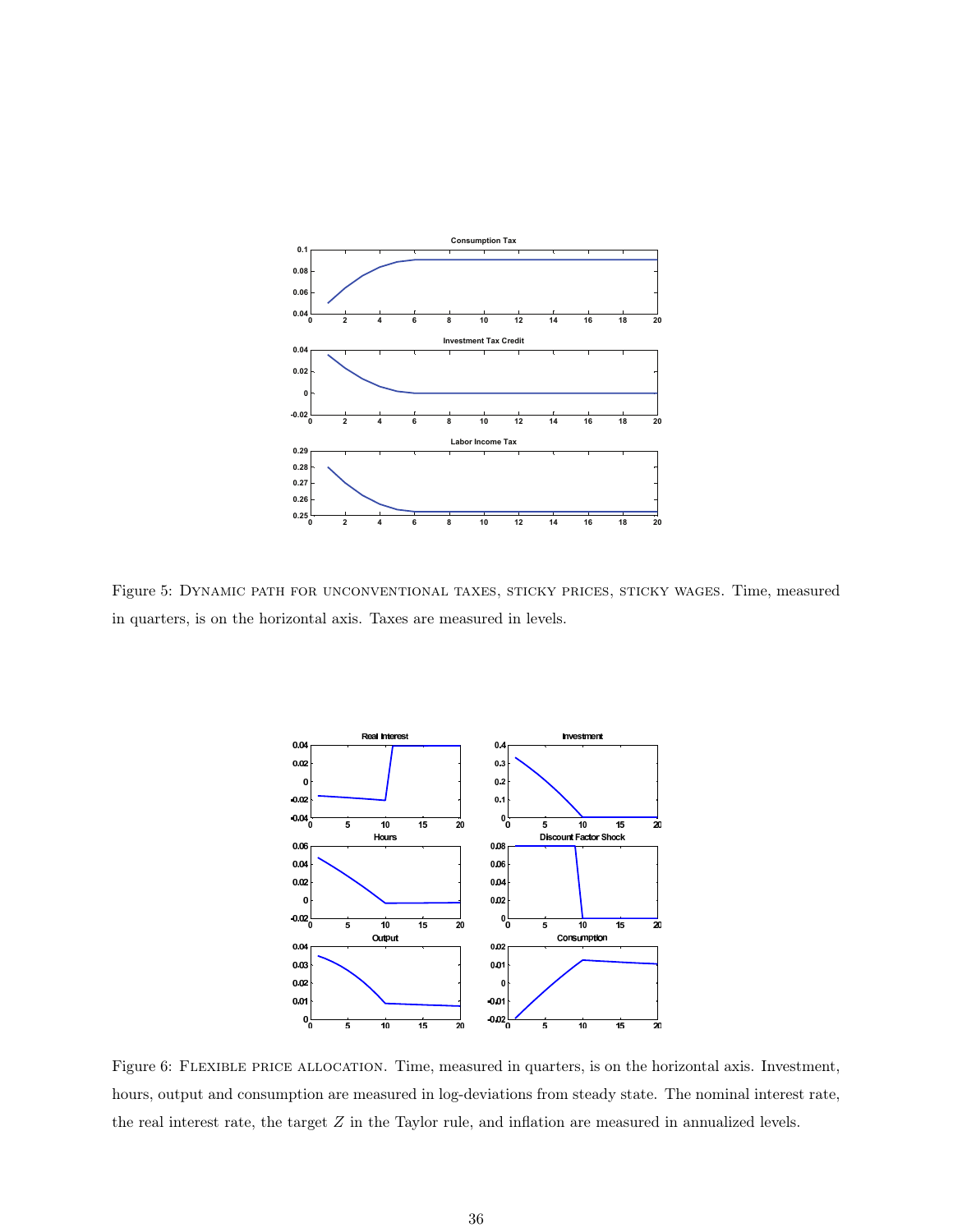

Figure 7: Dynamic path for unconventional taxes to replicate the flexible price, flexible wage allocation: sticky prices, flexible wages. Time, measured in quarters, is on the horizontal axis. Taxes are measured in levels.



Figure 8: Building a buffer in good times: dynamic path for unconventional taxes, sticky prices, flexible wages. Time, measured in quarters, is on the horizontal axis. Taxes are measured in levels.